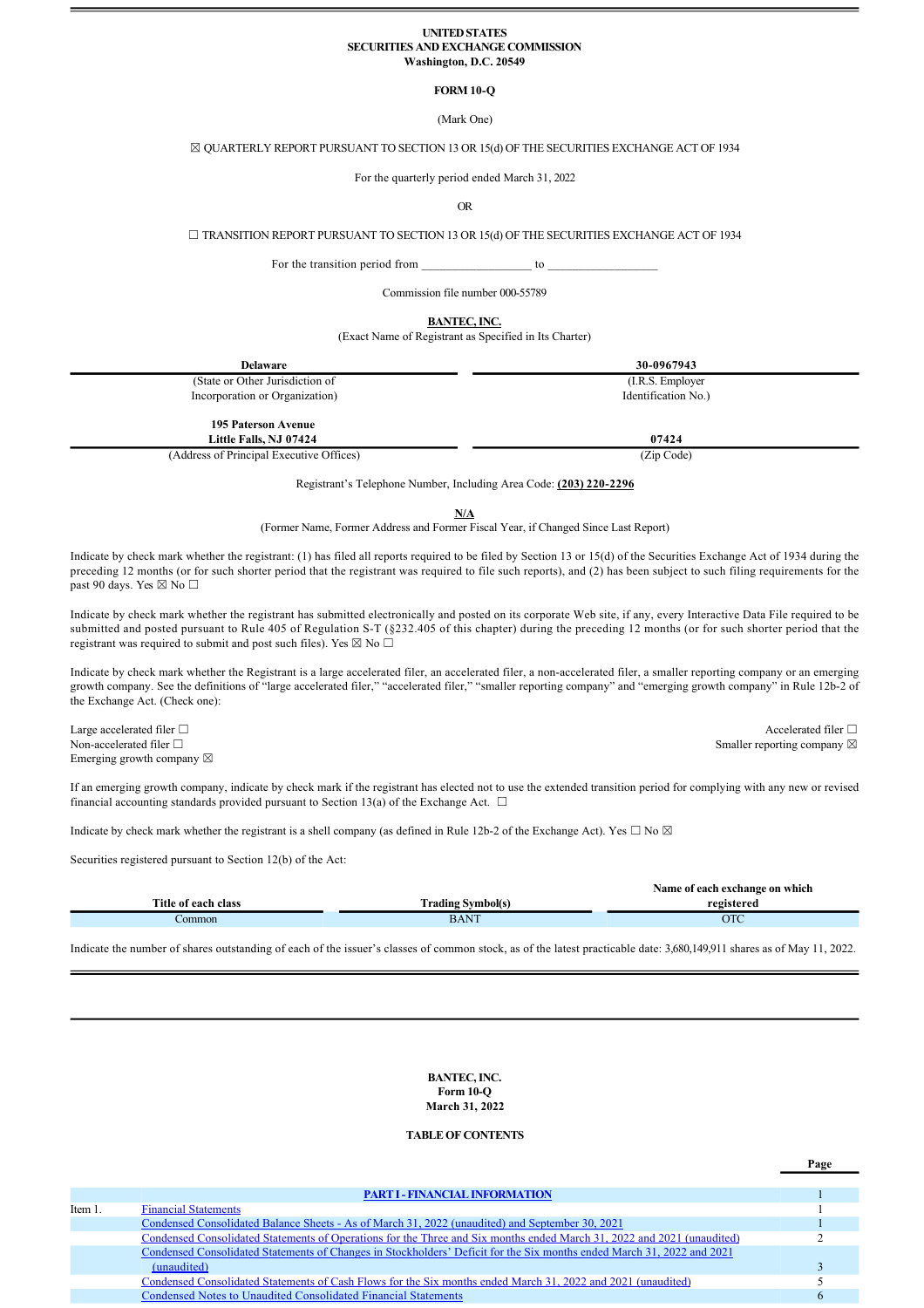| Item 2.    | Management's Discussion and Analysis of Financial Condition and Results of Operations | 31 |
|------------|---------------------------------------------------------------------------------------|----|
| Item 3.    | Quantitative and Qualitative Disclosures About Market Risk                            | 37 |
| Item 4.    | <b>Controls and Procedures</b>                                                        | 37 |
|            |                                                                                       |    |
|            | <b>PART II - OTHER INFORMATION</b>                                                    | 38 |
|            |                                                                                       |    |
| Item 1.    | <b>Legal Proceedings</b>                                                              | 38 |
| Item 1A.   | <b>Risk Factors</b>                                                                   | 38 |
| Item 2.    | Unregistered Sales of Equity Securities and Use of Proceeds                           | 39 |
| Item 3.    | <b>Defaults Upon Senior Securities</b>                                                | 40 |
| Item 4.    | <b>Mine Safety Disclosures</b>                                                        | 40 |
| Item 5.    | <b>Other Information</b>                                                              | 40 |
| Item 6.    | <b>Exhibits</b>                                                                       | 40 |
|            |                                                                                       |    |
| Signatures |                                                                                       | 41 |
|            |                                                                                       |    |
|            |                                                                                       |    |
|            |                                                                                       |    |

# **PART I FINANCIAL INFORMATION**

# **ITEM 1. FINANCIAL STATEMENTS**

#### **BANTEC, INC. AND SUBSIDIARIES CONDENSED CONSOLIDATED BALANCE SHEETS**

|                                                                                                                        | March 31,<br>2022<br>(Unaudited) |      | September 30,<br>2021 |
|------------------------------------------------------------------------------------------------------------------------|----------------------------------|------|-----------------------|
| <b>ASSETS</b>                                                                                                          |                                  |      |                       |
| <b>Current Assets</b>                                                                                                  |                                  |      |                       |
| Cash                                                                                                                   | \$<br>387,830                    | $\$$ | 985,953               |
| Accounts receivable                                                                                                    | 169,399                          |      | 128,386               |
| Inventory                                                                                                              | 122,229                          |      | 61,837                |
| Prepaid expenses and other current assets                                                                              | 4,934                            |      | 28,882                |
|                                                                                                                        |                                  |      |                       |
| <b>Total Current Assets</b>                                                                                            | 684,392                          |      | 1,205,058             |
| Property and equipment, net                                                                                            | 1,461                            |      | 1,461                 |
| Patents and other intangibles                                                                                          | 44,650                           |      | 44,650                |
| Right of use lease asset                                                                                               | 59,659                           |      | 85,747                |
| Other assets                                                                                                           | 119,670                          |      | 119,670               |
|                                                                                                                        |                                  |      |                       |
| Total non-current assets                                                                                               | 225,440                          |      | 251,528               |
|                                                                                                                        |                                  |      |                       |
| <b>Total Assets</b>                                                                                                    | \$<br>909,832                    | S    | 1,456,586             |
|                                                                                                                        |                                  |      |                       |
| LIABILITIES AND STOCKHOLDERS' DEFICIT                                                                                  |                                  |      |                       |
| <b>Current Liabilities:</b>                                                                                            |                                  |      |                       |
| Accounts payable                                                                                                       | \$<br>2,667,745                  | \$   | 2,667,110             |
| Accrued expenses and interest                                                                                          | 4,713,578                        |      | 4,316,258             |
| Convertible notes payable - net of discounts and premiums                                                              | 7,460,280                        |      | 7,662,640             |
| Note payable - seller                                                                                                  | 855,000                          |      | 873,000               |
| Line of credit - bank                                                                                                  |                                  |      | 4,885                 |
| Current portion notes and loans payable - net of discounts                                                             | 35,156                           |      | 170,036               |
| Loan payable, related party                                                                                            | 50,913                           |      |                       |
| Settlement payable                                                                                                     | 42,850                           |      | 42,850                |
| Lease liability - current portion<br>Derivative liabilities                                                            | 51,178                           |      | 52,178                |
|                                                                                                                        | 113,592                          |      | 125,693               |
| <b>Total Current Liabilities</b>                                                                                       | 15,990,293                       |      | 15,914,650            |
|                                                                                                                        |                                  |      |                       |
| Long-term Liabilities:                                                                                                 |                                  |      |                       |
| Notes and loans payable - net of current portion                                                                       | 287,134                          |      | 303,202               |
| Lease liability, less current portion                                                                                  | 9,810                            |      | 34,812                |
|                                                                                                                        |                                  |      |                       |
| Total Long-term Liabilities                                                                                            | 296,944                          |      | 338,014               |
|                                                                                                                        |                                  |      |                       |
| <b>Total Liabilities</b>                                                                                               | 16,287,237                       |      | 16,252,664            |
| Commitments and Contingencies (Note 15)                                                                                |                                  |      |                       |
|                                                                                                                        |                                  |      |                       |
| Stockholders' Deficit:                                                                                                 |                                  |      |                       |
| Preferred stock - \$0.0001 par value, 5,000,000 shares authorized, Series A preferred stock - no par value, 250 shares |                                  |      |                       |
| designated, issued and outstanding at March 31, 2022 and September 30, 2021, respectively                              |                                  |      |                       |
| Common stock - \$0,0001 par value, 12,000,000,000 shares authorized, 3,471,816,911 and 2,470,510,585 shares issued and |                                  |      |                       |
| outstanding at March 31, 2022 and September 30, 2021, respectively                                                     | 347,182                          |      | 247,052               |
| Additional paid-in capital                                                                                             | 18,807,929                       |      | 17,913,710            |
| Accumulated deficit                                                                                                    | (34, 532, 516)                   |      | (32,956,840)          |
|                                                                                                                        |                                  |      |                       |
| Total Stockholders' Deficit                                                                                            | (15,377,405)                     |      | (14,796,078)          |
|                                                                                                                        |                                  |      |                       |
| Total Liabilities and Stockholders' Deficit                                                                            | \$<br>909,832                    | \$   | 1,456,586             |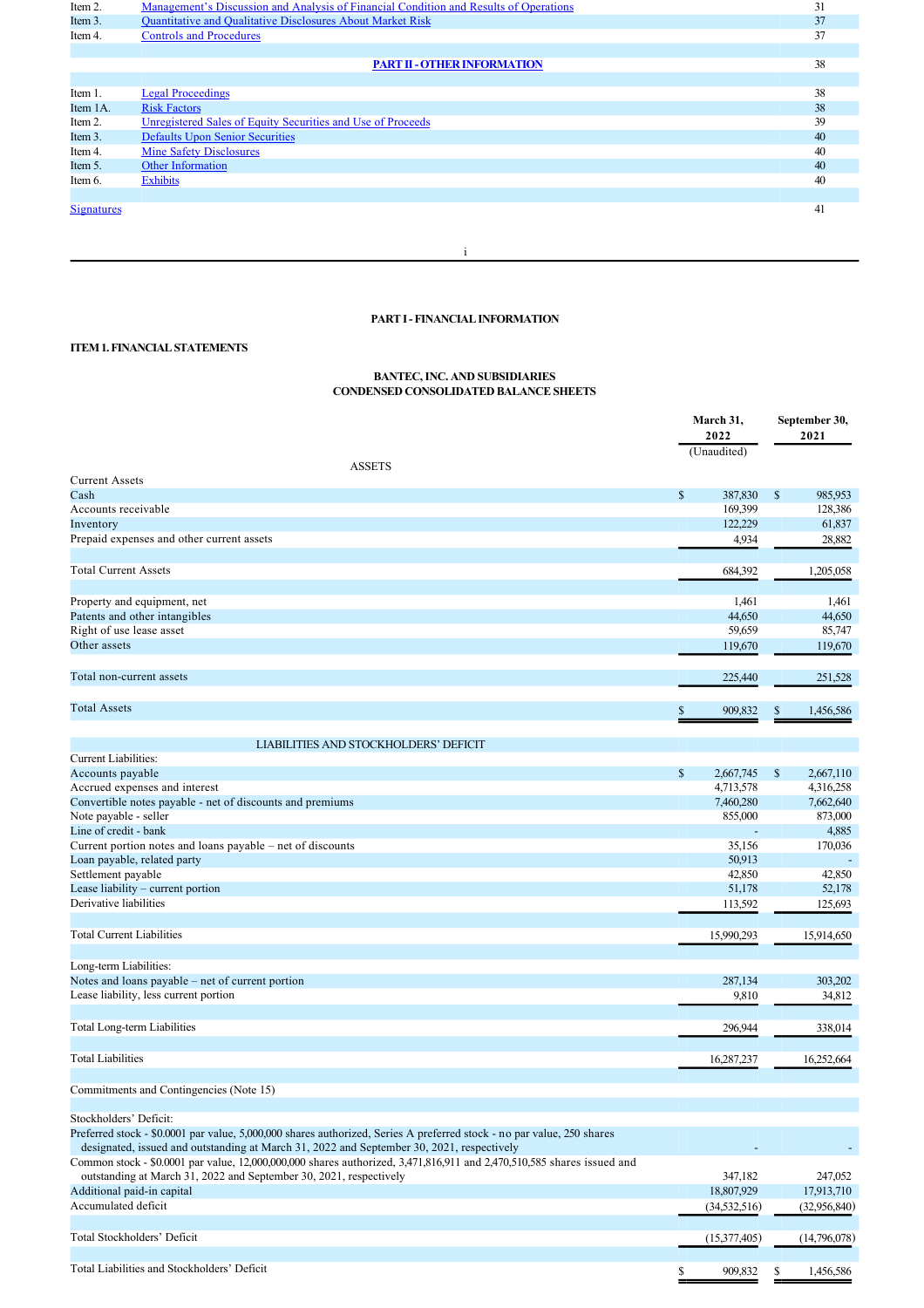## **BANTEC, INC. AND SUBSIDIARIES CONDENSED CONSOLIDATED STATEMENTS OF OPERATIONS (Unaudited)**

|                                                                          |              | <b>For the Three Months Ended</b><br>March 31, |               |                          |              | <b>For the Six Months Ended</b><br>March 31, |               |                    |  |
|--------------------------------------------------------------------------|--------------|------------------------------------------------|---------------|--------------------------|--------------|----------------------------------------------|---------------|--------------------|--|
|                                                                          |              | 2022                                           |               | 2021                     |              | 2022                                         |               | 2021               |  |
| <b>Sales</b>                                                             | $\mathbb{S}$ | 369,908                                        | $\mathbf{s}$  | 664,896                  | \$           | 772,025                                      | <sup>\$</sup> | 1,411,904          |  |
| <b>Cost of Goods Sold</b>                                                |              | 322,053                                        |               | 455,041                  |              | 629,353                                      |               | 735,241            |  |
| <b>Gross Profit</b>                                                      |              | 47,855                                         |               | 209,855                  |              | 142,672                                      |               | 676,663            |  |
| <b>Operating Expenses:</b>                                               |              |                                                |               |                          |              |                                              |               |                    |  |
| Selling, general, and administrative expenses<br>Depreciation            |              | 547,529                                        |               | 698,573<br>2,458         |              | 1,201,825                                    |               | 1,486,879<br>4,916 |  |
| <b>Total Operating Expenses</b>                                          |              | 547,529                                        |               | 701,031                  |              | 1,201,825                                    |               | 1,491,795          |  |
| Loss from Operations                                                     |              | (499.674)                                      |               | (491, 176)               |              | (1,059,153)                                  |               | (815, 132)         |  |
| Other Income (Expenses):                                                 |              |                                                |               |                          |              |                                              |               |                    |  |
| Gain (loss) on change in fair market value of derivative<br>Other income |              | 11,424                                         |               | 22,480                   |              | 12,101                                       |               | (25,160)           |  |
| Gains on debt extinguishment, net of prepayment penalty                  |              | 75,087                                         |               | 572,465                  |              | 75,087                                       |               | 1,365,988          |  |
| Interest and financing costs                                             |              | (309, 541)                                     |               | (314, 115)               |              | (603,711)                                    |               | (715, 136)         |  |
| Total Other Income (Expenses)                                            |              | (223,030)                                      |               | 281,190                  |              | (516, 523)                                   |               | 625,692            |  |
| Net Loss before Provision for Income Tax                                 | \$           | (722, 704)                                     | $\mathsf{\$}$ | (209,986)                | \$           | (1,575,676)                                  | \$            | (189,440)          |  |
| Provision for Income tax                                                 |              | $\overline{\phantom{a}}$                       |               | $\overline{\phantom{a}}$ |              |                                              |               |                    |  |
| Net Loss                                                                 | \$           | (722, 704)                                     | <sup>\$</sup> | (209, 986)               | $\mathbb{S}$ | (1,575,676)                                  | \$            | (189,440)          |  |
| Basic and Diluted Loss Per Share                                         | \$           | (0.00)                                         | $\mathbf S$   | (0.00)                   | $\mathbf S$  | (0.00)                                       | $\$$          | (0.00)             |  |
| Weighted Average Number of Common Shares Outstanding:                    |              |                                                |               |                          |              |                                              |               |                    |  |
| Basic and diluted                                                        |              | 3,137,190,619                                  |               | 1,400,878,070            |              | 2,862,173,585                                |               | 1.044.359.997      |  |

See accompanying notes to unaudited condensed consolidated financial statements

#### $\overline{2}$

## **BANTEC, INC. AND SUBSIDIARIES CONDENSED CONSOLIDATED STATEMENTS OF CHANGES IN STOCKHOLDERS' DEFICIT FOR THE THREE AND SIX MONTHS ENDED MARCH 31, 2022 AND 2021 (UNAUDITED)**

**For the Six Months ended March 31, 2022**

|                                                  |                          | <b>Preferred Stock</b>   | <b>Common Stock</b> |                          | <b>Additional</b><br>Paid-in | Accumulated              | Total<br>Stockholders' |
|--------------------------------------------------|--------------------------|--------------------------|---------------------|--------------------------|------------------------------|--------------------------|------------------------|
|                                                  | Shares                   | Amount                   | <b>Shares</b>       | Amount                   | Capital                      | Deficit                  | Deficit                |
| Balance, September 30, 2021                      | 250                      | -                        | 2,470,510,585       | 247,052                  | 17,913,710<br>S.             | $$$ (32,956,840)         | (14,796,078)           |
|                                                  |                          |                          |                     |                          |                              |                          |                        |
| Share-based compensation                         | $\overline{\phantom{0}}$ | $\overline{\phantom{0}}$ |                     | $\overline{\phantom{a}}$ | 69,108                       | -                        | 69,108                 |
|                                                  |                          |                          |                     |                          |                              |                          |                        |
| Shares issued for cash                           |                          | ٠                        | 640.980.000         | 64,098                   | 510,491                      | $\overline{\phantom{a}}$ | 574,589                |
|                                                  |                          |                          |                     |                          |                              |                          |                        |
| Shares issued for conversion of notes and        |                          |                          |                     |                          |                              |                          |                        |
| reclassification of debt premiums                |                          | -                        | 360,326,326         | 36,032                   | 314,620                      |                          | 350,652                |
| Net loss for the six months ended March 31, 2022 | $\overline{\phantom{a}}$ | -                        |                     |                          |                              | (1,575,676)              | (1,575,676)            |
| Balance, March 31, 2022 (Unaudited)              | 250                      | $\overline{\phantom{0}}$ | 3,471,816,911       | 347.182                  | 18,807,929                   | $$$ (34,532,516)         | (15,377,405)           |

# **For the Three Months Ended March 31, 2022**

|                            |               |                        |                          |                      |  |                          | <b>Additional</b> |                  |               | <b>Total</b>   |
|----------------------------|---------------|------------------------|--------------------------|----------------------|--|--------------------------|-------------------|------------------|---------------|----------------|
|                            |               | <b>Preferred Stock</b> |                          | C <b>ommon Stock</b> |  | Paid-in                  | Accumulated       |                  | Stockholders' |                |
|                            | <b>Shares</b> | Amount                 |                          | <b>Shares</b>        |  | Amount                   | Capital           | Deficit          |               | Deficit        |
| Balance, December 31, 2021 | 250           |                        | $\overline{\phantom{a}}$ | 2,693,360,585        |  | 269.337                  | 18.362.209        | $$$ (33,809,812) |               | (15, 178, 266) |
|                            |               |                        |                          |                      |  |                          |                   |                  |               |                |
| Share-based compensation   |               |                        | $\overline{\phantom{0}}$ |                      |  | $\overline{\phantom{0}}$ | 34.174            |                  |               | 34.174         |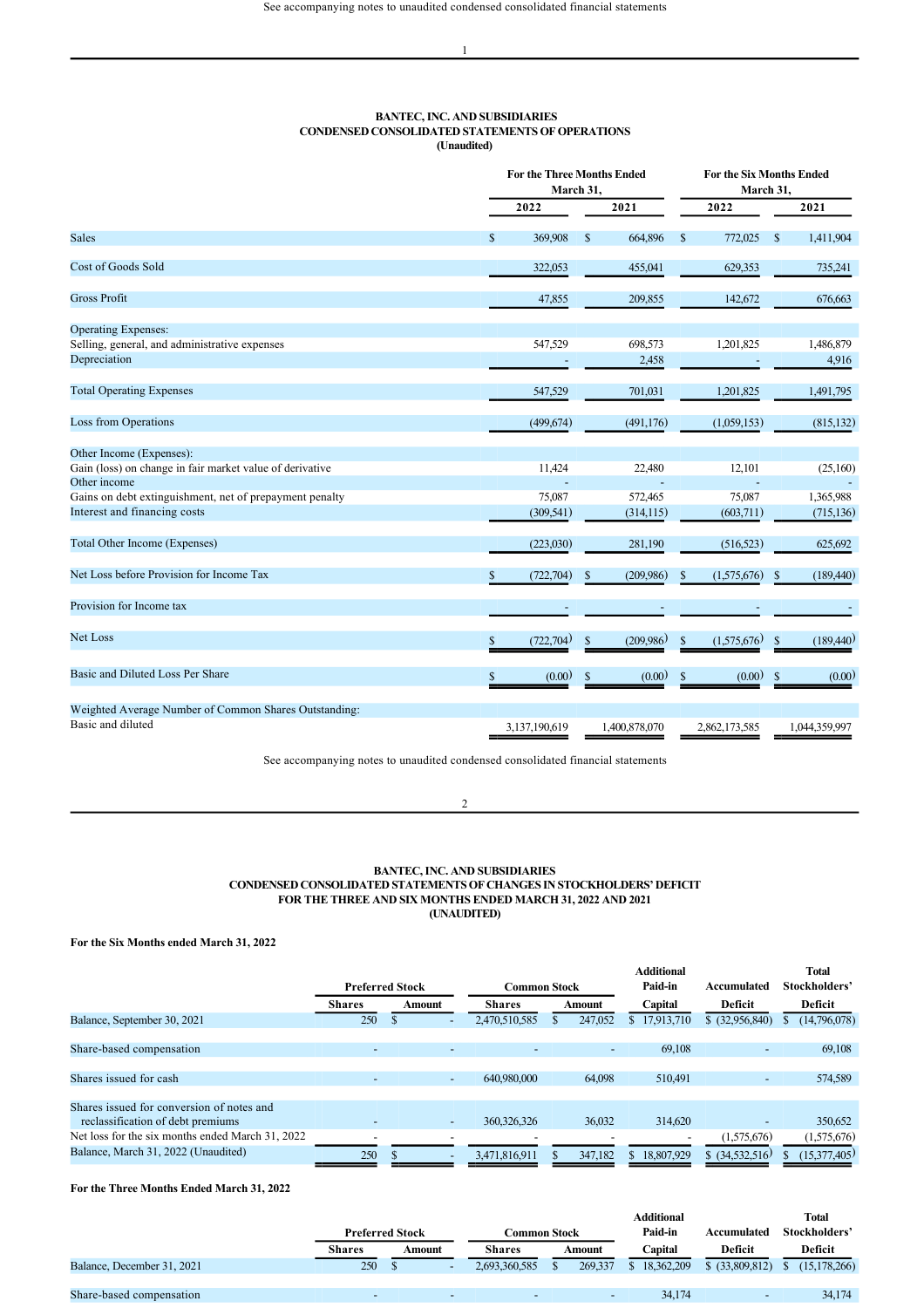| Shares issued for cash                          |     | 540,980,000   | 54,098  | 271,491          |                  | 324,589      |
|-------------------------------------------------|-----|---------------|---------|------------------|------------------|--------------|
|                                                 |     |               |         |                  |                  |              |
| Shares issued for conversion of notes and       |     |               |         |                  |                  |              |
| reclassification of debt premiums               |     | 237,476,326   | 23,747  | 141,055          |                  | 164,802      |
| Net loss for the three months ended March, 2022 |     |               |         |                  | (722.704)        | (722, 704)   |
| Balance, March 31, 2022 (Unaudited)             | 250 | 3,471,816,911 | 347.182 | 18.807.929<br>ъ. | $$$ (34,532,516) | (15,377,405) |
|                                                 |     |               |         |                  |                  |              |
|                                                 |     |               |         |                  |                  |              |

3

# **For the Six Months Ended March 31, 2021**

|                                                                                         | <b>Preferred Stock</b>   |                          | <b>Common Stock</b> |                          | <b>Additional</b><br>Paid-in | Accumulated                  | <b>Total</b><br>Stockholders' |
|-----------------------------------------------------------------------------------------|--------------------------|--------------------------|---------------------|--------------------------|------------------------------|------------------------------|-------------------------------|
|                                                                                         | <b>Shares</b>            | Amount                   | <b>Shares</b>       | Amount                   | Capital                      | <b>Deficit</b>               | Deficit                       |
| Balance, September 30, 2020                                                             | 250                      | $\mathbb{S}$             | 491,032,439         | 49,104                   | 13,080,692<br>S              | \$ (31,074,769)              | (17,944,973)                  |
| Share-based compensation                                                                | $\overline{\phantom{0}}$ | $\overline{\phantom{0}}$ |                     | $\overline{\phantom{a}}$ | 78,013                       | ٠                            | 78,013                        |
| Shares issued to employees                                                              | $\overline{\phantom{0}}$ | $\overline{\phantom{a}}$ | 6,000,000           | 600                      | 19,800                       | -                            | 20,400                        |
| Shares issued for cash                                                                  | $\overline{\phantom{a}}$ | $\overline{\phantom{a}}$ | 621,447,910         | 62,143                   | 1,092,889                    | ٠                            | 1,155,032                     |
| Shares issued to non-employees for services                                             |                          | ٠                        | 10,000,000          | 1,000                    | 33,000                       | ٠                            | 34,000                        |
| Shares issued for conversion of notes, fees and<br>including premiums reclassified      |                          | ٠                        | 425,401,805         | 42,541                   | 1,055,652                    | ٠                            | 1,098,193                     |
| Net loss for the six months ended March 31, 2021<br>Balance, March 31, 2021 (Unaudited) | 250                      | $\overline{\phantom{0}}$ | 1,553,882,154       | 155,388                  | 15,360,046<br>S              | (189,440)<br>\$ (31,264,209) | (189,440)<br>(15,748,775)     |

**For the Three Months Ended March 31, 2021**

|                                                                                    |               | <b>Preferred Stock</b>   | <b>Common Stock</b> |         | <b>Additional</b><br>Paid-in | Accumulated              | <b>Total</b><br>Stockholders' |
|------------------------------------------------------------------------------------|---------------|--------------------------|---------------------|---------|------------------------------|--------------------------|-------------------------------|
|                                                                                    | <b>Shares</b> | Amount                   | Shares              | Amount  | Capital                      | <b>Deficit</b>           | <b>Deficit</b>                |
| Balance, December 31, 2020                                                         | 250           |                          | 1,010,278,196       | 101,027 | 14,100,595<br>\$             | \$ (31,054,223)          | (16,852,601)                  |
|                                                                                    |               |                          |                     |         |                              |                          |                               |
| Share-based compensation                                                           |               |                          |                     | -       | 38,578                       | $\overline{\phantom{a}}$ | 38,578                        |
|                                                                                    |               |                          |                     |         |                              |                          |                               |
| Shares issued for cash                                                             |               | $\overline{\phantom{a}}$ | 298,897,714         | 29,890  | 560,681                      |                          | 590,571                       |
|                                                                                    |               |                          |                     |         |                              |                          |                               |
| Shares issued for conversion of notes, fees and<br>including premiums reclassified |               | $\overline{\phantom{0}}$ | 244,706,244         | 24,471  | 660,192                      |                          | 684,663                       |
|                                                                                    |               |                          |                     |         |                              |                          |                               |
| Net loss for the three months ended March 31.<br>2021                              |               |                          |                     |         |                              | (209.986)                | (209, 986)                    |
| Balance, March 31, 2021 (Unaudited)                                                | 250           |                          | 1,553,882,154       | 155,388 | \$15,360,046                 | $$$ (31,264,209)         | (15,748,775)                  |

See accompanying notes to these condensed consolidated unaudited financial statements.

# 4

#### **BANTEC, INC. AND SUBSIDIARIES CONDENSED CONSOLIDATED STATEMENTS OF CASH FLOWS (Unaudited)**

|                                                                             |                   | For the<br><b>Six Months</b><br><b>Ended</b><br>March 31, |               |  |
|-----------------------------------------------------------------------------|-------------------|-----------------------------------------------------------|---------------|--|
|                                                                             | 2022              |                                                           | 2021          |  |
| Cash Flows from Operating Activities:                                       |                   |                                                           |               |  |
| Net loss                                                                    | \$<br>(1,575,676) | <sup>S</sup>                                              | (189, 440)    |  |
| Adjustments to reconcile net loss to net cash used in operating activities: |                   |                                                           |               |  |
| Depreciation                                                                |                   |                                                           | 4,916         |  |
| Amortization of debt discounts                                              | 62,495            |                                                           | 82,827        |  |
| Accretion of premium on convertible note                                    | 148,558           |                                                           | 219,089       |  |
| Share-based compensation expense                                            | 69,108            |                                                           | 132,413       |  |
| Shares issued for conversion fees                                           |                   |                                                           | 6,830         |  |
| Fee notes issued                                                            | 90,000            |                                                           | 17,500        |  |
| (Gain) on debt extinguishment                                               | (99,231)          |                                                           | (1, 137, 694) |  |
| (Gain) on settlement of accounts payable and accrued expenses               |                   |                                                           | (28,294)      |  |
| (Gain) Loss on derivative, change in fair market value                      | (12,101)          |                                                           | 25,160        |  |
| Loan fee expenses                                                           |                   |                                                           | 2,670         |  |
| Changes in operating assets and liabilities:                                |                   |                                                           |               |  |
| Accounts receivable                                                         | (41,013)          |                                                           | 141,847       |  |
| Inventory                                                                   | (60,392)          |                                                           | (67,907)      |  |
| Prepaid expenses and other current assets                                   | 23,948            |                                                           | 27,990        |  |
| Right of use lease asset                                                    | 26,088            |                                                           | 26,699        |  |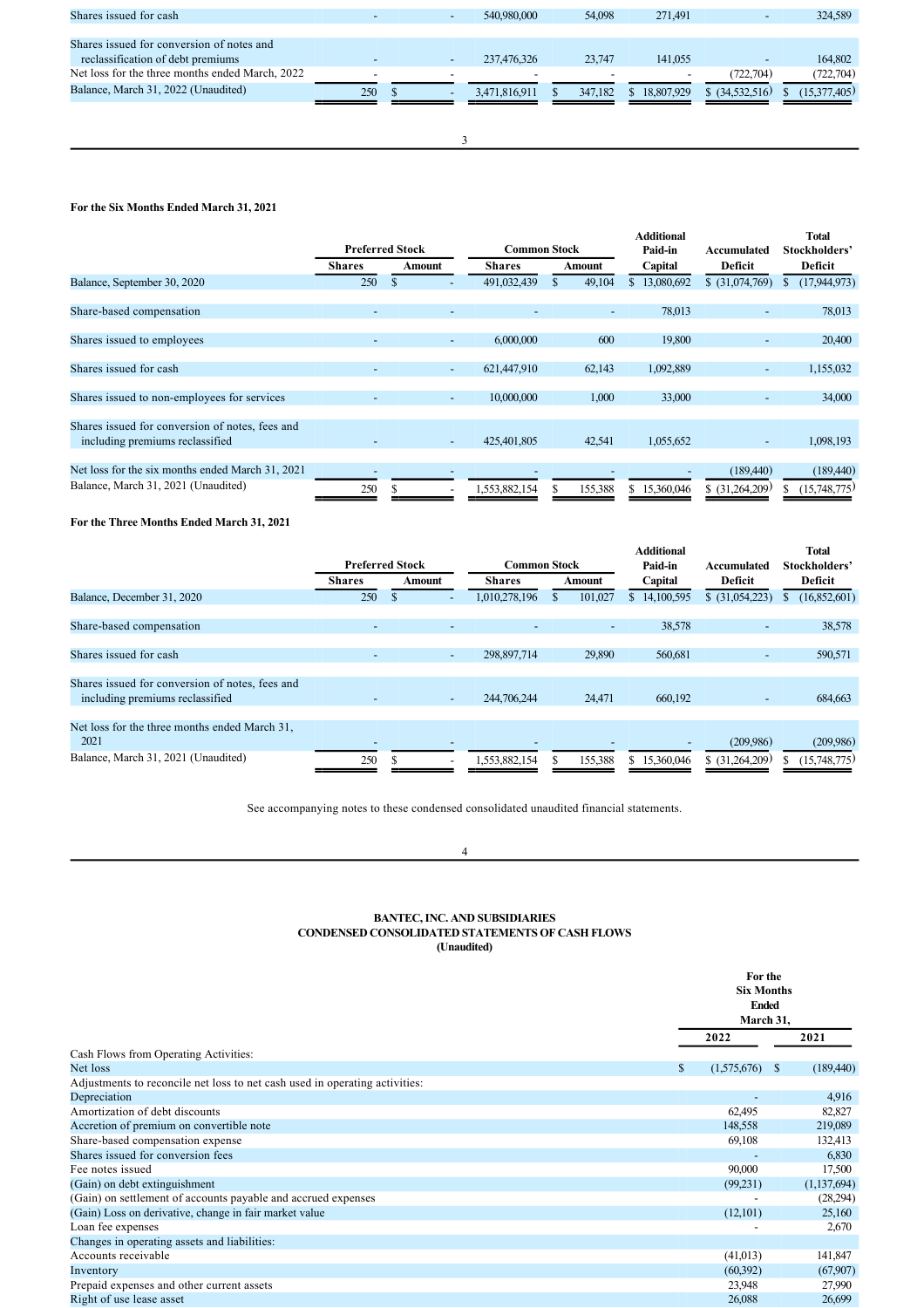| (26,003)<br>(26,108)<br>(985, 226)<br>(591, 628)<br>574,589<br>1,155,032<br>101,250<br>240,000<br>(120,000)<br>(18,000)<br>166,777<br>(70,000)<br>75,000<br>50,000<br>Repayment note payable, related party<br>(24,087)<br>(28, 429)<br>(18,000)<br>(9,000)<br>Repayment of line of credit<br>(4,885)<br>(3,561)<br>585,715<br>(196,764)<br>(464, 289)<br>(945, 227)<br>387,103<br>659,018<br>(598, 123)<br>67,390<br>985.953<br>164.014<br>\$<br>387,830<br>231,404<br>Cash paid for:<br>Interest<br>\$<br>S<br>Taxes<br>S<br>Supplemental disclosure of noncash financing and investing activities:<br>Issuance of common stock for conversion of convertible notes and accrued interest<br>\$<br>612,468<br>231,787<br>\$ | Accounts payable and accrued expenses                                | 408,993      | 369,873 |
|------------------------------------------------------------------------------------------------------------------------------------------------------------------------------------------------------------------------------------------------------------------------------------------------------------------------------------------------------------------------------------------------------------------------------------------------------------------------------------------------------------------------------------------------------------------------------------------------------------------------------------------------------------------------------------------------------------------------------|----------------------------------------------------------------------|--------------|---------|
|                                                                                                                                                                                                                                                                                                                                                                                                                                                                                                                                                                                                                                                                                                                              | Right of use lease liability                                         |              |         |
|                                                                                                                                                                                                                                                                                                                                                                                                                                                                                                                                                                                                                                                                                                                              | Cash Provided by (Used in) Operating Activities                      |              |         |
|                                                                                                                                                                                                                                                                                                                                                                                                                                                                                                                                                                                                                                                                                                                              | Cash Flows from Financing Activities:                                |              |         |
|                                                                                                                                                                                                                                                                                                                                                                                                                                                                                                                                                                                                                                                                                                                              | Proceeds from issuance of shares                                     |              |         |
|                                                                                                                                                                                                                                                                                                                                                                                                                                                                                                                                                                                                                                                                                                                              | Net proceeds from convertible notes payable                          |              |         |
|                                                                                                                                                                                                                                                                                                                                                                                                                                                                                                                                                                                                                                                                                                                              | Repayments convertible notes                                         |              |         |
|                                                                                                                                                                                                                                                                                                                                                                                                                                                                                                                                                                                                                                                                                                                              | Net proceeds from note payable                                       |              |         |
|                                                                                                                                                                                                                                                                                                                                                                                                                                                                                                                                                                                                                                                                                                                              | Repayments promissory notes                                          |              |         |
|                                                                                                                                                                                                                                                                                                                                                                                                                                                                                                                                                                                                                                                                                                                              | Net proceeds from note payable, related party                        |              |         |
|                                                                                                                                                                                                                                                                                                                                                                                                                                                                                                                                                                                                                                                                                                                              |                                                                      |              |         |
|                                                                                                                                                                                                                                                                                                                                                                                                                                                                                                                                                                                                                                                                                                                              | Repayments, Seller's note payable                                    |              |         |
|                                                                                                                                                                                                                                                                                                                                                                                                                                                                                                                                                                                                                                                                                                                              |                                                                      |              |         |
|                                                                                                                                                                                                                                                                                                                                                                                                                                                                                                                                                                                                                                                                                                                              | Net proceeds from loan and factoring notes                           |              |         |
|                                                                                                                                                                                                                                                                                                                                                                                                                                                                                                                                                                                                                                                                                                                              | Repayment of factoring notes                                         |              |         |
|                                                                                                                                                                                                                                                                                                                                                                                                                                                                                                                                                                                                                                                                                                                              | Repayment of convertible notes - related party                       |              |         |
|                                                                                                                                                                                                                                                                                                                                                                                                                                                                                                                                                                                                                                                                                                                              | Cash (Used in) Provided by Financing Activities                      |              |         |
|                                                                                                                                                                                                                                                                                                                                                                                                                                                                                                                                                                                                                                                                                                                              | Net (Decrease) Increase in Cash                                      |              |         |
|                                                                                                                                                                                                                                                                                                                                                                                                                                                                                                                                                                                                                                                                                                                              | Cash - beginning of period                                           |              |         |
|                                                                                                                                                                                                                                                                                                                                                                                                                                                                                                                                                                                                                                                                                                                              | Cash - end of period                                                 |              |         |
|                                                                                                                                                                                                                                                                                                                                                                                                                                                                                                                                                                                                                                                                                                                              | Supplemental disclosure of cash flow information:                    |              |         |
|                                                                                                                                                                                                                                                                                                                                                                                                                                                                                                                                                                                                                                                                                                                              |                                                                      |              |         |
|                                                                                                                                                                                                                                                                                                                                                                                                                                                                                                                                                                                                                                                                                                                              |                                                                      |              |         |
|                                                                                                                                                                                                                                                                                                                                                                                                                                                                                                                                                                                                                                                                                                                              |                                                                      |              |         |
|                                                                                                                                                                                                                                                                                                                                                                                                                                                                                                                                                                                                                                                                                                                              |                                                                      |              |         |
|                                                                                                                                                                                                                                                                                                                                                                                                                                                                                                                                                                                                                                                                                                                              |                                                                      |              |         |
|                                                                                                                                                                                                                                                                                                                                                                                                                                                                                                                                                                                                                                                                                                                              | Reclassification of debt premium upon conversion of convertible debt | S<br>118,865 | 478,894 |
| Debt discounts recorded<br>7,500<br>162.283<br>S<br>\$                                                                                                                                                                                                                                                                                                                                                                                                                                                                                                                                                                                                                                                                       |                                                                      |              |         |

See accompanying notes to unaudited condensed consolidated financial statements

5

## **BANTEC, INC. AND SUBSIDIARIES CONDENSED NOTES TO CONSOLIDATED FINANCIAL STATEMENTS MARCH 31, 2022 (Unaudited)**

# **NOTE 1 NATURE OF OPERATIONS**

Bantec, Inc. is a product and service company targeting the U.S. Government, state governments, municipalities, hospitals, universities, manufacturers and other building owners. Bantec also provides product procurement, distribution, and logistics services through its wholly-owned subsidiary, Howco Distributing Co., ("Howco") (collectively, the "Company") to the United States Department of Defense and Defense Logistics Agency. The Company established Bantec Sanitizing in fiscal 2021, which offers sanitizing products and equipment through its new store bantec.store. Bantec Sanitizing is currently offering Bantec Sanitizing franchises for sale. Bantec Construction, LLC was established to perform general contracting, currently the plan for the company is to provide general contracting for projects emanating from Bantec Sanitizing for floor, wall and ceiling installation of materials that are easily sanitized. The Company has operations based in Little Falls, New Jersey and Vancouver, Washington. The Company continues to seek strategic acquisitions and partnerships that offer us an opportunity to grow sales and profit.

## **NOTE 2 SUMMARY OF SIGNIFICANT ACCOUNTING POLICIES AND GOING CONCERN**

#### *Basis of Presentation and Principles of Consolidation*

The accompanying unaudited consolidated financial statements include the accounts of Bantec, Inc. and its wholly-owned subsidiaries, Drone USA, LLC, Bantec Construction, LLC, Bantec Sanitizing, LLC, Bantec Logistics LLC and Howco. Bantec Construction, LLC, Bantec Logistics and Bantec Sanitizing, LLC are in startup stages with minor revenues and cash expenditures. All significant intercompany accounts and transactions have been eliminated in consolidation. On October 28, 2021, the Wyoming Secretary of State approved the application to create Bantec Logistics, LLC which will include a new line of business focused on drone package delivery logistics and other delivery methods.

The accompanying unaudited condensed consolidated financial statements have been prepared in accordance with accounting principles generally accepted in the United States of America ("GAAP") and the rules and regulations of the Securities and Exchange Commission for interim financial information. Accordingly, certain information and footnote disclosures normally included in financial statements in accordance with GAAP have been omitted. In the opinion of management, all adjustments (consisting of normal recurring adjustments) considered necessary for a fair presentation have been included. Operating results for the six months ended March 31, 2022 are not necessarily indicative of the results that may be expected for the year ending September 30, 2022. The unaudited condensed consolidated financial statements should be read in conjunction with the audited consolidated financial statements as of and for the year ended September 30, 2021 and footnotes thereto included in the Company's Annual Report on Form 10-K filed with the SEC on January 7, 2022. The consolidated balance sheet as of September 30, 2021 contained herein has been derived from the audited consolidated financial statements as of September 30, 2021 but does not include all disclosures required by GAAP.

## *Going Concern*

The accompanying unaudited consolidated financial statements have been prepared assuming the Company will continue as a going concern, which contemplates the recoverability of assets and the satisfaction of liabilities in the normal course of business. For the six months ended March 31, 2022, the Company has incurred a net loss of \$1,575,676 and used cash in operations of \$985,226. The working capital deficit, stockholders' deficit and accumulated deficit was \$15,305,901, \$15,377,405 and \$34,532,516, respectively, at March 31, 2022. Furthermore, on September 6, 2019 the Company received a default notice on its payment obligations under the senior secured credit facility agreement (see Note 10), defaulted on its Note Payable – Seller in September 2017 and has since defaulted on other promissory notes.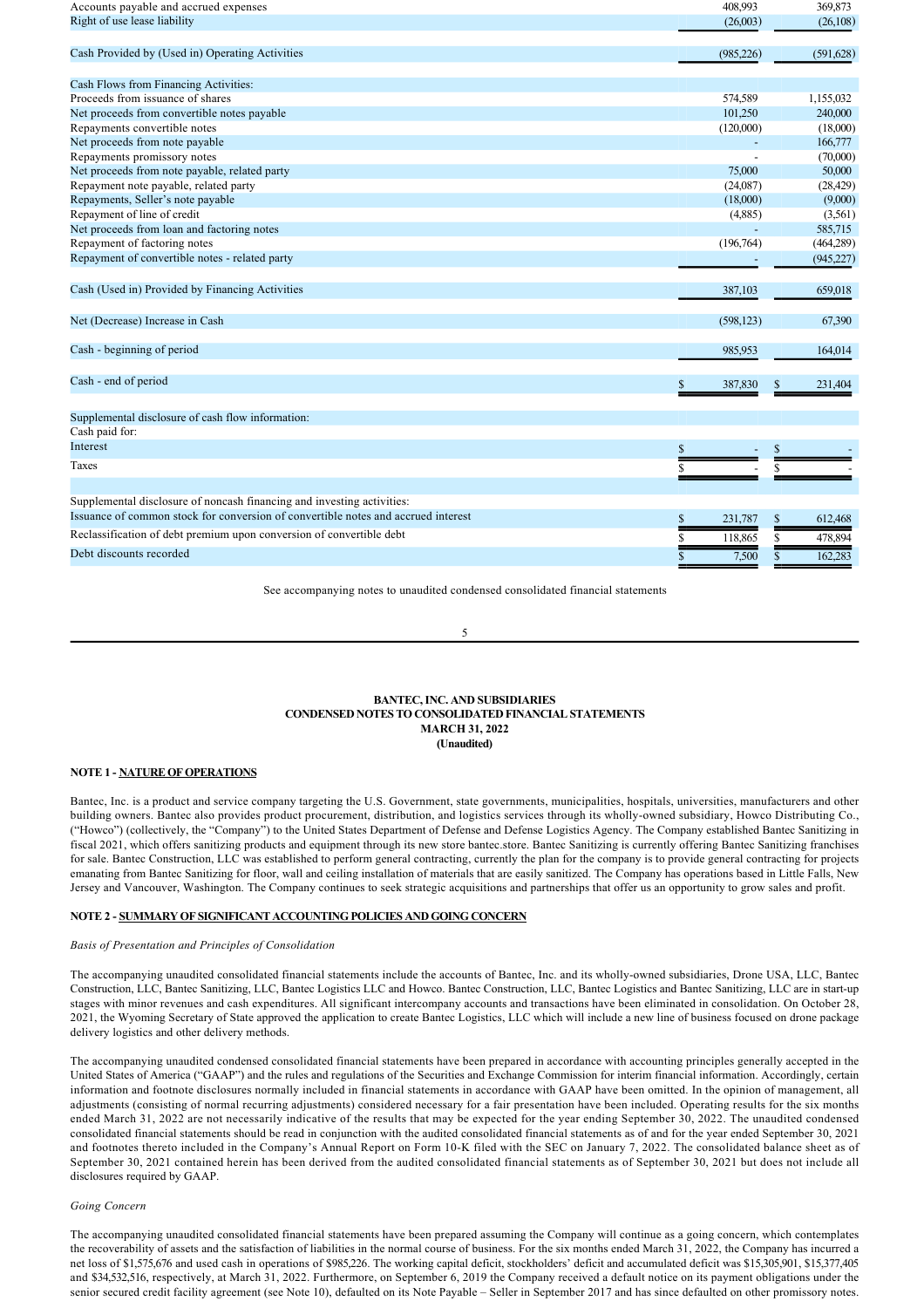As of March 31, 2022 the Company has received demands for payment of past due amounts from several consultants and service providers. It is management's opinion that these matters raise substantial doubt about the Company's ability to continue as a going concern for a period of twelve months from the issuance date of this report. The ability of the Company to continue as a going concern is dependent upon management's ability to further implement its business plan and raise additional capital as needed from the sales of stock or debt. The Company has continued to implement cost-cutting measures and restructuring or setting up payment plans with vendors and service providers and plans to raise equity through a private placement, and restructure or repay its secured obligations. The accompanying consolidated financial statements do not include any adjustments that might be required should the Company be unable to continue as a going concern.

## *Use of Estimates*

The preparation of consolidated financial statements in conformity with GAAP requires management to make estimates and assumptions that affect the reported amounts of assets and liabilities and disclosures of contingent liabilities at the date of the consolidated financial statements and the reported amounts of revenues and expenses during the reporting period. Actual results could differ from those estimates. Significant estimates include the allowance for bad debt on accounts receivable, reserves on inventory, valuation of intangible assets for impairment analysis, valuation of the lease liability and related right-of-use asset, valuation of stock-based compensation, the valuation of derivative liabilities and the valuation allowance on deferred tax assets.

#### *Fair Value Measurements*

The Company follows the FASB *Fair Value Measurements* standard, as they apply to its financial instruments. This standard defines fair value, outlines a framework for measuring fair value, and details the required disclosures about fair value measurements.

6

| <b>BANTEC, INC. AND SUBSIDIARIES</b>                        |
|-------------------------------------------------------------|
| <b>CONDENSED NOTES TO CONSOLIDATED FINANCIAL STATEMENTS</b> |
| <b>MARCH 31, 2022</b>                                       |
| (Unaudited)                                                 |

Fair value is defined as the price that would be received to sell an asset, or paid to transfer a liability, in an orderly transaction between market participants at the measurement date. The standard establishes a hierarchy in determining the fair value of an asset or liability. The fair value hierarchy has three levels of inputs, both observable and unobservable. Level 1 inputs include quoted market prices for identical assets or liabilities in an active market that the Company has the ability to access at the measurement date. Level 2 inputs are market data, other than Level 1, that are observable either directly or indirectly. Level 2 inputs include quoted market prices for similar assets or liabilities, quoted market prices in an inactive market, and other observable information that can be corroborated by market data. Level 3 inputs are unobservable and corroborated by little or no market data. The standard requires the utilization of the lowest possible level of input to determine fair value and carrying amounts of current liabilities approximate fair value due to their short-term nature. The Company accounts for certain instruments at fair value using level 3 valuation.

|                      | <b>March 31, 2022</b> |                |  |                |         | September 30, 2021 |              |
|----------------------|-----------------------|----------------|--|----------------|---------|--------------------|--------------|
| <b>Description</b>   | <b>Level</b> :        | . .<br>evel 2- |  | <b>Level 3</b> | ∟evel 1 | <b>Level 2</b>     | $\pm$ evel 3 |
| Derivative Liability |                       |                |  | 113.592        |         |                    | 125,693      |

A roll-forward of the level 3 valuation financial instruments is as follows:

|                                        | <b>Derivative</b>  |
|----------------------------------------|--------------------|
|                                        | <b>Liabilities</b> |
| Balance at September 30, 2021          | 125.693            |
| Change in fair market value of warrant | (12,101)           |
| Balance at March 31, 2022              | 113.592            |

The warrants were issued to a convertible note holder in November and December 2017 and initially determined to be equity instruments and recorded as note discount and as additional paid in capital. On June 4, 2018 the anti-dilutive provision of the warrants took effect and based on the new conversion formula management determined the warrant became a derivative liability and reclassified the Fair Value on June 4, 2018 from additional paid-in capital to derivative liability with fair market value changes recognized in operations for each reporting date. The derivative liability associated with the warrants is \$113,592 at March 31, 2022.

## *Cash and Cash Equivalents*

Cash equivalents consist of liquid investments with maturities of three months or less at the time of purchase. There are no cash equivalents at the balance sheet dates.

## *Accounts Receivable*

Trade receivables are recorded at net realizable value consisting of the carrying amount less the allowance for doubtful accounts, as needed. Factors used to establish an allowance include the credit quality of the customer and whether the balance is significant. The Company may also use the direct write-off method to account for uncollectible accounts that are not received. Using the direct write-off method, trade receivable balances are written off to bad debt expense when an account balance is deemed to be uncollectible.

### *Inventory*

Inventory consists of finished goods, which are purchased directly from manufacturers. The Company utilizes a just in time type of inventory system where products are ordered from the vendor only when the Company has received sales order from its customers. Inventory is stated at the lower of cost and net realizable value on a first-in, first-out basis.

## *Property & Equipment*

Property and equipment are stated at cost and depreciated over their estimated useful lives. Maintenance and repairs are charged to expense as incurred. When assets are retired or disposed of, the cost and accumulated depreciation are removed from the accounts, and any resulting gains or losses are included in income in the year of disposition. The Company examines the possibility of decreases in the value of these assets when events or changes in circumstances reflect the fact that their recorded value may not be recoverable. The assets are fully operational drones used as demonstration units and each unit exceeds management's threshold for capitalization of \$2,000. The Company depreciates these demonstration units over a period of 3 years. Depreciation expense was \$0 and \$4,916 in six months ended March 31, 2022 and 2021, respectively. No depreciation was recognized during the six months ended March 31, 2022, as the related equipment was depreciated to salvageable value as of September 30, 2021. Management believes that the salvageable value of \$1,461 is an adequate representation of the value of the demonstration drones at March 31, 2022.

### *Goodwill and Intangible Assets*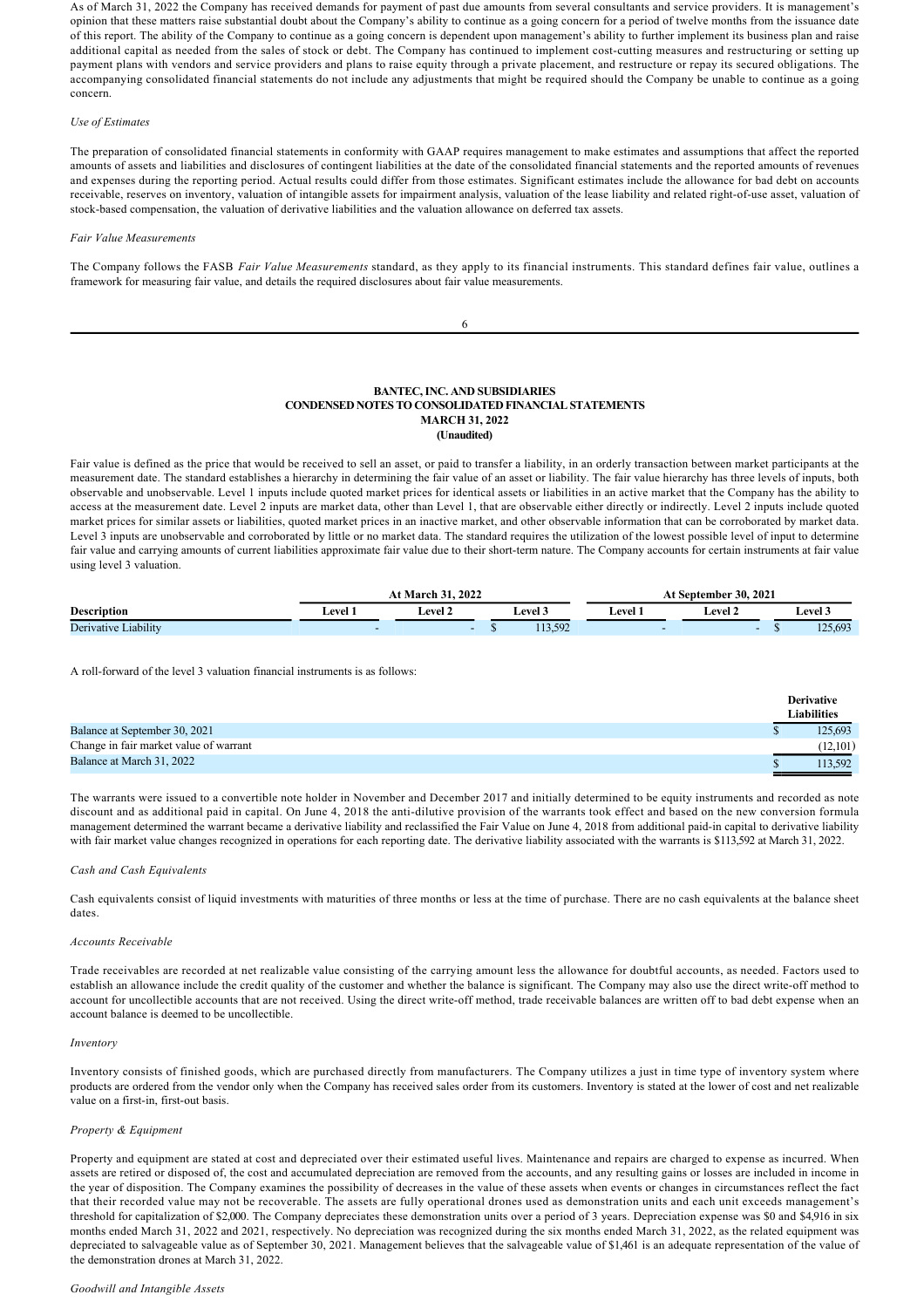The Company acquired a patent for a new product during the year ended September 30, 2021. The Company capitalized acquisition and related legal fees related to the patent totaling \$44,650. The capitalized amount will be amortized over the five years following the commencement of related sales. Impairment will be tested annually or as indicators of impairment are available.

7

## **BANTEC, INC. AND SUBSIDIARIES CONDENSED NOTES TO CONSOLIDATED FINANCIAL STATEMENTS MARCH 31, 2022 (Unaudited)**

#### *LongLived Assets*

Long-lived assets are reviewed for impairment whenever events or changes in circumstances indicate that the carrying value may not be recoverable. Impairment is determined by comparing the carrying value of the long-lived assets to the estimated undiscounted future cash flows expected to result from use of the assets and their ultimate disposition. In instances where impairment is determined to exist, the Company writes down the asset to its fair value based on the present value of estimated future cash flows.

#### *Deferred Financing Costs*

All unamortized deferred financing costs related to the Company's borrowings are presented in the consolidated balance sheets as a direct deduction from the related debt. Amortization of these costs is reported as *interest and financing costs* included in the consolidated statement of operations.

#### *Revenue Recognition*

Effective October 1, 2018, the Company adopted Accounting Standards Codification ("ASC") 606, Revenue From Contracts With Customers, which is effective for public business entities with annual reporting periods beginning after December 15, 2017. This new revenue recognition standard (new guidance) has a five-step process: a) Determine whether a contract exists; b) Identify the performance obligations; c) Determine the transaction price; d) Allocate the transaction price; and e) Recognize revenue when (or as) performance obligations are satisfied. The Company's initial application of ASC 606 did not have a material impact on its financial statements and disclosures and there was no cumulative effect of the adoption of ASC 606.

The Company sells a variety of products to government entities. The purchase orders received specifies each item and its manufacturer; the Company only needs to fulfill the performance obligation by shipping the specified items. No other performance obligations exist under the terms of the contracts. The Company recognizes revenue for the agreed upon sales price when the product is shipped to the customer, which satisfies the performance obligation.

During the six months ended March 31, 2022, the Company through its subsidiary Howco entered into contracts to package products for a third-party company servicing the same government customer base. The contracts were on job lot basis as shipped to Howco for packaging. The customer was billed upon completion each job lot at which time revenue was recognized.

The Company sells drones and related products manufactured by third parties to various parties. The Company also offers technical services related to drone utilization and performs other services. The Company began offering insulation jackets for commercial and government facilities to insulate and monitor heating and cooling equipment. Contracts for drone related products and services and insulating jacket related sales will be evaluated using the fivestep process outline above. There have been no material sales for drone products or other services for which full compliance with performance obligations has not been met. Sales of insulation jackets have not yet commenced. Upon significant sales for drone products and services and insulation jackets, the Company will disaggregate sales by these lines of business and within the lines of business to the extent that the product or service has different revenue recognition characteristics.

The Company began sales of sanitizing products and services during the six months ended March 31, 2022. Revenue for this line of business is recognized upon shipment and delivery of training services (as applicable).

#### **Stock-based compensation**

Stock-based compensation is accounted for based on the requirements of ASC 718 – "Compensation –Stock Compensation", which requires recognition in the financial statements of the cost of employee and director services received in exchange for an award of equity instruments over the period the employee or director is required to perform the services in exchange for the award (presumptively, the vesting period). The ASC also requires measurement of the cost of employee and director services received in exchange for an award based on the grant-date fair value of the award. The Company utilizes the Black-Sholes option pricing model and uses the simplified method to determine expected term because of lack of sufficient exercise history. Additionally, effective October 1, 2016, the Company adopted the Accounting Standards Update No. 2016-09 ("ASU 2016-09"), Improvements to Employee Share-Based Payment Accounting. Among other changes, ASU 2016-09 permits the election of an accounting policy for forfeitures of share-based payment awards, either to recognize forfeitures as they occur or estimate forfeitures over the vesting period of the award. The Company has elected to recognize forfeitures as they occur and the cumulative impact of this change did not have any effect on the Company's consolidated financial statements and related disclosures.

As of October 1, 2018, the Company has early adopted ASU 2018-7 Compensation-Stock Compensation which conforms the accounting for non-employees to the accounting treatment for employees. The new standard replaces using a fair value as of each reporting date with use of the calculated fair value as of the grant date. The implementation of the standard provides for the use of the fair market value as of the adoption date, rather than using the value as of the original grant date. Therefore, the values calculated and reported at September 30, 2018 become a proxy for the grant date value. The Company utilizes the Black-Sholes option pricing model and uses the simplified method to determine expected term because of lack of sufficient exercise history. There was no cumulative effect on the adoption date.

8

## **BANTEC, INC. AND SUBSIDIARIES CONDENSED NOTES TO CONSOLIDATED FINANCIAL STATEMENTS MARCH 31, 2022 (Unaudited)**

*Shipping and Handling Costs*

The Company has included freight-out as a component of cost of sales, which amounted to \$33,325 and \$37,958 for the six months ended March 31, 2022 and 2021, respectively.

#### *Convertible Notes with Fixed Rate Conversion Options*

The Company may enter into convertible notes, some of which contain, predominantly, fixed rate conversion features, whereby the outstanding principal and accrued interest may be converted by the holder, into common shares at a fixed discount to the market price of the common stock at the time of conversion. This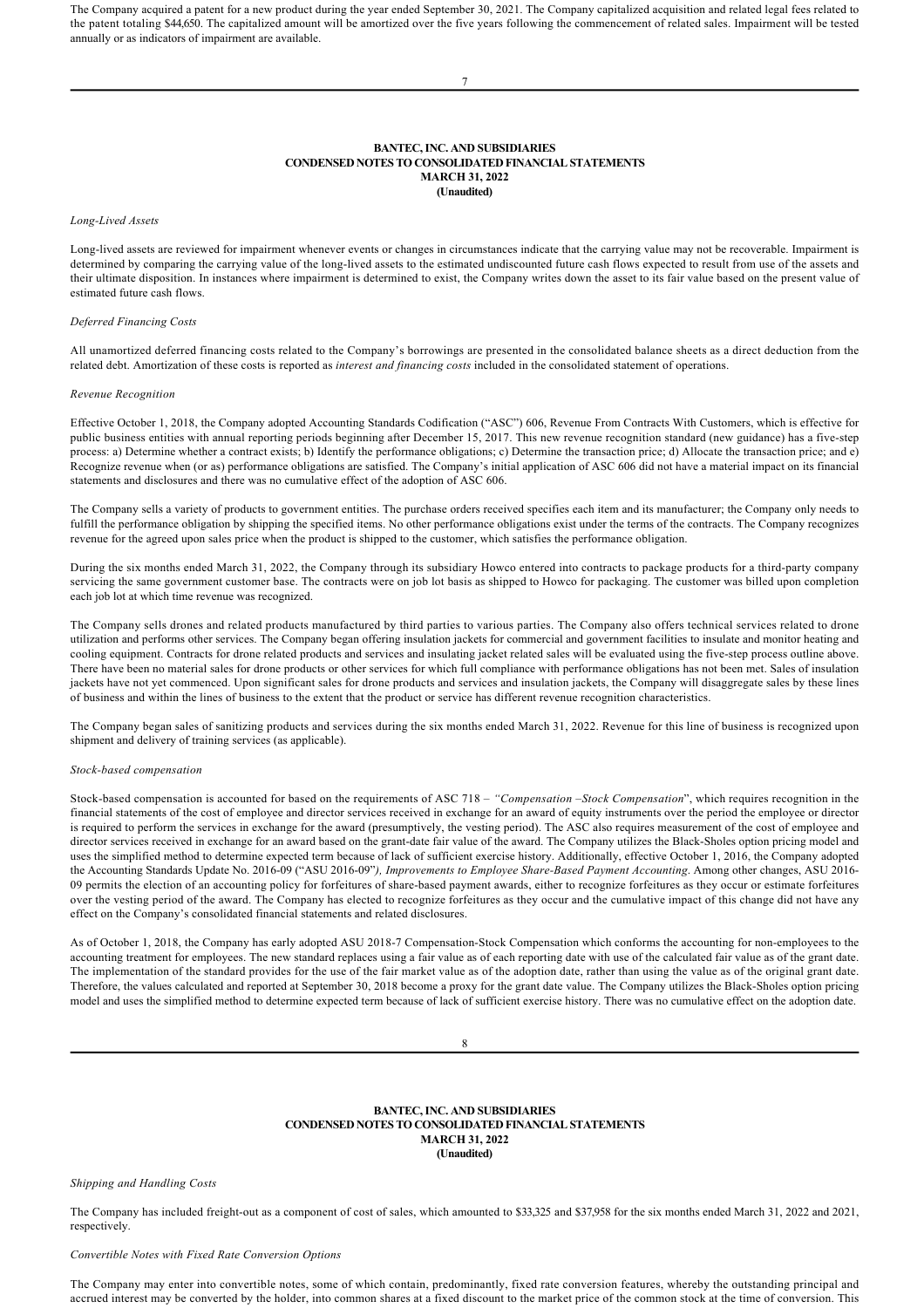results in a fair value of the convertible note being equal to a fixed monetary amount. The Company records the convertible note liability at its fixed monetary amount by measuring and recording a premium, as applicable, on the Note date with a charge to interest expense in accordance with ASC 480 - "Distinguishing Liabilities from Equity".

#### *Derivative Liabilities*

The Company has certain financial instruments that are derivatives or contain embedded derivatives. The Company evaluates all its financial instruments to determine if those contracts or any potential embedded components of those contracts qualify as derivatives to be separately accounted for in accordance with ASC 810-10-05-4 and 815-40. This accounting treatment requires that the carrying amount of any derivatives be recorded at fair value at issuance and marked-tomarket at each balance sheet date. In the event that the fair value is recorded as a liability, as is the case with the Company, the change in the fair value during the period is recorded as either other income or expense. Upon conversion, exercise or repayment, the respective derivative liability is marked to fair value at the conversion, repayment or exercise date and then the related fair value amount is reclassified to other income or expense as part of gain or loss on extinguishment.

#### *Lease Accounting*

In February 2016, the FASB issued a new accounting standard on leases. The new standard, among other changes, will require lessees to recognize a right-of-use asset and a lease liability on the balance sheet for all leases. The lease liability will be measured at the present value of the lease payments over the lease term. The right-of-use asset will be measured at the lease liability amount, adjusted for lease prepayments, lease incentives received and the lessee's initial direct costs (e.g. commissions). The new standard is effective for annual reporting periods beginning after December 15, 2018, including interim reporting periods within those annual reporting periods. The adoption will require a modified retrospective approach for leases that exist or are entered into after the beginning of the earliest period presented.

The Company's subsidiary has renewed the lease for the warehouse and office facility in Vancouver, Washington in May 2020 effective June 1, 2020, which extends through May 30, 2023, and is accounted for under ASC 842. The corporate office is an annual arrangement which provides for a single office in a shared office environment and is exempt from ASC 842 treatment. During the year ended September 30, 2020 the Company recognized a lease liability of \$156,554 and the related right-of-use asset for the same amount and will amortize both over the life of the lease.

#### *Income Taxes*

The Company's current provision for income taxes is based upon its estimated taxable income in each of the jurisdictions in which it operates, after considering the impact on taxable income of temporary differences resulting from different treatment of items for tax and financial reporting purposes. Deferred tax assets and liabilities are recognized for the future tax consequences attributable to differences between the financial statement carrying amounts of existing assets and liabilities and their respective tax bases and any operating loss or tax credit carryforwards. Deferred tax assets and liabilities are measured using enacted tax rates expected to apply to taxable income in the year in which those temporary differences are expected to be recovered or settled. The ultimate realization of deferred tax assets is dependent upon the generation of future taxable income in those periods in which temporary differences become deductible. Should management determine that it is more likely than not that some portion of the deferred tax assets will not be realized, a valuation allowance against the deferred tax assets would be established in the period such determination was made. The Company follows the accounting for uncertainty in income taxes guidance, which clarifies the accounting and disclosures for uncertainty in income taxes recognized in the Company's financial statements and prescribes a recognition threshold and measurement attribute for the financial statement recognition and measurement of a tax position taken or expected to be taken in a tax return. It also provides guidance on derecognition and measurement of a tax position taken or expected to be taken in a tax return.

The Company currently has no federal or state tax examinations in progress. As of March 31, 2022, the Company's tax returns for the tax years 2020, 2019 and 2018 remain subject to audit, primarily by the Internal Revenue Service. The income tax returns for the tax year 2021 are on extension and have not yet been filed.

The Company did not have material unrecognized tax benefits as of March 31, 2022 and 2021 and does not expect this to change significantly over the next 12 months. The Company will recognize interest and penalties accrued on any unrecognized tax benefits as a component of the provision for income taxes.

#### 9

## **BANTEC, INC. AND SUBSIDIARIES CONDENSED NOTES TO CONSOLIDATED FINANCIAL STATEMENTS MARCH 31, 2022 (Unaudited)**

#### *Net Loss Per Share*

Basic loss per share is calculated by dividing the loss attributable to stockholders by the weighted-average number of shares outstanding for the period. Diluted loss per share reflects the potential dilution that could occur if securities or other contracts to issue common stock were exercised or converted into common stock or resulted in the issuance of common stock that shared in the earnings (loss) of the Company. Diluted loss per share is computed by dividing the loss available to stockholders by the weighted average number of shares outstanding for the period and dilutive potential shares outstanding unless such dilutive potential shares would result in anti-dilution as is the situation for the six months ending March 31, 2022. As of March 31, 2022, 17,223 options were outstanding of which 15,913 were exercisable, and 239,554,150 warrants were outstanding and exercisable. Additionally, as of March 31, 2022, the outstanding principal balance, including accrued interest of the third-party convertible debt, totaled \$8,132,310 and was convertible into 15,486,087,812 shares of common stock. The total potentially dilutive shares calculated is 15,725,659,185. It should be noted that contractually the limitations on the third-party notes (and the related warrant) limit the number of shares converted to either 4.99% or 9.99% of the then outstanding shares, which amounts to approximately 1,688,543,000 common shares. As of March 31, 2022, and 2021, potentially dilutive securities consisted of the following:

|                                                      | March 31.<br>2022 | March 31.<br>2021 |
|------------------------------------------------------|-------------------|-------------------|
| Stock options                                        | 17.223            | 17.673            |
| Warrants                                             | 239.554.150       | 11.859.616        |
| Related party convertible debt and accrued interest  |                   | 40, 101, 615      |
| Third party convertible debt (including senior debt) | 15,486,087,812    | 880.053.346       |
| Total                                                | 15,725,659,185    | 932,032,250       |

#### *Segment Reporting*

The Company uses "the management approach" in determining reportable operating segments. The management approach considers the internal organization and reporting used by the Company's chief operating decision maker for making operating decisions and assessing performance as the source for determining the Company's reportable segments. The Company's chief operating decision maker is the chief executive officer of the Company, who reviews operating results to make decisions about allocating resources and assessing performance for the entire Company. As of March 31, 2022, the Company did not report any segment information since the Company primarily generates sales from its subsidiary, Howco.

## *Recent Accounting Pronouncements*

On August 5, 2020, the Financial Accounting Standards Board (FASB) issued accounting standards update (ASU) No. 202006, *Debt—Debt with Conversion and*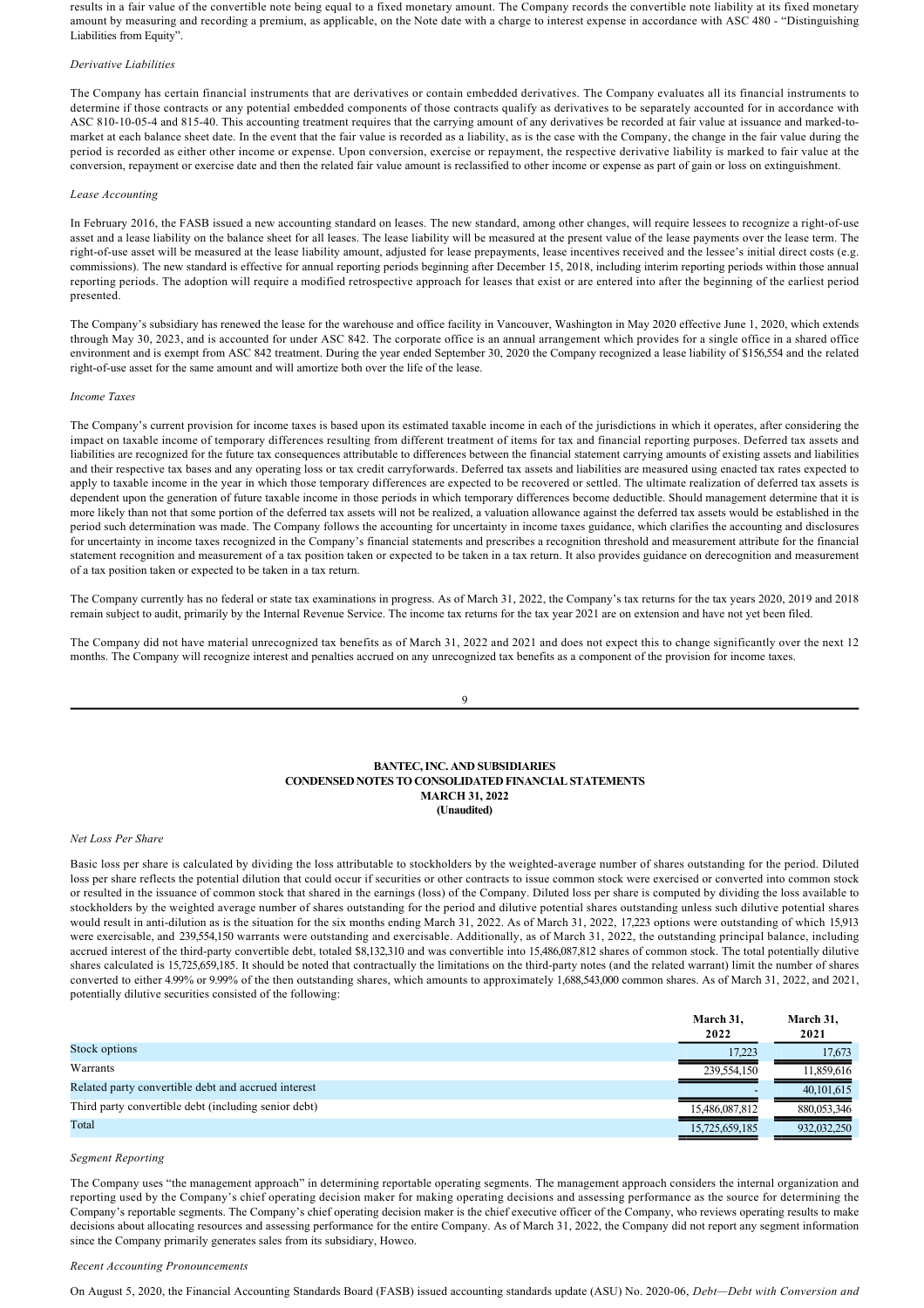*Other Options (Subtopic 47020) and Derivatives and Hedging—Contracts in Entity's Own Equity (Subtopic 81540)*.

The amendments in the ASU remove certain separation models for convertible debt instruments and convertible preferred stock that require the separation of a convertible debt instrument into a debt component and an equity or derivative component. The ASU also amends the derivative scope exception guidance for contracts in an entity's own equity. The amendments remove three settlement conditions that are required for equity contracts to qualify for the derivative scope exception.

In addition to the above, the ASU expands disclosure requirements for convertible instruments and simplifies areas of the guidance for diluted earnings-per-share calculations that are impacted by the amendments.

The ASU is effective for public business entities that meet the definition of a Securities and Exchange Commission (SEC) filer, excluding smaller reporting companies as defined by the SEC, for fiscal years beginning after December 15, 2021. Early adoption is permitted. The FASB noted that an entity should adopt the guidance as of the beginning of its annual fiscal year. The standard is effective for the Company begining in fiscal year September 30, 2024.

Entities may elect to adopt the amendments through either a modified retrospective method of transition or a fully retrospective method of transition. If an entity has convertible instruments that include a down round feature, early adoption of the ASU is permitted for fiscal years beginning after December 15, 2020.

ASU 2016-13 Measurement of Credit Losses on Financial Instrument is effective for fiscal years beginning after December 15, 2022. This is not expected to apply to the Company.

In May 2021, the FASB issued ASU 2021-04, Earnings Per Share (Topic 260), Debt-Modifications and Extinguishments (Subtopic 470-50), Compensation-Stock Compensation (Topic 718), and Derivatives and Hedging-Contracts in Entity's Own Equity (Subtopic 815-40). The new ASU addresses issuer's accounting for certain modifications or exchanges of freestanding equity-classified written call options. This amendment is effective for all entities, for fiscal years beginning after December 15, 2021, including interim periods within those fiscal years. Early adoption is permitted. The Company is currently evaluating the impact this new guidance will have on its financial statements

The Company does not believe that any other recently issued but not yet effective accounting pronouncements, if adopted, would have a material effect on the accompanying consolidated financial statements.

|  | ۰.     |   |
|--|--------|---|
|  | i<br>٧ | I |

## **BANTEC, INC. AND SUBSIDIARIES CONDENSED NOTES TO CONSOLIDATED FINANCIAL STATEMENTS MARCH 31, 2022 (Unaudited)**

# **NOTE 3 ACCOUNTS RECEIVABLE**

The Company's accounts receivable at March 31, 2022 and September 30, 2021 is as follow:

|                               | March 31,<br>2022 | September 30,<br>2021 |
|-------------------------------|-------------------|-----------------------|
| Accounts receivable           | 169.399<br>w      | 128,386               |
| Reserve for doubtful accounts |                   |                       |
|                               | 169.399           | 128,386               |

Bad debt expense was \$0 for the six months ended March 31, 2022 and 2021.

## **NOTE 4 INVENTORY**

At March 31, 2022 and September 30, 2021, inventory consists of finished goods and was valued at \$122,229 and \$61,837, respectively. No inventory reserve was deemed necessary at March 31, 2022 or September 30, 2021.

# **NOTE 5 INTANGIBLE ASSETS**

The Company acquired a patent for a new product during the year ended September 30, 2021. The Company capitalized acquisition and related legal fees related to the patent totaling \$44,650. The capitalized amount will be amortized over the five fiscal years commencing upon first sale or related contract.

# **NOTE 6 - LINE OF CREDIT - BANK**

The Company has a revolving line of credit with a financial institution, which balance is due on demand and principal payments are due monthly at 1/60 <sup>th</sup> of the outstanding principal balance. This revolving line of credit is in the amount of \$50,000, and is personally guaranteed by the Company's Chief Executive Officer ("CEO"). The line bears interest at a fluctuating rate equal to the prime rate plus 4.25%, which at March 31, 2022 and September 30, 2021 was 7.5% and 7.5%, respectively. As of March 31, 2022 and September 30, 2021, respectively, the balance of the line of credit was \$0 and \$4,885, with \$50,000, available at March 31, 2022.

# **NOTE 7 SETTLEMENTS PAYABLE**

On July 20, 2018, the Company entered into a settlement agreement with a collection agent for American Express relating to \$127,056 of past due charges. The agreement provides for initial payment of \$12,706, monthly payments of \$6,500 and final payment on January 27, 2020 of \$3,850. The amount due at March 31, 2022 and September 30 2021, was \$42,850, and \$42,850, respectively. Under the terms of the stipulation and settlement agreement, this debt is in default.

# **NOTE 8 - NOTE PAYABLE – SELLER**

In connection with the acquisition of Howco in September 2016, the Company issued a note payable in the amount of \$900,000 to the sellers of Howco. The note matured on September 9, 2017 and bears interest at 5.50% per annum. The note requires payment of unpaid principal and interest upon maturity. The note is secured by all assets of Howco Distribution Co. and subordinated to the Senior Secured Credit Facility discussed below. The note is currently in default and the default interest rate is 8% per annum. At March 31, 2022 and September 30, 2021, the principal and accrued interest on this note amounted to \$855,000, \$375,130 and \$873,000, and \$340,663, respectively.

# **NOTE 9 CONVERTIBLE AND PROMISSORY NOTES PAYABLE – RELATED PARTY OFFICER AND HIS AFFILIATES**

*Convertible Notes*

The related party officer and his affiliates convertible notes balance consisted of the following at March 31, 2022 and September 30, 2021:

|           | March 31,<br>2022 |        | September 30,<br>2021 |  |
|-----------|-------------------|--------|-----------------------|--|
| Principal |                   | 50,913 | D                     |  |
|           |                   |        |                       |  |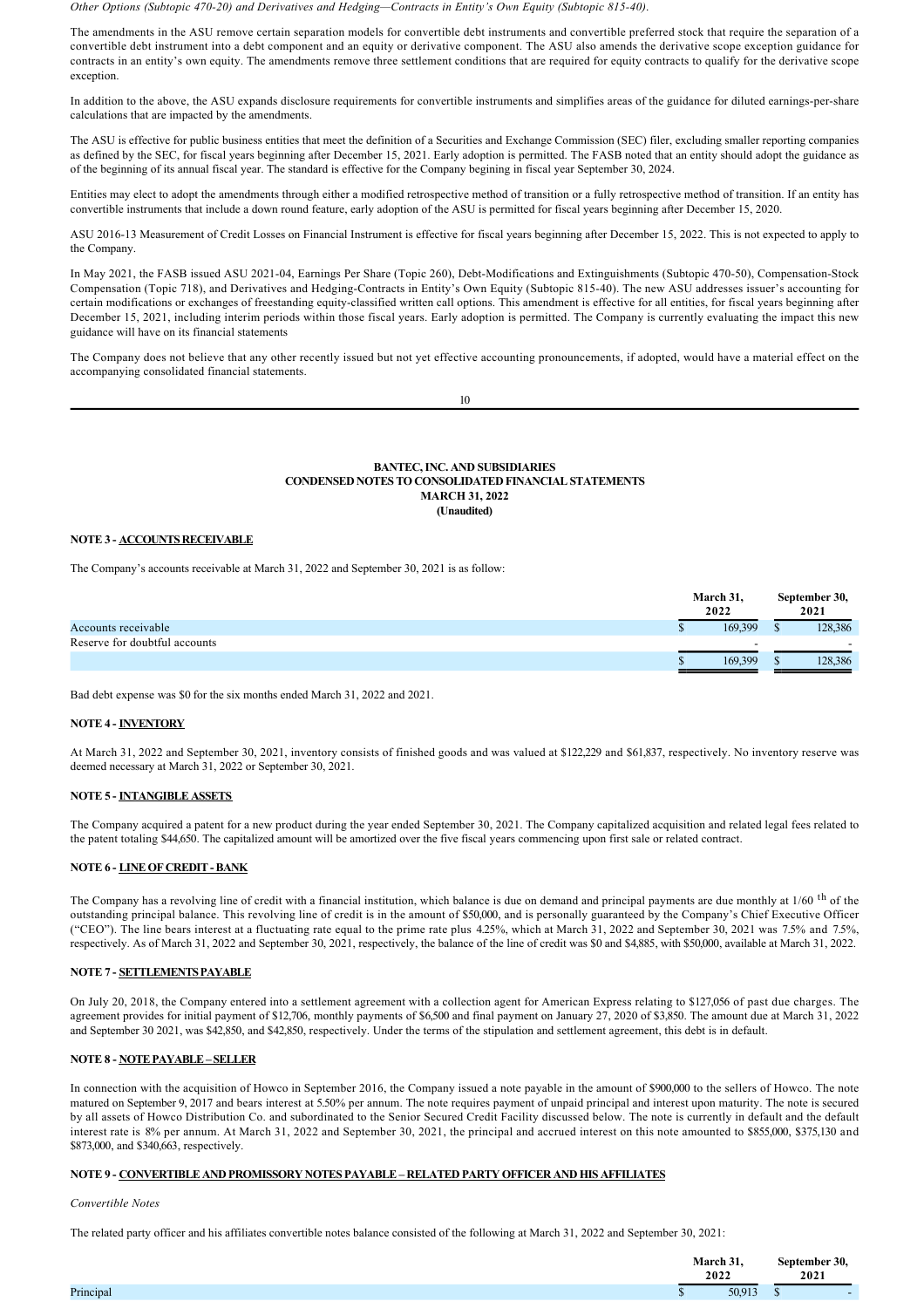| Premiums                            | -      |  |
|-------------------------------------|--------|--|
| Total                               | 50,913 |  |
| Current portion, including premiums | 50.913 |  |
| Long term                           | $\sim$ |  |
|                                     |        |  |

11

## **BANTEC, INC. AND SUBSIDIARIES CONDENSED NOTES TO CONSOLIDATED FINANCIAL STATEMENTS MARCH 31, 2022 (Unaudited)**

Most of the related party convertible notes included a cross-default clause which in event of a default on another note holder's note causes a default on the related party notes. The Company and the respective note holders have amended those notes effective September 30, 2020 to remove the clauses.

The Company has a \$840,000 convertible note payable ("Note 1") to a related party entity controlled by the Company's CEO. Note 1 bear interest at an annual rate of 7% with an original maturity date of June 11, 2017, which has been extended to June 11, 2022, at which time all unpaid principal and interest is due. The holder of Note 1 has the option to convert the outstanding principal and accrued interest, in whole or in part, into shares of common stock at a conversion price equal to the volume weighted average price per share of common stock for the 30-day period prior to conversion.

On April 15, 2020, the Company amended the above Note 1 first issued to AIG and subsequently assigned to Pike Falls LLC (entities controlled by the Company's CEO) in amount of \$840,000, with a principal and accrued interest balance of \$688,444, and \$210,409, respectively at June 30, 2020. The amendment changes conversion terms, which now state the note principal and interest may be converted to common stock at 50% of the lowest closing bid price during the thirty days prior to conversion, increases the interest rate to 10%, and has a maturity date of January 7, 2022. The change in conversion terms has been treated as a debt extinguishment and the modified note is treated as stock settled debt under ASC 480, and a put premium of \$688,444 was recognized with a charge to loss on debt extinguishment. The principal balance was \$377,194 and accrued interest was \$221,323 at September 30, 2020. As of September 30, 2021, Note 1 principal has been fully converted or paid in cash along with accrued interest of \$224,370, and the accrued interest balance was \$0 as of September 30, 2021. \$377,194, related to put premiums was recognized as a gain on extinguishment of debt during the year ended September 30, 2021.

The Company has a convertible note payable (for an unspecified amount) with the Company's CEO. This line of credit ("LoC") bears interest at an annual rate of 7% with a maturity date of December 31, 2017, at which time all unpaid principal and interest was due. On December 15, 2017 the due date was extended to July 2, 2018 and then in July, 2018, the due date was extended to June 30, 2019, and on December 23, 2018 the maturity date of the LoC was extended to September 23, 2024. The holder of the LoC has the option to convert the outstanding principal and accrued interest, in whole or in part, into shares of common stock at a conversion price equal to the volume weighted average price per share of common stock for the 30-day period prior to conversion. This LoC is considered a stock settled debt in accordance with ASC 480 and the fixed monetary amount is equal to the principal amount based on the conversion formula. During the year ended September 30, 2020 the Company was advanced \$64,940 and repaid \$132,803, on this LoC. As of September 30, 2020, the LoC had not been converted and the balance was \$99,142, and accrued interest was \$31,260. During the year ended September 30, 2021 the balance of the LoC principal was fully paid in cash along with all accrued interest, totaling \$32,900.

On July 2, 2019, the Company issued a convertible note payable ("Note 2") to an affiliate of the Company's CEO for \$15,000 cash. The funds were paid directly to a vendor to the Company. The note had an original maturity of June 9, 2020; however, the note was amended effective September 30, 2020 and the new maturity is May 31, 2022. The note bears interest at 10% and may be converted into the Company's common stock at 50% of the lowest closing bid in the 20 trading days prior to notification of conversion. The Company accounted for the convertible promissory note as stock settled debt under ASC 480 and recorded a debt premium of \$15,000 with a charge to interest expense for the note. The note principal and accrued interest (\$2,155) was fully repaid during the year ended September 30, 2021 and put premium of \$15,000, was recognized as gain on debt extinguishment.

On September 13, 2019, the Company issued a convertible note payable to an entity controlled by the Company's CEO for \$17,000 in cash. The note had an original maturity of June 9, 2020., The note was amended, effective September 30, 2020, and the new maturity is May 31, 2022. The note bears interest at 10% and may be converted to the Company's common stock at 50% of the lowest closing bid in the 20 trading days prior to notification of conversion. The Company has accounted for the convertible promissory note as stock settled debt under ASC 480 and recorded a debt premium of \$17,000 with a charge to interest expense for the notes. The note principal and accrued interest of \$2,152 was fully repaid and a put premium of \$17,000, was recognized as gain on debt extinguishment during the year ended September 30, 2021.

On December 30, 2018 the Company issued a promissory note to the CEO for a \$400,000 in cash. The note bears interest at 12% per annum, matures on January 7, 2024 and required monthly payment of principal of \$5,000 with a balloon payment at maturity. On April 14, 2020, the Company amended the above note first issued to Michael Bannon (the Company's CEO) with a principal and interest balance of \$367,500, and \$76,619, respectively at September 30, 2020. The amendment adds conversion terms, which state the note principal and interest may be converted to common stock at 50% of the lowest closing bid price during thirty days prior to conversion, and reduces the interest rate to 10%, and extends the maturity date to January 7, 2024. The change in conversion terms was treated as a debt extinguishment and the new note is considered a stock settled debt under ASC 480, and a put premium of \$367,500 was recognized with a charge to interest expense. The note principal and accrued interest of \$83,133 was fully repaid in cash during the year ended September 30, 2021 and a gain on debt extinguishment was recognized for the premium upon cash repayment.

On January 19, 2019 the Company issued a, promissory note to the CEO for a \$200,000, cash loan. The note bears interest at 12% per annum, matures on September 23, 2021 and requires monthly payments of \$2,500 principal. On April 14, 2020, the Company amended the note with a principal and interest balance of \$195,000, and \$17,947. The amendment adds conversion terms, which state the note principal and interest may be converted to common stock at 50% of the lowest closing bid price during thirty days prior to conversion, and reduces the note interest rate to 10%, and extends the maturity date to April 15, 2026. The change in conversion terms has been treated as a debt extinguishment and the new note is considered a stock settled debt under ASC 480, and put premium of \$195,000 has been recognized with a charge to loss on debt extinguishment. During 2020, \$14,250 was repaid and \$180,750 was converted to common stock. Accrued interest of \$20,855 was repaid as of September 30, 2021.

On July 1, 2019, Howco entered into a purchase order financing agreement with an entity controlled by the Company's CEO ("Pike Falls") for cash advances to Howco. The advances are to be for 100% of the face value of the purchase orders to be repaid with accounts receivable related to the sales of the products underlying the purchase orders. Pike Falls receives 4% of the purchase price for the first 45 days and .00086% per day thereafter on the unpaid balance.

**BANTEC, INC. AND SUBSIDIARIES CONDENSED NOTES TO CONSOLIDATED FINANCIAL STATEMENTS MARCH 31, 2022 (Unaudited)**

On April 15, 2020, the Company issued a convertible note payable to Michael Bannon (the Company's CEO) in the principal amount of \$69,391, in replacement for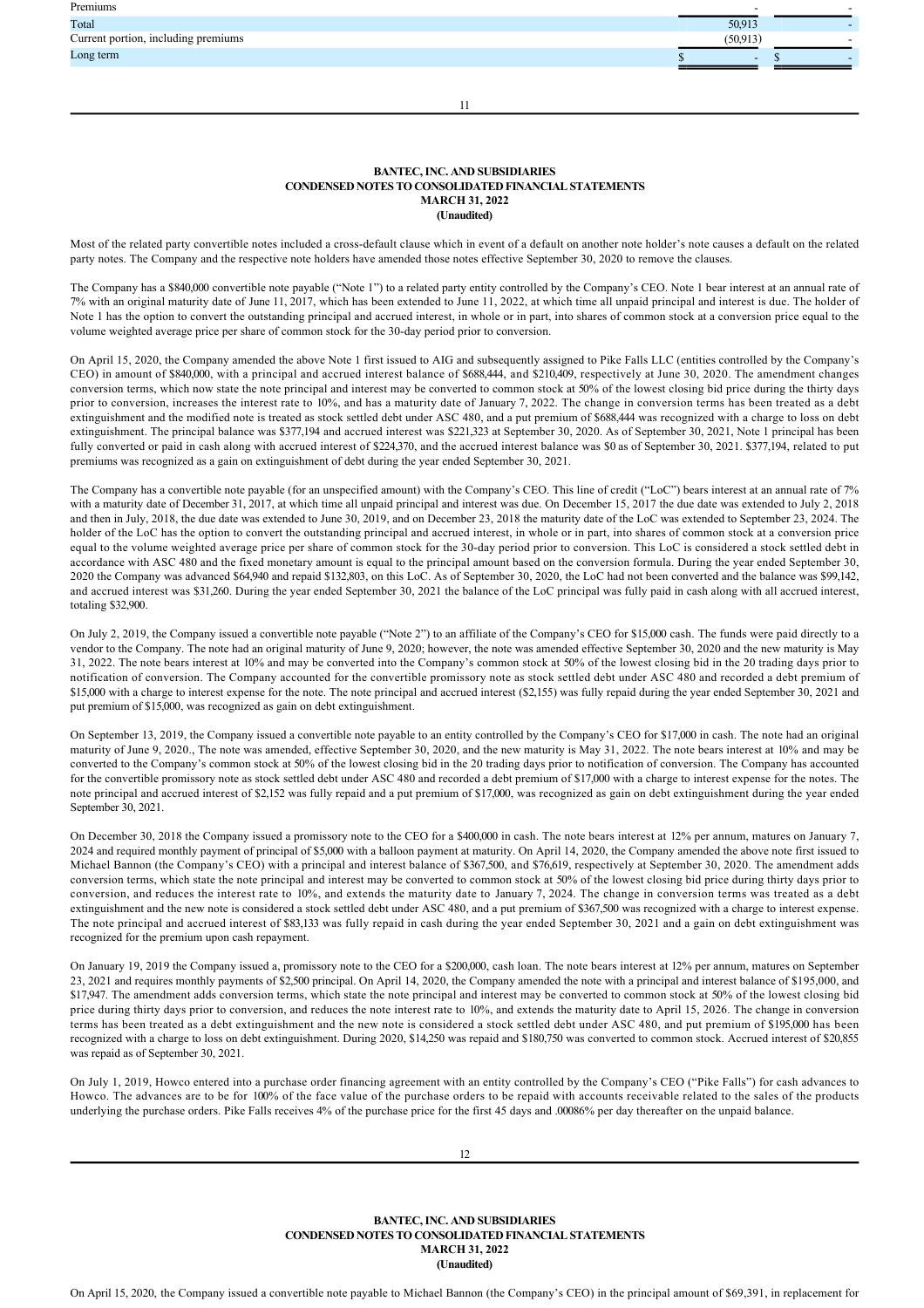the amounts owed to an entity controlled by Mr. Bannon (above) The new note interest rate is 10%, and it matures on January 31, 2022. The new note principal and interest may be converted into the Company's common stock at 50% of the lowest closing bid price in the thirty days preceding the conversion notice. This issuance was treated as a debt extinguishment of the old note and the new note conversion terms have been treated as stock settled debt under ASC 480, and put premium of \$69,391 was recognized with a charge to interest expense. The principal and accrued interest was \$69,391 and \$5,332 respectively as of September 30, 2020. During the year ended September 30, 2021 the principal and accrued interest of \$6,206 was fully paid in cash and \$69,391 was recognized as gain on extinguishment of debt.

## *Other Notes Payable*

On December 22, 2020 a promissory note was issued to the CEO by Howco for \$50,000 having weekly payments of \$2,580 for twenty-five weeks, which include a total of \$14,500 of interest. The principal and interest due were fully paid at September 30, 2021.

On May 21, 2021 a promissory note was issued to the CEO by Howco for \$40,000 having weekly payments of \$2,080 for twenty-five weeks, which include a total of \$12,000 of interest. During the year ended September 30, 2021, repayments of principal were \$40,000 and interest of \$8,308 were changed to Interest Expense and were made reducing the principal balance to \$0. Interest charged was reduced due to early repayment.

On June 27, 2021 a promissory note was issued to the CEO by Howco for \$50,000 having weekly payments of \$2,580 for twenty-five weeks, which include a total of \$14,500 of interest. During the year ended September 30, 2021, repayments of principal were \$50,000 and interest of \$6,692 were changed to Interest Expense and were made reducing the principal balance to \$0. Interest charged was reduced due to early repayment.

On July 12, 2021 a promissory note was issued to the CEO by Howco for \$50,000 having weekly payments of \$2,580 for twenty-five weeks, which include a total of \$14,500 of interest. During the year ended September 30, 2021, repayments of principal were \$50,000 and interest of \$6,135, were changed to interest expense and were made reducing the principal balance to \$0.

During the year ended September 30, 2021, the CEO extended short-term advances totaling \$60,400, which were fully repaid as of September 30, 2021.

On January 25, 2022 a promissory note was issued to the CEO by Howco for \$75,000 having weekly payments of \$3,870 for twenty-five weeks, which include a total of \$21,750 of interest. The principal at March 31, 2022 was \$50,913 and interest of \$10,743, was charged to interest expense.

## **NOTE 10 CONVERTIBLE NOTES PAYABLE AND ADVISORY FEE LIABILITIES**

The senior secured credit facility note balance and convertible debt balances consisted of the following at March 31, 2022 and September 30, 2021:

|                       | March 31,<br>2022 | September 30,<br>2021 |
|-----------------------|-------------------|-----------------------|
| Principal             | 6,025,407         | 6,167,407             |
| Premiums              | 1,440,133         | .509,673              |
| Unamortized discounts | (5,260)           | (14, 440)             |
|                       | 7.460.280         | 7,662,640             |

For the six months ended March 31, 2022 and 2021, amortization of debt discount on the above convertible notes amounted to \$19,516 and \$12,929, respectively.

### *Senior Secured Credit Facility Note Default*

On September 13, 2016, the Company entered into a senior secured credit facility note with an investment fund for the acquisition of Howco. The Company can borrow up to \$6,500,000, subject to lender approval, with an initial convertible promissory note at closing of \$3,500,000 (the "Note"). The Note bears interest at a rate of 18% per annum, required monthly payments of \$52,500, which is interest only, starting on October 13, 2016 through February 13, 2017, and monthly payments, including interest and principal, of \$298,341 starting on March 13, 2017 through maturity on March 13, 2018. In the event of default, the Note balance will bear interest at 25% per annum. In connection with this Agreement, the Company was obligated to pay additional advisory fees of \$850,000 payable in the form of cash or common stock in accordance with the terms of the Agreement. The Company was also required to reserve 7,000 shares of common stock related to this transaction. The reserved shares will be released upon the satisfaction of the loan.

| I<br>I<br>٧ |  |
|-------------|--|

## **BANTEC, INC. AND SUBSIDIARIES CONDENSED NOTES TO CONSOLIDATED FINANCIAL STATEMENTS MARCH 31, 2022 (Unaudited)**

As of March 31, 2022, and September 30, 2021, the Company had issued 539, shares of common stock in satisfaction of the \$850,000 advisory fee in accordance with the terms of the agreement, such shares being issued in September 2016. The proceeds from the sale of the 539, shares were to be applied to the \$850,000 advisory fee due. Based upon the value of the shares, at the time the lender sells the shares, the Company may be required to redeem unsold shares for the difference between the \$850,000 and the lender's sales proceeds. Accordingly, the \$850,000 was reflected as a current liability through December 31, 2017. In January 2018, in connection with a settlement agreement (see below), the accrued advisory fee was reclassified to the principal balance of the replacement Convertible Note. Through the date of the settlement agreement and through March 31, 2022 and September 30, 2021, the lender had not reported any proceeds from the sale of these shares (see below). Prior to the settlement agreement in January 2018, notwithstanding anything contained in the Agreement to the contrary, in the event the Lender has not realized net proceeds from the sale of Advisory Fee Shares equal to at least the Advisory Fee by the earlier to occur of: (A) September 13, 2017; (B) the occurrence of an Event of Default; or (C) the Maturity Date, then at any time thereafter, the Lender shall have the right, upon written notice to the Borrower, to require that the Borrower redeem all Advisory Fee Shares then in Lender's possession for cash equal to the Advisory Fee, less any cash proceeds received by the Lender from any previous sales of Advisory Fee Shares, if any within five (5) Business Days from the date the Lender delivers such redemption notice to the Borrower.

The Note is only convertible upon default or mutual agreement by both parties at a conversion rate of 85% of the lowest of the daily volume weighted average price of the Company's common stock during the 5 business days immediately prior to the conversion date. At any time and from time to time while this Note is outstanding, but only upon: (i) the occurrence of an Event of Default under any of the Loan Documents; or (ii) mutual agreement between the Company and the Holder, this Note may be, at the sole option of the Holder, convertible into shares of the Company's common stock, in accordance with the terms and conditions of the Note. Upon liquidation by the Holder of Conversion Shares issued pursuant to a conversion notice, provided that the Holder realizes a net amount from such liquidation equal to less than the conversion amount specified in the relevant conversion notice, the Company shall issue to the Holder additional shares of the Company's common stock equal to: (i) the Conversion Amount specified in the relevant conversion notice; *minus* (ii) the realized amount, as evidenced by a reconciliation statement from the Holder (a "Sale Reconciliation") showing the realized amount from the sale of the Conversion Shares; *divided by* (iii) the average volume weighted average price of the Company's common stock during the five business days immediately prior to the date upon which the Holder delivers notice (the "Make-Whole Notice") to the Company that such additional shares are requested by the Holder.

Once a default occurs, the Note and the \$850,000 advisory fee payable will be accounted for as stock settled debt at its fixed monetary value. On March 13, 2017 the Company defaulted on the monthly principal and interest payment of \$298,341. Due to this default, as of June 30, 2017, the Company has accounted for the embedded conversion option as stock settled debt and recorded a debt premium of \$617,647 with a charge to interest expense, and the interest rate increased to 25%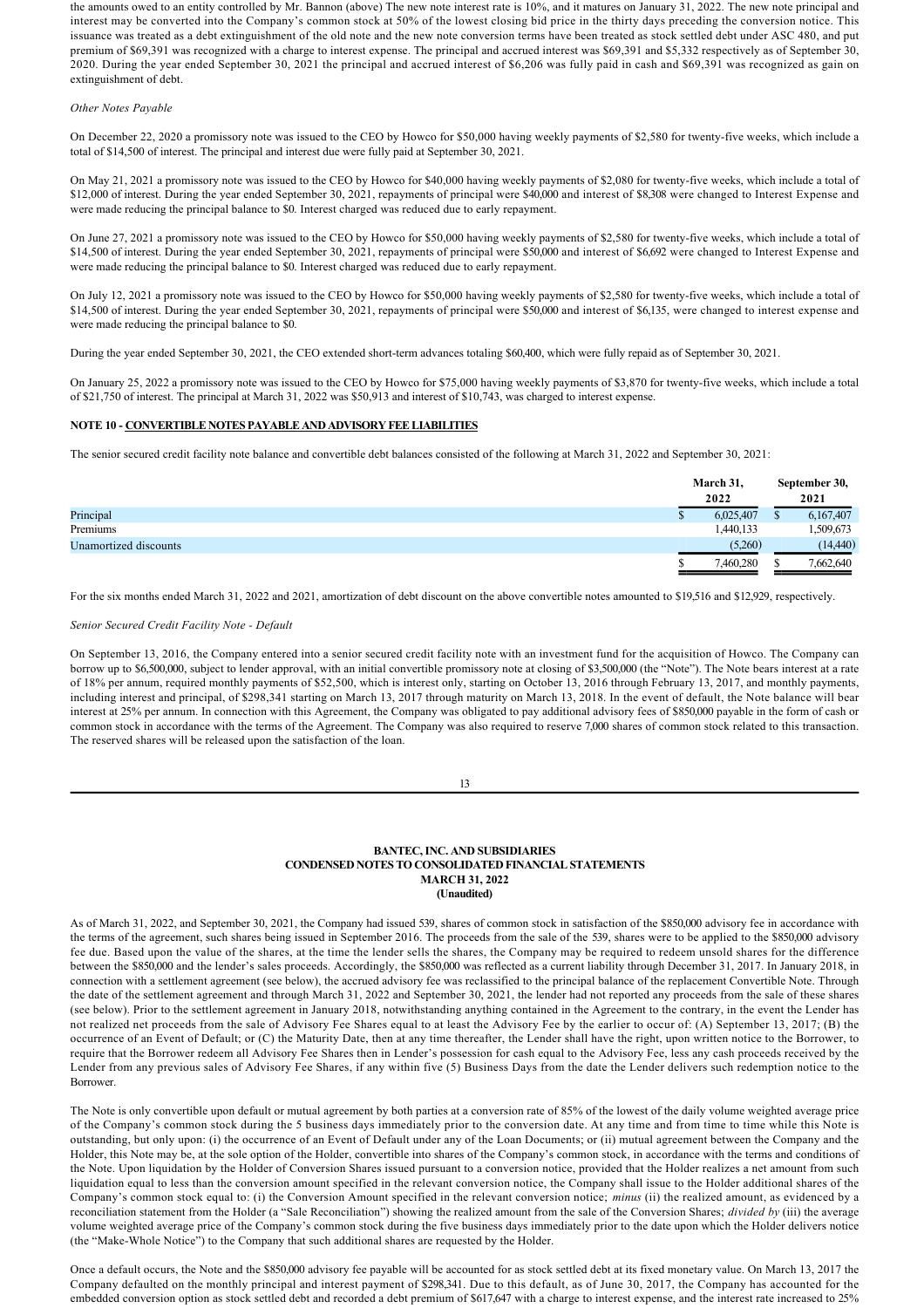(default rate).

On March 28, 2017, the Company entered into an additional agreement with the above senior secured credit facility lender to receive a range of advisory services for a total of \$1,200,000 with no definitive terms or length of service which was expensed in fiscal 2017 and had been recorded as an accrued liability – advisory fees through December 31, 2017. In connection with the settlement agreement discussed below, in January 2018, the advisory services fees payable were reclassified to the principal balance of the replacement Convertible Note.

On January 3, 2018, the Company entered into a settlement agreement (the "Settlement Agreement") and replacement note agreements with the investment fund related to a senior secured credit facility note dated September 13, 2016. On the effective date of the Settlement Agreement, all amounts owed to the investment fund aggregated \$5,788,642 and consisted of a convertible promissory note of \$3,500,000, accrued interest payable of \$238,642, and accrued advisory fees payable of \$2,050,000. On the effective date of the Settlement Agreement, the amount due of \$5,788,642 was split and apportioned into two separate replacement notes ("Replacement Note A" and Note B"). Replacement Note A had a principal amount of \$1,000,000 and Replacement Note B had a principal balance of \$4,788,642, both of which remained secured by the original security, pledge and guarantee agreements; and other applicable loan documents, and bear interest at 18% per annum. The default was not waived by this settlement agreement. The Company originally recorded a premium on stock settled debt of \$617,647 on the \$3,500,000, and subsequent to the settlement agreement recorded an additional premium on stock settled debt of \$403,878 on the additional \$2,288,642 for accrued interest and advisory fees payable that were capitalized as note principal. The interest rate was amended to 12% effective June 12, 2018.

The Credit Agreement was amended such that the maturity date was extended to January 13, 2019 (the "Extended Maturity Date") for replacement Note B, while the Note A maturity date remained at March 13, 2018 but was due as of March 2017 due to the principal and interest payment default discussed above. Notwithstanding anything contained in this Agreement to the contrary, all obligations owing by the Company and all other Credit Parties under the Credit Agreement, First Replacement Note B, and all other Loan Documents shall be paid in full by the Extended Maturity Date as follows: \$52,500 per month from January 13, 2018 to December 13, 2018 and the remaining principal and accrued interest on January 13, 2019. Interest payments made since the amendment have totaled \$323,440 and are therefore not in accord with that amendment. However, TCA has received payments under the 3(a) (10) settlement (below) totaling \$308,100 during the year ended September 30, 2018, and another \$270,320, during the year ended September 30, 2019. The principal balance was \$4,788,642 at September 30, 2018.

14

# **BANTEC, INC. AND SUBSIDIARIES CONDENSED NOTES TO CONSOLIDATED FINANCIAL STATEMENTS MARCH 31, 2022 (Unaudited)**

On October 30, 2018, TCA the Company's senior lender amended its credit facility which had been restructured in January 2018 when fees for advisory and other matters along with accrued but unpaid interest were capitalized and separated into two notes, Note A having \$1,000,000 principal and Note B having \$4,788,642 both having the same maturity terms, interest rates and conversion rights. Under the current amendment total amounts outstanding under the notes along with accrued interest of \$537,643 has been capitalized with the principal amount due of \$6,018,192, \$5,326,285 for Note B and \$691,907 for Note A. The restated note has the same conversion price discount and therefore continues to be stock settled debt under ASC 480, an additional \$94,878 was charged to interest with a credit to debt premium. The restated note accrues interest on the principal balance at 12% per annum, includes amortization to the new maturity date of December 15, 2020. The amortization payments credited toward the principal amount and accrued interest vary and include payments made under the  $3(a)(10)$  settlement agreement with a third party related to Note A. Economically the total principal and accrued interest outstanding remain unchanged as reported in the consolidated balance sheet. All other terms including conversion rights and a makewhole provision in the case of a conversion shortfall remain the same as stated in the footnotes above.

On September 6, 2019, the Company received a default notice on its payment obligations under the senior secured credit facility agreement from TCA. The Company has proposed a number of solutions including refinancing the debt with other parties. The default was declared due to non-payment of monthly scheduled amortization (principal and interest). TCA holds security interests in all assets of the Company including its subsidiary Howco. The Company is in negotiation with the receiver appointed by the court related to the senior secured creditor's claim and has proposed a preliminary settlement.

At March 31, 2022 and September 30, 2021, the principal of the Note B portion was \$5,326,285 and accrued interest was \$2,057,980 and \$1,738,403 respectively and the Note A principal subject to the 3(a) (10) court order was \$421,587. During the six months ended March 31, 2022, the Company has not paid interest or principal and Livingston Asset Management (under the 3(a) (10) settlement) has not made any payments to TCA.

On January 30, 2018 pursuant to the Liability Purchase Term Sheet, the TCA Replacement Note A in the principal amount of \$1,000,000 was acquired by Livingston Asset Management LLC ("Livingston") from the original lender. Principal of Replacement Note A is due to Livingston with all then accrued but unpaid interest due to the original lender. In accordance with the terms of the Settlement Agreement, the Court was advised of the Company's intention to rely upon the exception to registration set forth in Section 3(a) (l0) of the Securities Act to support the issuance of its common shares and the Court held a fairness hearing regarding the issuance on March 12, 2018. Following entry of an Order by the Court which occurred on March 12, 2018, in settlement of the claims, the Company shall issue and deliver to Livingston shares of its common stock (the "Settlement Shares") in one or more tranches as necessary, and subject to adjustment and ownership limitations as set forth in the Settlement Agreement, sufficient to generate proceeds such that the aggregate Remittance Amount equals the Claim Amount. The Company will issue free trading shares of its common stock under section 3(a) (10) of the Securities Act to Livingston in the amount of such judgment in a series of tranches so that Livingston will not own more than 9.99% of the Company's outstanding shares per tranche. The parties reasonably estimate that the fair market value of the Settlement Shares to be received by Livingston is equal to approximately \$1,666,667 which is based on a discount of 40%.

In the six months ended March 31, 2022, there were no 3(a) (10) issuances. As of March 31, 2022, there have been seventeen issuances under section 3(a) (10) of the Securities Act totaling 1,374,885 shares; 1,273,261, in 2019, and 101,624, in 2018, which have been recorded at par value with an equal charge to additional paid-in capital. On November 17, 2019, 194,520 of the shares issued under the 3(a) (10) were cancelled at the request of Livingston. The value originally recorded as a liability remains in the convertible note balance, until these shares have been sold and reported to the Company by the lender as part of the Make-Whole provision at which time the proceeds value of such shares are reclassified to additional paidin capital. During the years ended September 30, 2018 and September 30, 2019, proceeds of \$308,100 and \$270,320, respectively were remitted to TCA by Livingston and applied to reduce the liability with corresponding credits to additional paid in capital. \$180,618 of debt premium was credited to additional paid in capital in conjunction with the payments to TCA. At March 31, 2022 and September 30, 2021, the balance, of \$421,587 along with related debt premium of \$281,054 are included in convertible notes payable on the balance sheet.

On March 7, 2018 the Company entered into a placement agent and advisory agreement with Scottsdale Capital Advisors in connection with the Livingston liability purchase term sheet executed on November 15, 2017. The placement agent services fee amounted to \$15,000 payable to Scottsdale Capital Advisors in the form of a convertible note. The note matures six months from the date of issuance and shall accrue interest at the rate of 10% per annum. The \$15,000 note is convertible into shares of the Company's common stock at a discount of 30% of the low closing bid price for the twenty trading days prior to the conversion and is not subject to any registration rights. The Company has accounted for the convertible promissory note as stock settled debt under ASC 480 and recorded a debt premium of \$6,429 with a charge to interest expense. The note has not been converted and the principal balance is \$15,000, at March 31, 2022 and September 30, 2021 with \$7,021, and \$6,273, of accrued interest, respectively. As the note has matured it is technically in default. Under the terms of the note no default interest or penalties accrue.

### *Other Convertible Debt*

On June 1, 2018, the Company entered into a consulting and services arrangement with Livingston Asset Management which has no stipulated term. The arrangement provides for financial management services including accounting and related periodic reporting among other advisory services. Under the agreement the Company will issue to Livingston Asset Management Convertible Fee Notes having principal of \$12,500, interest of 10% per annum, maturity of six or seven months. The notes are convertible into common shares at a discount of 50% to the lowest bid price in the 30 trading days immediately preceding the notice of conversion. The notes were charged to professional fees for each corresponding service month. The Company has accounted for the convertible promissory note as stock settled debt under ASC 480 and recorded a debt premium of \$12,500 with a charge to interest expense for each note. As of March 31, 2022, the following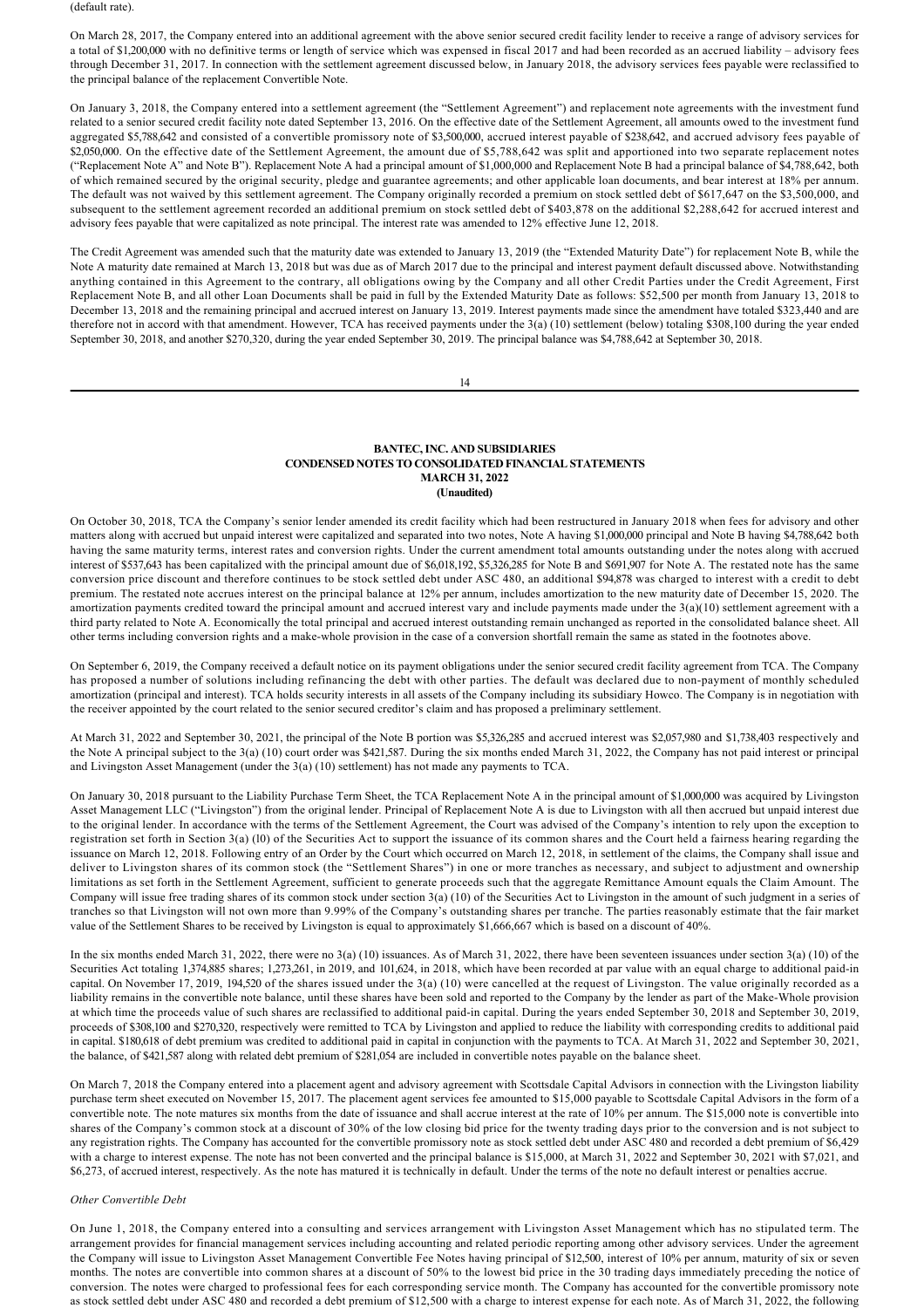December 1, 2018, \$12,500 principal, maturing May 31, 2019 – partially converted, principal balance \$10,375 at September, 30, 2019 – assigned to Alpha Capital Anstalt and fully converted at September 30, 2021;

January 1, 2019, \$12,500 principal, maturing June 30, 2019 – assigned to Alpha Capital Anstalt and fully converted at September 30, 2021;

February 1, 2019, \$12,500 principal, maturing July 31, 2019– assigned to Alpha Capital Anstalt and fully converted at September 30, 2021;

March 1, 2019, \$12,500 principal, maturing August 31, 2019– assigned to Alpha Capital Anstalt and fully converted at September 30, 2021;

April 1, 2019, \$12,500 principal, maturing September 30, 2019– assigned to Alpha Capital Anstalt and fully converted at September 30, 2021;

May 1, 2019, \$12,500 principal, maturing October 31, 2019– assigned to Alpha Capital Anstalt and fully converted at September 30, 2021; and

June 1, 2019, \$12,500 principal, maturing November 30, 2019– assigned to Alpha Capital Anstalt and fully converted at September 30, 2021.

The notes were charged to professional fees for each corresponding service month. The Company has accounted for each of the Convertible Fee Notes as stock settled debt under ASC 480 and recorded a debt premium of \$12,500 each with a charge to interest expense.

On September 30, 2019, the Company issued a convertible note to Livingston Asset Management for \$51,000 (\$17,000, for each of the months from July to September, 2019), under the same interest rate and conversion discount terms. The note matures on March 31, 2020.

On November 1, 2019, Livingston Asset Management LLC amended the terms of the monthly fee notes issued between December 1, 2018 through September 30, 2019, totaling \$136,375, in principal such that the notes are no longer convertible into common stock. The principal balance of \$136,375 was reclassified to notes and loans payable and the related put premiums totaling \$136,375 were recognized as gains on debt extinguishment on the date of the amendment.

The \$85,375 of principal from the Livingston Asset Management LLC notes issued December 1, 2018 through June 1, 2019, along with \$8,475 of accrued interest were sold and assigned to Alpha Capital Anstalt, on February 20, 2020. The assigned notes became convertible as of the date of the assignment by virtue of an agreement between the Company and the new note holder. The terms of the notes provide for conversion of principal and accrued interest at a 50% discount to the lowest closing bid price over the 20 days prior to conversion. The notes have been accounted for as stock settled debt under ASC 480, and put premium of \$93,850 has been recognized with a charge to interest expense. During the year ended September 30, 2020, \$2,200 of the principal was converted into common stock. The total accrued unpaid interest (also not converted) is \$5,277 at September 30, 2020. The assigned notes are in default and there are cross-default terms in the original notes or the assignment documentation. Following conversions during the year ended 2021 the principal balance was \$0 at September 30, 2021 and \$91,300 as of September 30, 2020. Accrued interest was \$0 and \$5,277 at September 30, 2021 and September 30, 2020, respectively. Put premiums of \$91,300 were reclassified to additional paid in capital during the year ended September 30, 2021.

In April 2020, Livingston Asset Management LLC, sold and assigned its September 30, 2019, promissory notes to Tri-Bridge Ventures, LLC. The principal balance of \$51,000 and accrued interest of \$2,571 acquired at the date of the assignment. Tri-Bridge fully converted all principal and accrued interest by June 16, 2020.

Under the terms of the June 1, 2018 consulting and services agreement with Livingston Asset Management, LLC, as amended on July 1, 2019, Livingston is to receive \$20,000, per month including \$3,000 cash and \$17,000 in promissory notes. The notes bear interest of 10% per annum and mature in six month. The promissory notes are convertible into shares of common stock at a discount of 50% of the lowest closing bid price during the 30 trading days prior to conversion. The notes having a conversion feature are treated as stock settled debt under ASC 480 and a debt premium of \$17,000 is recognized as interest expense on note issuance date. During the year ended September 30, 2021, the October 1, 2020, November 1, 2020, December 1, 2020 and January 1, 2020 notes were fully converted and Livingston agreed to forgive seven months ("February 1, 2020 through August 1, 2020") of service including the cash payments due which were recorded as accounts payable. A gain on debt extinguishment was recognized of \$263,938 related to the principal, premiums and accrued interest during the year ended September 30, 2021. The specific notes forgiven are indicated below.

Convertible notes were issued to Livingston as follows:

January 1, 2020 - \$17,000 non-convertible note amended to original conversion terms, fully converted at September 30, 2021;

February 1, 2020 - \$17,000 note and accrued interest forgiven at September 30, 2021;

March 1, 2020 - \$17,000 note and accrued interest forgiven at September 30, 2021;

April 1, 2020 - \$17,000 note and accrued interest forgiven at September 30, 2021;

May 1, 2020, \$17,000 note and accrued interest forgiven at September 30, 2021;

June 1, 2020 - \$17,000 note and accrued interest forgiven at September 30, 2021;

July 1, 2020 - \$17,000 note and accrued interest forgiven at September 30, 2021; and

August 1, 2020 - \$17,000, note and accrued interest forgiven at September 30, 2021.

16

## **BANTEC, INC. AND SUBSIDIARIES CONDENSED NOTES TO CONSOLIDATED FINANCIAL STATEMENTS MARCH 31, 2022 (Unaudited)**

Livingston has given the Company forbearance on fees beginning September 1, 2020 through June 1, 2021. Effective July 1, 2021 the agreement was amended changing the advisory fees to \$15,000 due on the first day of each month. Fees are to be paid in the form of a convertible note having a nine month maturity and conversion discount of 50% of the lowest closing bid price during the 30 trading days prior to conversion. The principal balance was \$60,000 and \$45,000 at March 31, 2022 and September 30, 2021, respectively. Accrued interest totaled \$983 and \$752 at March 31, 2022 and September 30, 2021, respectively. See below (March 7, 2022, redemption).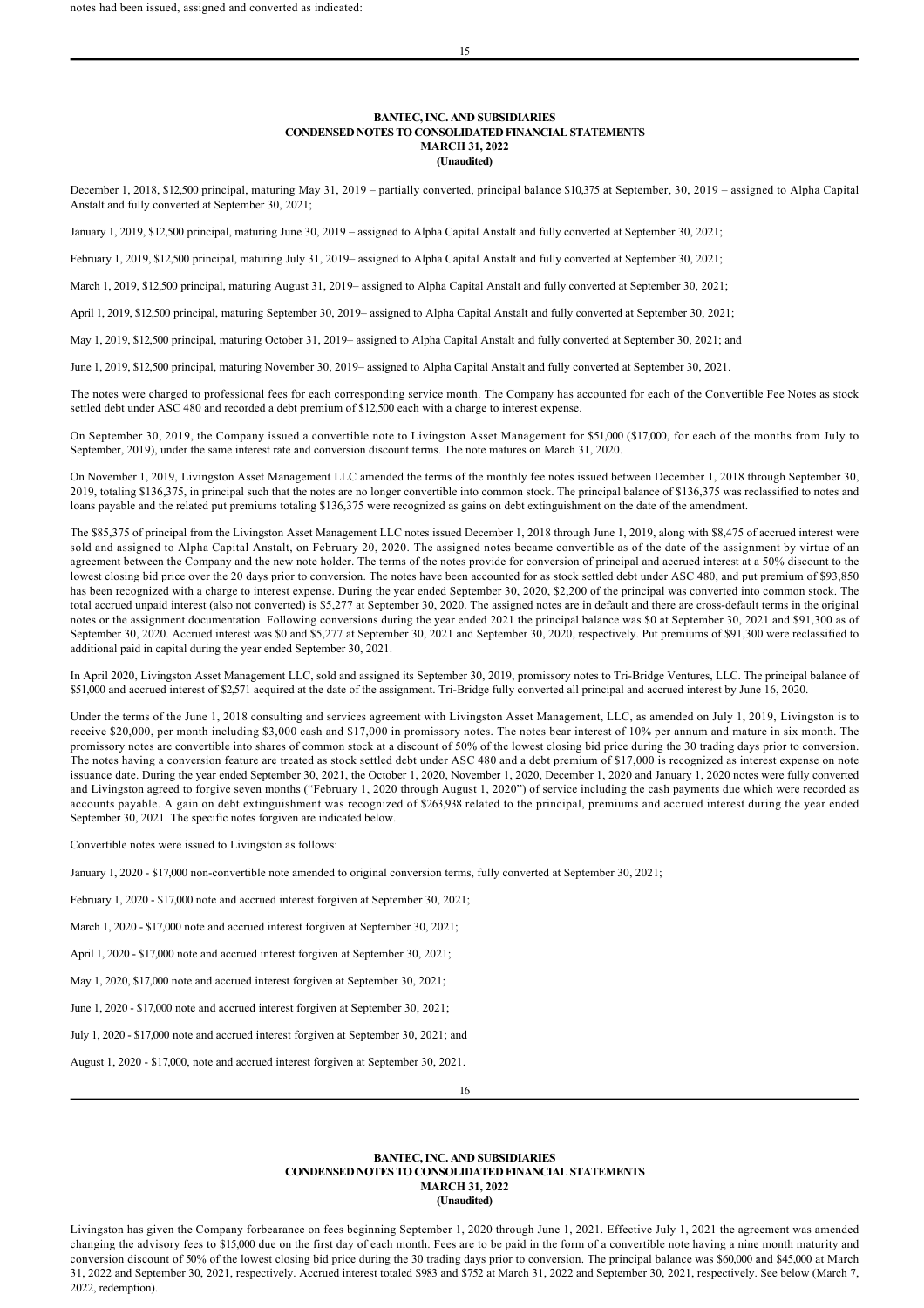Under the terms of the July 1, 2021 amendment to the consulting and services agreement with Livingston Asset Management, LLC, Livingston is to receive \$15,000, per month in convertible promissory notes. On July 1, 2021 the Company issued a \$15,000 convertible note bearing interest of 10% per annum which matures in nine months. The notes issued are convertible into shares of common stock at a discount of 50% of the lowest closing bid price during the twenty trading days prior to conversion. The notes having a conversion feature are treated as stock settled debt under ASC 480 and a debt premium of \$15,000 is recognized as interest expense on note issuance date. At March 31, 2022 and September 30, 2021, the accrued interest was \$0 and \$378, respectively. See below (March 7, 2022, redemption).

August 1, 2021, the Company issued a \$15,000 convertible promissory note to Livingston. The convertible note bears interest of 10% per annum which matures in nine months. The notes issued are convertible into shares of common stock at a discount of 50% of the lowest closing bid price during the twenty trading days prior to conversion. The notes having a conversion feature are treated as stock settled debt under ASC 480 and a debt premium of \$15,000 is recognized as interest expense on note issuance date. At March 31, 2022 and September 30, 2021, the accrued interest was \$0 and \$251, respectively. See below (March 7, 2022, redemption).

September 1, 2021, the Company issued a \$15,000 convertible promissory note to Livingston. The convertible note bears interest of 10% per annum and matures in nine months. The notes issued are convertible into shares of common stock at a discount of 50% of the lowest closing bid price during the twenty trading days prior to conversion. The notes having a conversion feature are treated as stock settled debt under ASC 480 and a debt premium of \$15,000 is recognized as interest expense on note issuance date. At March 31, 2022 and September 30, 2021, the accrued interest was \$0 and \$123, respectively. See below (March 7, 2022, redemption).

On October 1, 2021, the Company issued a convertible promissory note to Livingston Asset Management LLC for \$15,000 in principal for services. The convertible note bears interest of 10% per annum and matures in nine months. The note issued is convertible into shares of common stock at a discount of 50% of the lowest closing bid price during the twenty trading days prior to conversion. The note has a conversion feature and is treated as stock settled debt under ASC 480 and a debt premium of \$15,000 is recognized as interest expense on note issuance date. At March 31, 2022 the accrued interest was \$314. See below (March 7, 2022, redemption).

On November 1, 2021, the Company issued a convertible promissory note to Livingston Asset Management LLC for \$15,000 in principal for services. The convertible note bears interest of 10% per annum and matures in nine months. The note issued is convertible into shares of common stock at a discount of 50% of the lowest closing bid price during the twenty trading days prior to conversion. The note has a conversion feature and is treated as stock settled debt under ASC 480 and a debt premium of \$15,000 is recognized as interest expense on note issuance date. At March 31, 2022 the accrued interest was \$0. See below (March 7, 2022, redemption).

On March 7, 2022, the Company redeemed five fee notes issued to Livingston Asset Management LLC (July 1, through November 1, 2021 notes above) for \$85,000 cash. Principal, penalty and accrued interest of \$75,000, \$7,612 and \$2,388 was recognized along with gain on debt extinguishment of \$67,388 during the six months ended March 31, 2022. The penalty was recorded against the gain.

On December 1, 2021, the Company terminated its agreement with Livingston Asset Management entered into a consulting and services arrangement with Frondeur Partners LLC which has no stipulated term. The arrangement provides for financial management services including accounting and related periodic reporting among other advisory services. Under the agreement the Company will issue to Frondeur Partners LLC convertible fee notes having principal of \$15,000, interest of 10% per annum, maturity of nine months. The notes are convertible into common shares at a discount of 50% to the lowest bid price in the twenty trading days immediately preceding the notice of conversion. The notes will be charged to professional fees for each corresponding service month

On December 1, 2021, the Company issued a convertible promissory note to Frondeur Partners LLC for \$15,000 in principal for services (service agreement replacing agreement with Livingston Asset Management LLC). The convertible note bears interest of 10% per annum and matures in nine months. The note issued is convertible into shares of common stock at a discount of 50% of the lowest closing bid price during the twenty trading days prior to conversion. The note has a conversion feature and is treated as stock settled debt under ASC 480 and a debt premium of \$15,000 is recognized as interest expense on note issuance date. At March 31, 2022 the accrued interest was \$427.

On January 1, 2022, the Company issued a convertible promissory note to Frondeur Partners LLC for \$15,000 in principal for services (service agreement replacing agreement with Livingston Asset Management LLC). The convertible note bears interest of 10% per annum and matures in nine months. The note issued is convertible into shares of common stock at a discount of 50% of the lowest closing bid price during the twenty trading days prior to conversion. The note has a conversion feature and is treated as stock settled debt under ASC 480 and a debt premium of \$15,000 is recognized as interest expense on note issuance date. At March 31, 2022 the accrued interest was \$306.

On February 1, 2022, the Company issued a convertible promissory note to Frondeur Partners LLC for \$15,000 in principal for services (service agreement replacing agreement with Livingston Asset Management LLC). The convertible note bears interest of 10% per annum and matures in nine months. The note issued is convertible into shares of common stock at a discount of 50% of the lowest closing bid price during the twenty trading days prior to conversion. The note has a conversion feature and is treated as stock settled debt under ASC 480 and a debt premium of \$15,000 is recognized as interest expense on note issuance date. At March 31, 2022 the accrued interest was \$185.

17

# **BANTEC, INC. AND SUBSIDIARIES CONDENSED NOTES TO CONSOLIDATED FINANCIAL STATEMENTS MARCH 31, 2022 (Unaudited)**

On March 1, 2022, the Company issued a convertible promissory note to Frondeur Partners LLC for \$15,000 in principal for services (service agreement replacing agreement with Livingston Asset Management LLC). The convertible note bears interest of 10% per annum and matures in nine months. The note issued is convertible into shares of common stock at a discount of 50% of the lowest closing bid price during the twenty trading days prior to conversion. The note has a conversion feature and is treated as stock settled debt under ASC 480 and a debt premium of \$15,000 is recognized as interest expense on note issuance date. At March 31, 2022 the accrued interest was \$64.

On August 29, 2018 the Company entered into an agreement with a legal firm to provide securities related and other legal services which has no stipulated term. Under the agreement the Company will issue convertible notes with varying principal amounts for services. The first note was issued on August 29, 2018, for \$6,000, interest of 12%, and a maturity date of February 28, 2019. The conversion feature allows for conversion into common shares at the lesser of: a) 70% of the share price on the date of the note; or b) 50% of the lowest bid price during the 30 trading days preceding the date of the notice of conversion. In connection with the issuance of this Note, the Company determined that the terms of the Note contain a conversion formula that caused variations in the conversion price resulting in the treatment of the conversion option as a bifurcated derivative to be accounted for at fair value. Accordingly, under the provisions of FASB ASC Topic No. 81540, "Derivatives and Hedging – Contracts in an Entity's Own Stock", the embedded conversion option contained in the convertible instruments were accounted for as derivative liabilities at the date of issuance and shall be adjusted to fair value through earnings at each reporting date. The fair values of the embedded conversion option derivatives were determined using the Binomial valuation model. \$10,435 was recognized as derivative liability with \$6,000 charged to debt discount and \$4,035 charged to derivative expense on issuance. The debt discount of \$6,000 was amortized to interest expense to the maturity date of the note. At March 31, 2019 the derivative fair value was determined to have decreased to \$8,881. As the note reached its maturity date no further fair value adjustments will be recorded. For the year ended September 30, 2019, the \$5,000, balance of the debt discount was charged to interest expense and debt discount balances was \$0. During the year ended September 30, 2021 the note principal was fully repaid in cash and the derivative liability was recognized as gain on extinguishment of debt. The following notes have been issued to the law firm, each having six month term to maturity and 12% annual interest but a change in the conversion terms such that a fixed discount of 50% of the lowest bid price in the 30 trading days immediately preceding the notice of conversion. The notes have cross default provisions. The Company has accounted for the convertible promissory notes as stock settled debt under ASC 480 and recorded debt premiums equal to the face value of the notes with a charge to interest expense. The note principal amount was charged to professional fees during the month the note was issued.

April 18, 2019, \$6,000 – in default, sold and assigned to Trillium Partners LP on May 28, 2020 and fully converted as of September 30, 2021;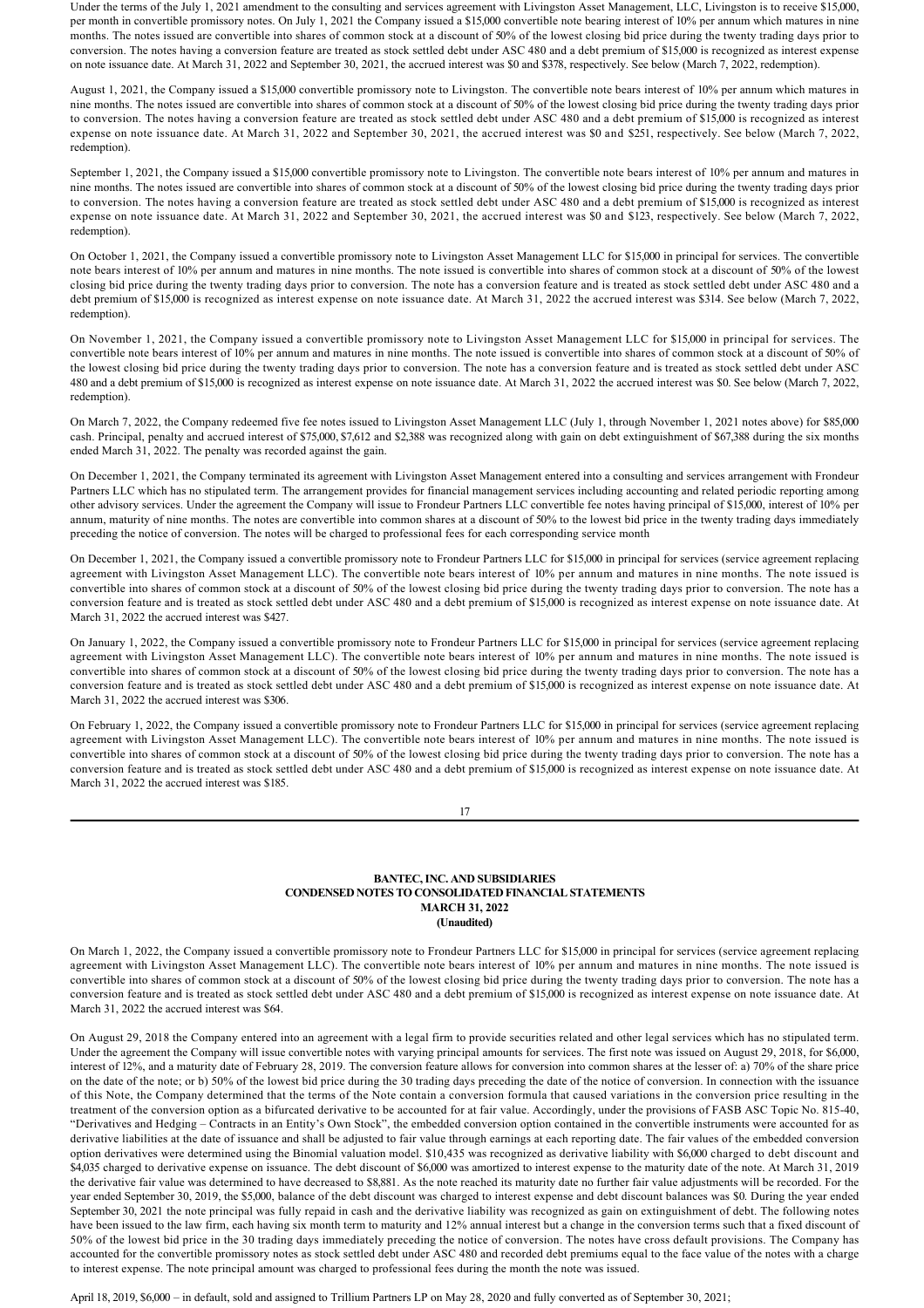May 18, 2019, \$6,000 – in default, sold and assigned to Trillium Partners LP on May 28, 2020 and fully converted as of September 30, 2021; June 18, 2019, \$6,000 – in default, sold and assigned to Trillium Partners LP on May 28, 2020 and fully converted as of September 30, 2021; July 18, 2019, \$6,000– assigned to Trillium Partners LP on February 12, 2021 and fully converted as of September 30, 2021; August 18, 2019, \$6,000– assigned to Trillium Partners LP on February 12, 2021 and fully converted as of September 30, 2021; September 18, 2019, \$6,000– assigned to Trillium Partners LP on February 12, 2021 and fully converted as of September 30, 2021; October 18, 2019, \$6,000– assigned to Trillium Partners LP on February 12, 2021 and fully converted as of September 30, 2021; November 18, 2019, \$6,000– assigned to Trillium Partners LP on February 12, 2021 and fully converted as of September 30, 2021; December 18, 2019, \$6,000– assigned to Trillium Partners LP on February 12, 2021 and fully converted as of September 30, 2021; January 18, 2020, \$6,000– assigned to Trillium Partners LP on February 12, 2021 and fully converted as of September 30, 2021; March 18, 2020, \$6,000 – assigned to Trillium Partners LP on February 12, 2021 and fully converted as of September 30, 2021; April 18, 2020, \$6,000– assigned to Trillium Partners LP on February 12, 2021 and fully converted as of September 30, 2021; May 18, 2020, \$6,000– assigned to Trillium Partners LP on February 12, 2021 and fully converted as of September 30, 2021; June 18, 2020, \$6,000– assigned to Trillium Partners LP on February 12, 2021 and fully converted as of September 30, 2021; July 18, 2020, \$6,000 – assigned to Trillium Partners LP on February 12, 2021 and fully converted as of September 30, 2021; August 18, 2020, \$6,000 – principal fully repaid in cash at September 30, 2021 ; and September 18, 2020, \$6,000– principal fully repaid in cash at September 30, 2021.

The principal balances owed under the agreement as if March 31, 2022 and September 30, 2021 were \$0, and \$0 respectively.

It is the Company's intention to pay the monthly fee in cash, therefore it expected that no new notes will be issued in conjunction with the monthly attorney service fees.

18

#### **BANTEC, INC. AND SUBSIDIARIES CONDENSED NOTES TO CONSOLIDATED FINANCIAL STATEMENTS MARCH 31, 2022 (Unaudited)**

On November 13, 2018, the Company issued a convertible promissory note for \$90,000 to a vendor in settlement of approximately \$161,700 of past due amounts due for services. The note bears interest at 5%, matures on June 30, 2019 and is convertible into the Company's common stock at 50% of the lowest closing bid price during the 20 trading days immediately preceding the notice of conversion. The note matured on June 30, 2019, there is no default penalty associated with the note, nor are there any cross-default provisions in the note. The Company has accounted for the convertible promissory note as stock settled debt under ASC 480 and recorded debt premium \$90,000 with a charge to interest expense for the notes. The unconverted principal, premium and accrued interest were \$90,000, \$90,000, and \$25,725 as of September 30, 2021. At March 31, 2022 the principal, premium and accrued interest were \$90,000, \$90,000, and \$31,169.

On November 9, 2017, the Company received a first tranche payment of \$75,500 under the terms of a Securities Purchase Agreement dated October 25, 2017, with Crown Bridge Partners, LLC ("Crown Bridge") under which the Company issued to Crown Bridge a convertible note in the principal amount of \$105,000 and a fiveyear warrant to purchase 100, shares of the Company's common stock at an exercise price of \$350, as a commitment fee which is equal to the product of one-third of the face value of each tranche divided by \$350. Under the terms of the note Crown Bridge was to receive "right of first refusal" for any subsequent loans or notes to fund the Company. The Company violated this covenant when funding was received from other sources without offering Crown Bridge the opportunity to participate. On December 20, 2017 the Company cured this covenant violation by issuing 200 additional warrants which have the same exercise price and terms of the original warrants. The warrants have full ratchet price protection and cashless exercise rights.

The convertible note (the "Note") issued to Crown Bridge in the principal amount of \$105,000, has an original issue discount of \$10,500 and issue costs of \$19,000 both of which are recorded as debt discount along with the warrant relative fair value of \$12,507 for the original 100, warrants and \$31,529 for the penalty warrants to be amortized over the twelve month term of this tranche, bears interest of 10% (12% default rate) per annum, and has a maturity date of 12 months from the date of each tranche of payments under the Note with future tranches being at the discretion of Crown Bridge. The conversion rate for any conversion of unpaid principal and interest under the Notes is at a 35% discount to the lowest market price of the shares of the Company's common stock within a 20 day trading period prior to the date of conversion to which an additional 10% discount will be added if the conversion price of the Company's common stock is less than \$50, per share and no shares of the Company's common stock can be issued to the extent Crown Bridge would own more than 4.99% of the outstanding shares of the Company's common stock and the conversion shares contain piggyback registration rights. The Note is subject to customary default provisions including an event of default if the bid price of the Company's common stock is less than its par value of \$.0001 per share. The Company is entitled to prepay the Note between 30 days after its issuance until 180 days from its issuance at amounts that increase from 112% of the prepayment amount to 137% of the prepayment amount depending on the length of time when prepayments are made. The Company has accounted for the convertible promissory note as stock settled debt under ASC 480 and recorded a debt premium of \$56,538 with a charge to interest expense. As of September 30, 2018 the note holder fully converted principal and accrued interest into common shares. The debt premium on stock settled debt was fully recognized as additional paid in capital.

On March 1, 2019, the Company received a second tranche advance under the Crown Bridge Partners, LLC, master note dated October 25, 2017, for principal amount of \$35,000, including covered fees and original issue discount totaling \$5,000. Under the conversion terms of the above note, the holder is entitled to a 35% discount plus an additional 10% discount based on the conversion rights of certain other note holders. Therefore, a discount of 45% is assumed for any conversions of this note tranche. The Company has accounted for the convertible promissory note as stock settled debt under ASC 480 and recorded a debt premium of \$28,636 with a charge to interest expense. The original issue discount and fees charged were treated as debt discount and will be amortized to financing expenses over the term of the note. Following conversions during the year ended September 30, 2020 the principal balance and debt premium balances were reduced and the unamortized debt discount was \$0, at September 30, 2020. The principal was increased by charges of \$17,500 for technical default effective during the year ended September 30, 2020 and an additional put premium was calculated to be \$26,250. The cross-default provisions of the note include defaults on any notes issued to third parties including any issued subsequent to the issuance of this note. The default charge and the put premium were charged to interest expense at June 30, 2020. The conversion discount increased to 60% as a result of the default. The principal and accrued interest were \$2,766 and \$6,464, respectively at September 30, 2021 and \$2,766 and \$6,603 at March 31, 2022.

On July 12, 2019, the Company issued a convertible promissory note to Trillium Partners LP for cash in the amount of \$10,000. The note bears interest at 10%,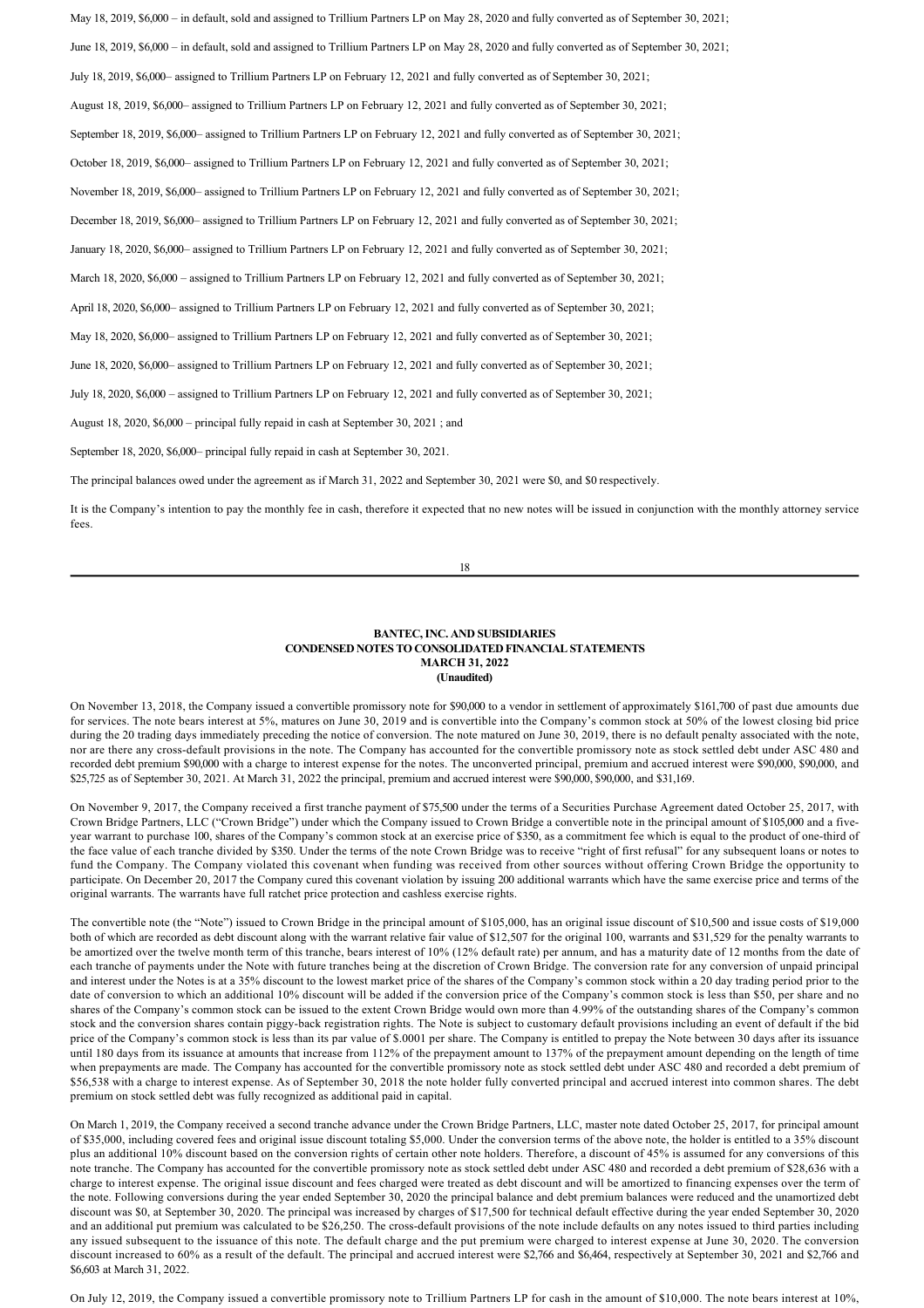matures on January 11, 2020, and was convertible into the Company's common stock at 50% of the lowest closing bid price on the 20 trading days immediately preceding the notice of conversion. The Company accounted for the convertible promissory note as stock settled debt under ASC 480 and recorded debt premium \$10,000 with a charge to interest expense for the notes.

19

## **BANTEC, INC. AND SUBSIDIARIES CONDENSED NOTES TO CONSOLIDATED FINANCIAL STATEMENTS MARCH 31, 2022 (Unaudited)**

On November 1, 2019, Trillium Partners LP amended the terms of the notes issued July 12, 2019, such that the note is no longer convertible into common stock. The principal balance of \$10,000 was reclassified to notes and loans payable and the related put premium totaling \$10,000 was recognized as a gain on debt extinguishment on the date of the amendment.

The note issued to Trillium Partners LP, on July 12, 2019 was sold and assigned to Alpha Capital Anstalt on February 20, 2020. The assigned note became convertible as of the date of the assignment by virtue of an agreement between the Company and the new note holder. The terms of the note provide for conversion of principal and accrued interest at a 50% discount to the lowest closing bid price over the 20 days prior to conversion. The note matured on January 11, 2020 and therefore the default interest rate is 24%. There are no cross-default provisions in the note. The note has been accounted for as stock settled debt under ASC 480. and put premium of \$10,395 was recognized with a charge to interest expense. The note balance and premium were \$10,745 and \$10,395, at September 30, 2020. Accrued interest was \$1,854 at September 30, 2020. The note and accrued interest were fully converted during the year ended September 30, 2021. The balance of put premium was reclassified to additional paid in capital upon conversion.

On April 20, 2020, the Company issued a convertible promissory note to Geneva Roth Remark Holdings for \$60,000, for \$57,000, cash and fees of \$3,000 (treated as OID to be amortized over the life of the note) having a 10% annual interest rate, maturity of April 20, 2021, and conversion right to a 42% discount to the lowest traded price in the 20 days prior to delivery of a conversion notice. The cross-default terms in the note only include defaults on notes issued to related parties of the note holder. The Company treated the convertible note in accordance with ASC 480 Stock Settled Debt, and recognized the put premium for the stock price discount as a liability with a charge to interest expense at the date of the issuance of the convertible promissory note. Principal, put premium and accrued interest were \$60,000, \$43,448 and \$2,630, respectively at September 30, 2020. The note and accrued interest were fully converted during the year ended September 30, 2021. \$43,448 of put premium was reclassified to additional paid in capital upon conversion.

On May 14, 2020, the Company issued a convertible promissory note for \$35,000 issued to Tri-Bridge Ventures LLC for a cash loan of \$35,000. The note has a one year maturity, 8% annual interest and can be converted to common stock at the contracted price of 60% of the lowest daily traded price during the 10 days prior to delivery of a conversion notice. There are no cross-default provisions in the note. The Company has treated the convertible note in accordance with ASC 480 Stock Settled Debt, and recognized the put premium for the stock price discount as a liability with a charge to interest expense at the date of the issuance of the convertible promissory note. The principal, put premium and accrued interest were \$35,000, \$23,333 and \$836, respectively at September 30, 2020. The principal and accrued interest was fully converted and balances were \$0, and \$0 respectively at September 30, 2021. \$23,333 of put premium was reclassified to additional paid in capital upon conversion.

On June 9, 2020, the Company issued a convertible promissory note in the amount of \$53,000 to Geneva Roth Remark Holdings Inc. The Company received \$50,000, in cash on June 10, 2020 with \$3,000, being retained for legal and underwriting fees which will be treated as OID and be amortized to interest expense over the term of the note. The note matures on June 10, 2021, bears interest at 10%, with a 22% default interest rate and may be converted at 58% of the lowest closing bid price in the 20 days preceding a conversion. The cross-default terms in the note only include defaults on notes issued to related parties of the note holder. The Company treated the convertible note in accordance with ASC 480 Stock Settled Debt, recognizing \$38,379 of put premium for the stock price discount as a liability with a charge to interest expense at the date of the issuance of the convertible promissory note. The principal and accrued interest balances were, \$53,000 and \$1,597 at September 30, 2020, respectively. The principal and accrued interest was fully converted and balances were \$0, and \$0 respectively at September 30, 2021. \$38,379 of put premium was reclassified to additional paid in capital upon conversion.

On July 10, 2020, the Company issued a convertible promissory note to Geneva Roth Remark Holdings Inc. in the amount of \$53,000. The Company received \$50,000, in cash on July 15, 2020 with \$3,000, being retained for legal and underwriting fees which will be treated as debt discount and be amortized to interest expense over the term of the note. The note matures on July 10, 2021, bears interest at 10%, with a 22% default interest rate and may be converted at 58% of the lowest closing bid price in the 20 days preceding a conversion. The cross-default terms in the note only include defaults on notes issued to related parties of the note holder. The Company treated the convertible note in accordance with ASC 480 Stock Settled Debt, recognizing \$38,379 as put premium for the stock price discount as a liability with a charge to interest expense at the date of the issuance of the convertible promissory note. The principal and accrued interest balances were \$53,000 and \$1,118 respectively at September 30, 2020. The principal and accrued interest was fully converted and balances were \$0, and \$0 respectively at September 30, 2021. \$38,379 of put premium was reclassified to additional paid in capital upon conversion.

 $20$ 

## **BANTEC, INC. AND SUBSIDIARIES CONDENSED NOTES TO CONSOLIDATED FINANCIAL STATEMENTS MARCH 31, 2022 (Unaudited)**

On August 28, 2020, the Company issued a convertible promissory note in the amount of \$104,000 to Geneva Roth Remark Holdings Inc. The Company received \$100,500, in cash on August 28, 2020 with \$3,500, being retained for legal and underwriting fees which will be treated as OID and be amortized to interest expense over the term of the note. The note matures on August 28, 2021, bears interest at 10%, with a 22% default interest rate and may be converted at 58% of the lowest closing bid price in the 20 days preceding a conversion. The cross-default terms in the note only include defaults on notes issued to related parties of the note holder. The Company treated the convertible note in accordance with ASC 480 Stock Settled Debt, recognizing \$75,310 of put premium for the stock price discount as a liability with a charge to interest expense at the date of the issuance of the convertible promissory note. The principal and accrued interest balances were \$104,000 and \$826 respectively at September 30, 2020.The principal and accrued interest was fully converted and balances were \$0, and \$0 respectively at September 30, 2021. \$75,310 of put premium was reclassified to additional paid in capital upon conversion.

On November 2, 2020, the Company executed a convertible promissory note issued to Geneva Roth Remark Holdings for \$53,500, having a 10% annual interest rate, with a 22% default interest rate, maturity of November 2, 2021, and conversion right to a 40% discount to the lowest traded price in the 20 days prior to delivery of a conversion notice. The note was funded for \$50,000, with \$3,500, disbursed for legal and execution fees. The cross-default terms in the note only include defaults on notes issued to related parties of the note holder. The Company treated the convertible note in accordance with ASC 480 Stock Settled Debt, recognizing \$35,666 of put premium for the stock price discount as a liability with a charge to interest expense at the date of the issuance of the convertible promissory note. The principal and accrued interest was fully converted and balances were \$0, and \$0 respectively at September 30, 2021. \$35,666 of put premium was reclassified to additional paid in capital upon conversion.

On December 15, 2020, the Company executed a convertible promissory note issued to Geneva Roth Remark Holdings for \$43,500, having a 10% annual interest rate, with a 22% default interest rate, maturity of December 15, 2021, and conversion right to a 40% discount to the lowest traded price in the 20 days prior to delivery of a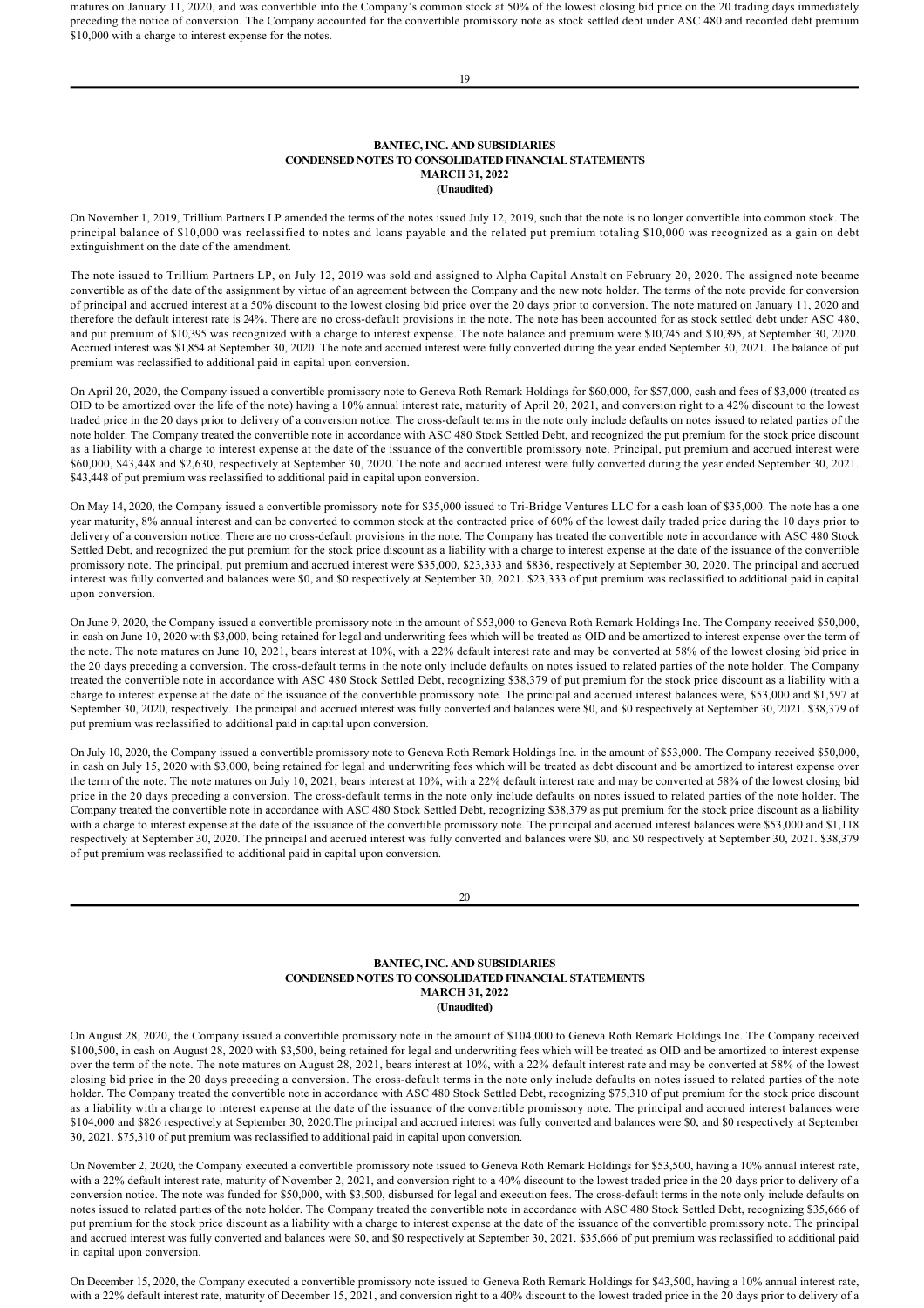conversion notice. The note was funded for \$40,000, with \$3,500, disbursed for legal and execution fees. The cross-default terms in the note only include defaults on notes issued to related parties of the note holder. The Company treated the convertible note in accordance with ASC 480 Stock Settled Debt, recognizing \$29,000 of put premium for the stock price discount as a liability with a charge to interest expense at the date of the issuance of the convertible promissory note. The principal and accrued interest was fully converted and balances were \$0, and \$0 respectively at September 30, 2021. \$29,000 of put premium was reclassified to additional paid in capital upon conversion.

On January 12, 2021, the Company executed a convertible promissory note issued to Geneva Roth Remark Holdings for \$53,500, having a 10% annual interest rate, with a 22% default interest rate, maturity of January 12, 2022, and conversion right to a 35% discount to the lowest traded price in the 20 days prior to delivery of a conversion notice. The note was funded for \$50,000, with \$3,500, disbursed for legal and execution fees. The Company will treat the convertible note in accordance with ASC 480 Stock Settled Debt, recognizing \$28,807 of put premium for the stock price discount as a liability with a charge to interest expense at the date of the issuance of the convertible promissory note. The principal and accrued interest of \$53,500 and \$2,675 were fully converted into common stock during the year ended September 30, 2021 and put premium of \$28,807 was reclassified to additional paid in capital.

On February 15, 2021, the Company executed a convertible promissory note issued to Geneva Roth Remark Holdings for \$53,500, having a 10% annual interest rate, with a 22% default interest rate, maturity of February 15, 2022, and conversion right to a 35% discount to the lowest traded price in the 20 days prior to delivery of a conversion notice. The note was funded for \$50,000, with \$3,500, disbursed for legal and execution fees. The cross-default terms in the note only include defaults on notes issued to related parties of the note holder. The Company will treat the convertible note in accordance with ASC 480 Stock Settled Debt, recognizing \$28,807 of put premium for the stock price discount as a liability with a charge to interest expense at the date of the issuance of the convertible promissory note. The principal and accrued interest of \$53,500 and \$2,675 were fully converted into common stock during the year ended September 30, 2021 and put premium of \$28,807 was reclassified to additional paid in capital.

On March 15, 2021, the Company executed a convertible promissory note issued to Geneva Roth Remark Holdings for \$53,500, having a 10% annual interest rate, with a 22% default interest rate, maturity of March 15, 2022, and conversion right to a 35% discount to the lowest traded price in the 20 days prior to delivery of a conversion notice. The note was funded for \$50,000, with \$3,500, disbursed for legal and execution fees. The cross-default terms in the note only include defaults on notes issued to related parties of the note holder. The Company will treat the convertible note in accordance with ASC 480 Stock Settled Debt, recognizing \$28,807 of put premium for the stock price discount as a liability with a charge to interest expense at the date of the issuance of the convertible promissory note. The principal and accrued interest of \$53,500 and \$2,675 were fully converted into common stock during the year ended September 30, 2021 and put premium of \$28,807 was reclassified to additional paid in capital.

On May 3, 2021, the Company entered into a convertible promissory note with Geneva Roth Remark Holdings, Inc. ("Lender") in the principal amount of \$58,500, (the "May 3, 2021 Note"). The May 3, 2021 Note carries interest at the rate of 10%, matures on May 3, 2022, and is convertible into shares of the Company's common stock, par value \$0.0001, at the Lender's election, after 180 days, at a 35% discount, provided that the Lender may not own greater than 4.99% of the Company's common stock at any time. The note was funded for \$55,000, with \$3,500, disbursed for legal and execution fees. The Company will treat the convertible note in accordance with ASC 480 Stock Settled Debt, recognizing \$31,500 of put premium for the stock price discount as a liability with a charge to interest expense at the date of the issuance of the convertible promissory note. The principal, premium and accrued interest were \$58,500, \$31,500 and \$2,204 respectively at September 30, 2021. The principal and accrued interest of \$58,500 and \$2,925 were fully converted into common stock during the three months ended December 31, 2021 and put premium of \$31,500 was reclassified to additional paid in capital.

21

## **BANTEC, INC. AND SUBSIDIARIES CONDENSED NOTES TO CONSOLIDATED FINANCIAL STATEMENTS MARCH 31, 2022 (Unaudited)**

On June 14, 2021, the Company entered into a convertible promissory note with Geneva Roth Remark Holdings, Inc. ("Lender") in the principal amount of \$58,500, (the "June 14, 2021 Note"). The June 14, 2021 Note carries interest at the rate of 10%, matures on June 14, 2022, and is convertible into shares of the Company's common stock, par value \$0.0001, at the Lender's election, after 180 days, at a 35% discount, provided that the Lender may not own greater than 4.99% of the Company's common stock at any time. The note was funded for \$55,000, with \$3,500, disbursed for legal and execution fees. The Company will treat the convertible note in accordance with ASC 480 Stock Settled Debt, recognizing \$31,500 of put premium for the stock price discount as a liability with a charge to interest expense at the date of the issuance of the convertible promissory note. The principal, premium and accrued interest were \$53,500, \$31,500 and \$1,715 respectively at September 30, 2021. The principal and accrued interest of \$58,500 and \$2,925 were fully converted into common stock during the three months ended December 31, 2021 and put premium of \$31,500 was reclassified to additional paid in capital.

On July 19, 2021, the Company entered into a convertible promissory note with Geneva Roth Remark Holdings, Inc. ("Lender") in the principal amount of \$53,750, (the "July 19, 2021 Note"). Note carries interest at the rate of 10%, matures on July 19, 2022, and is convertible into shares of the Company's common stock, par value \$0.0001, at the Lender's election, after 180 days, at a 35% discount, provided that the Lender may not own greater than 4.99% of the Company's common stock at any time. The note was funded for \$50,000, with \$3,750, disbursed for legal and execution fees. The Company treated the convertible note in accordance with ASC 480 Stock Settled Debt, recognizing \$28,942 of put premium for the stock price discount as a liability with a charge to interest expense at the date of the issuance of the convertible promissory note. At December 31, and September 30, 2021, the accrued interest was \$2,481 and \$1,127, respectively. On January 21, 2022, the note was fully converted along with \$2,688 of accrued interest and OID of \$3,000 was recognized as interest expense and put premiums of \$28,942 was reclassified to additional paid in capital.

On August 17, 2021, the Company entered into a convertible promissory note with Geneva Roth Remark Holdings, Inc. ("Lender") in the principal amount of \$45,000, (the "August 17, 2021 Note"). The August 17, 2021 Note carries interest at the rate of 10%, matures on August 17, 2022, and is convertible into shares of the Company's common stock, par value \$0.0001, at the Lender's election, after 180 days, at a 35% discount, provided that the Lender may not own greater than 4.99% of the Company's common stock at any time. The note was funded for \$41,250, with \$3,750, disbursed for legal and execution fees. The Company will treat the convertible note in accordance with ASC 480 Stock Settled Debt, recognizing \$24,231 of put premium for the stock price discount as a liability with a charge to interest expense at the date of the issuance of the convertible promissory note. At December 31, and September 30, 2021, the accrued interest was \$1,695 and \$561, respectively. On February 11, 2022, the Company redeemed the note for \$63,746 in cash, for the principal of \$45,000, penalties of \$17,533 and accrued interest of \$2,213, OID of \$3,298 was recognized as interest expense and a gain on debt settlement of \$7,698 was recognized. The penalty was recorded against the gain.

On September 17, 2021, the Company entered into a convertible promissory note with Geneva Roth Remark Holdings, Inc. ("Lender") in the principal amount of \$50,000, (the "September 17, 2021 Note"). The September 17, 2021 Note carries interest at the rate of 10%, matures on September 17, 2022, and is convertible into shares of the Company's common stock, par value \$0.0001, at the Lender's election, after 180 days, at a 35% discount, provided that the Lender may not own greater than 4.99% of the Company's common stock at any time. The note was funded for \$46,250, with \$3,750, disbursed for legal and execution fees. The Company treated the convertible note in accordance with ASC 480 Stock Settled Debt, recognizing \$26,923 of put premium for the stock price discount as a liability with a charge to interest expense at the date of the issuance of the convertible promissory note. At December 31, and September 30, 2021, the accrued interest was \$1,466 and \$205, respectively. On March 25, 2022, the note was fully converted along with \$2,500 of accrued interest and OID of \$3,616 was recognized as interest expense and put premiums of \$26,923 was reclassified to additional paid in capital.

On November 12, 2021, the Company executed a convertible promissory note issued to Sixth Street Lending LLC for \$55,000, having a 10% annual interest rate, maturity of November 12, 2022, and conversion right to a 35% discount to the average of the two lowest traded price in the 15 days prior to delivery of a conversion notice. The Company treated the convertible note in accordance with ASC 480 Stock Settled Debt, recognizing \$29,615 of put premium for the stock price discount as a liability with a charge to interest expense at the date of the issuance of the convertible promissory note. The note was funded for \$51,250, with \$3,750, disbursed for legal and execution fees. At March 31, 2022, the accrued interest was \$2,049.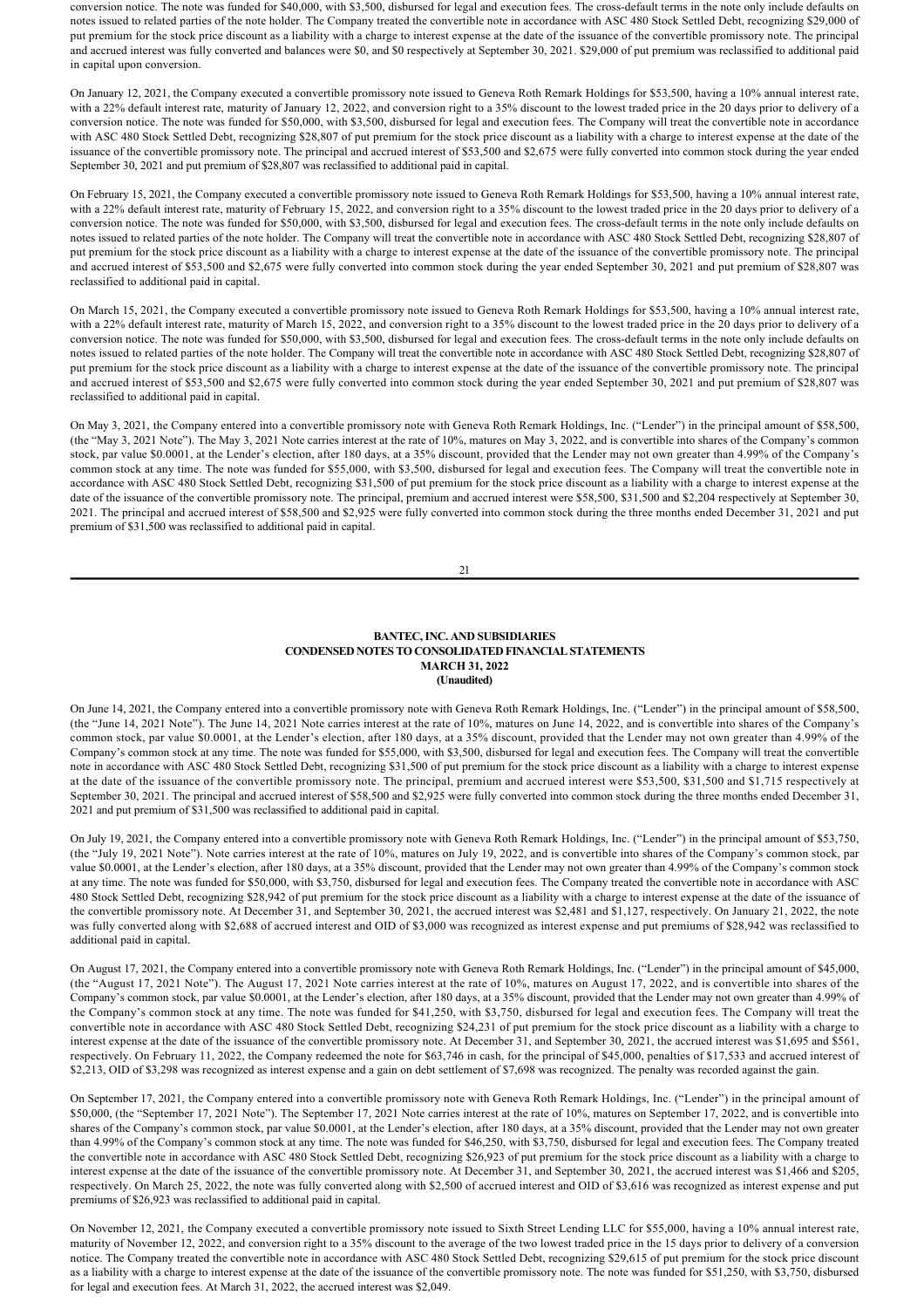On January 11, 2022, the Company executed a convertible promissory note issued to Sixth Street Lending LLC for \$53,750, having a 10% annual interest rate, maturity of January 11, 2023, and conversion right to a 35% discount to the average of the two lowest traded price in the 15 days prior to delivery of a conversion notice. The Company treated the convertible note in accordance with ASC 480 Stock Settled Debt, recognizing \$28,942 of put premium for the stock price discount as a liability with a charge to interest expense at the date of the issuance of the convertible promissory note. The note was funded for \$50,000, with \$3,750, disbursed for legal and execution fees. At March 31, 2022, the accrued interest was \$1,097.

# **NOTE 11 NOTES AND LOANS PAYABLE**

The notes balance consisted of the following at March 31, 2022 and September 30, 2021:

|                           | March 31,<br>2022 |                          | September 30,<br>2021 |
|---------------------------|-------------------|--------------------------|-----------------------|
| Principal loans and notes |                   | 322,290                  | 519,054               |
| Discounts                 |                   | $\overline{\phantom{0}}$ | (45,816)              |
| Total                     |                   | 322,290                  | 473,238               |
| Less Current portion      |                   | (35,156)                 | (170, 036)            |
| Non-current               |                   | 287,134                  | 303,202               |
|                           |                   |                          |                       |

 $\mathcal{D}$ 

## **BANTEC, INC. AND SUBSIDIARIES CONDENSED NOTES TO CONSOLIDATED FINANCIAL STATEMENTS MARCH 31, 2022 (Unaudited)**

On June 1, 2018 the Company entered into a consulting and services arrangement with Livingston Asset Management. The arrangement provides for financial management services including accounting and related periodic reporting among other advisory services. The agreement was amended on July 1, 2019 regard payment terms. Under the amended agreement the Company will issue to Livingston Asset Management Fee Notes having principal of \$17,000, interest of 10% per annum, maturity of six or seven months. The Company will also pay \$3,000 in cash due on the first of each month. Following the assignments during fiscal year 2020, to Alpha Capital Anstalt and TBV LLC, the principal and accrued interest of the promissory notes described below, held by Livingston totaled, \$85,000 and \$6,760, respectively at September 30, 2020.

During the year ended September 30, 2021, the conversion terms associated with the original October, November, December and January notes below were reinstated and the notes and accrued interest of \$7,168, were converted into shares of common stock. The February note was forgiven by Livingston as of September 30, 2021. Following conversions, forgiveness and reclassification, the principal balance was \$0, as of September 30, 2021.

On October 1, 2019, the Company issued a promissory note to Livingston Asset Management LLC, for \$17,000, under the terms of the agreement above. The note is now in default and there are no cross-default provisions in the note. The principal amount was charged to professional fees on the issuance date. The note bears interest at 10% and matures in nine months. At September 30, 2020, accrued interest was \$1,637. Conversion terms of the original note were reinstated and the note and accrued interest of \$1,924 were fully converted into common stock during the year ended September 30, 2021. \$17,000 was charged to loss on debt extinguishment due to reinstatement of conversion feature treated as stock settled debt in accordance with ASC 480.

On November 1, 2019, the Company issued a promissory note to Livingston Asset Management LLC, for \$17,000, under the terms of the agreement above. The note is now in default and there are no cross-default provisions in the note. The principal amount was charged to professional fees on the issuance date. The note bears interest at 10% and matures in nine months. At September 30, 2020, accrued interest was \$1,495. Conversion terms were reinstated and the note and accrued interest of \$1,779 were fully converted into common stock during the year ended September 30, 2021. \$17,000 was charged to loss on debt extinguishment due to reinstatement of conversion feature treated as stock settled debt in accordance with ASC 480.

On December 1, 2019, the Company issued a promissory note to Livingston Asset Management LLC, for \$17,000, under the terms of the agreement above. The note is now in default and there are no cross-default provisions in the note. The principal amount was charged to professional fees on the issuance date. The note bears interest at 10% and matures in six months. At September 30, 2020, accrued interest was \$1,353. Conversion terms were reinstated and the note and accrued interest of \$1,770 were fully converted into common stock during the year ended September 30, 2021. \$17,000 was charged to loss on debt extinguishment due to reinstatement of conversion feature treated as stock settled debt in accordance with ASC 480.

On January 1, 2020, the Company issued a promissory note to Livingston Asset Management LLC, for \$17,000, under the terms of the agreement above. The note is now in default and there are no cross-default provisions in the note. The principal amount was charged to professional fees on the issuance date. The note bears interest at 10% and matures in six months. The note principal balance was \$17,000 at September 30, 2020 and accrued interest was \$1,209. During the year ended September 30, 2021, the principal and accrued interest were fully converted following an amendment to reinstate the original conversion terms.

On February 1, 2020, the Company issued a promissory note to Livingston Asset Management LLC, for \$17,000, under the terms of the agreement above. The note is now in default and there are no crossdefault provisions in the note. The principal amount was charged to professional fees on the issuance date. The note bears interest at 10% and matures in nine months The note principal of \$17,000 and accrued interest of \$1,491 were forgiven at September 30, 2021 and a gain on debt extinguishment was recognized for \$18,491.

On April 7, 2020, the Company through Howco, entered into a bank loan which is guaranteed by the Small Business Administration under the Paycheck Protection Plan for \$220,710. The loan has a maturity of 24 months and an interest rate of .98%, which starts accruing on April 7, 2020. The loan will be forgiven provided the terms of forgiveness upon submission of a valid application for loan forgiveness when approved by the agent bank. The terms call for Howco to use 75% of the funded amount for payroll costs. Howco has put in place controls designed to ensure compliance with the terms of forgiveness. On January 20, 2021 the Company was notified by its bank that the Small Business Administration authorized full forgiveness of its Paycheck Protection Program Loan in the amount of \$220,710. The forgiveness of debt was recognized as a gain on debt extinguishment for the amount forgiven.

On June 2, 2020, the Company entered into a financing arrangement through its subsidiary Howco with Fora Financial Business Loans, LLC. Howco received \$150,000, net of discounts totaling \$60,000, less legal and underwriting fees of \$3,750 and prior loan payoff amount of \$40,975. A total of \$210,000 was to be paid by direct debit of Howco's bank account of \$854, for 245 daily installments payments. The Company will recognize a principal amount of \$210,000 with debt discounts of \$63,750, and liquidate the principal balance and related discounts from the 2019 financing. The Company's CEO is a personal guarantor on financing facility. At September 30, 2020, the principal balance was \$140,854, with unamortized debt discount of \$28,944, having a net balance of \$111,910. As of December 31, 2020, the principal balance was \$87,927, with unamortized debt discount of \$11,473, having a net balance of \$76,454. The balance of \$75,975 on January 26, 2021 was fully liquidated upon funding of the IOU note discussed below.

On June 17, 2020, the Company through Howco, entered into a loan directly with the Small Business Administration for \$150,000. The loan term is thirty years and begins amortization one year from the date of promissory note to be issued upon funding. Amortization payments are \$731 per month and include interest and principal of 3.75% from the date of funding. The loan is secured by the assets of Howco. As of March 31, 2022 and September 30, 2021, the principal balance is \$150,000. As of March 31, 2022, \$17,656 is classified as current.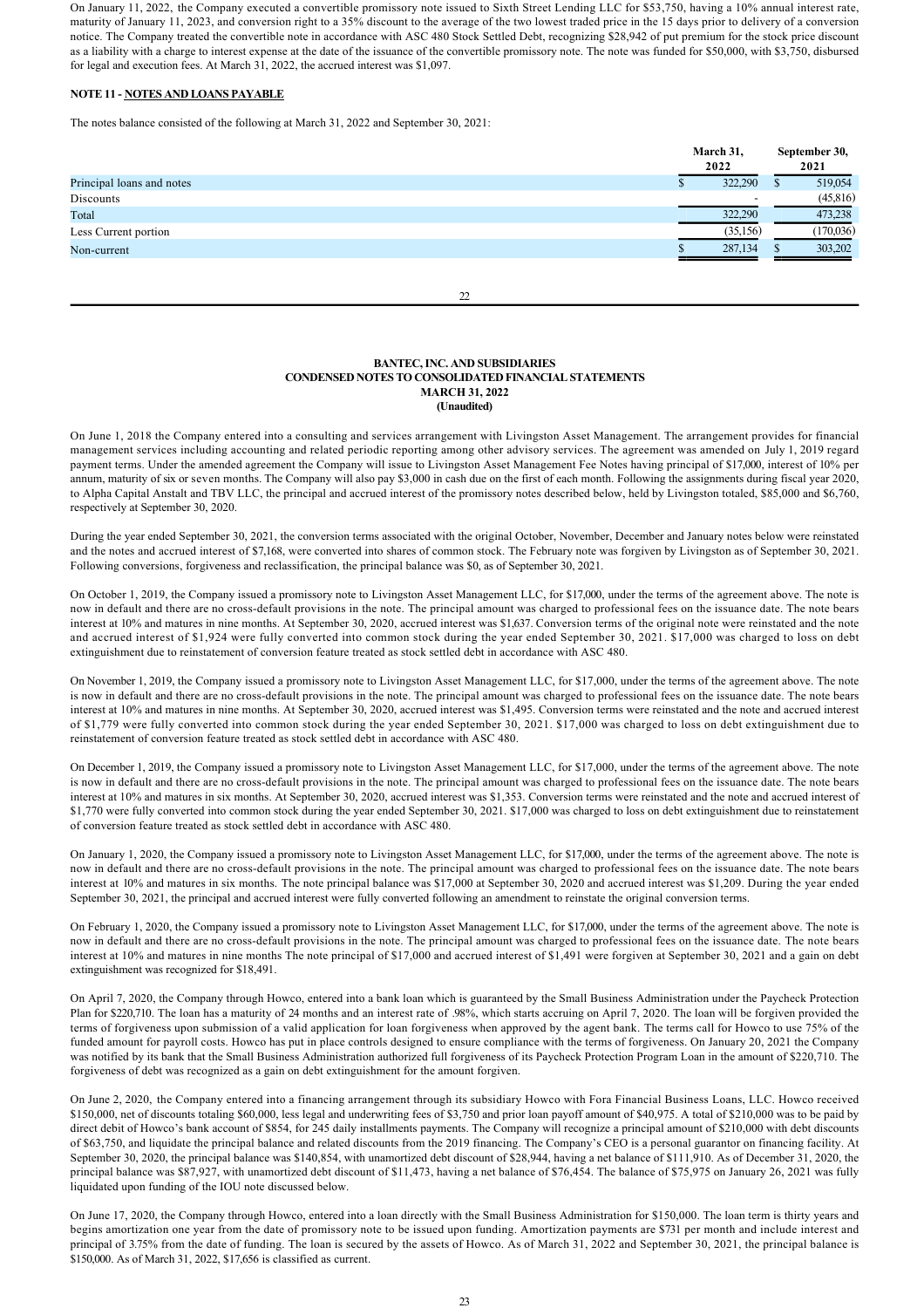## **BANTEC, INC. AND SUBSIDIARIES CONDENSED NOTES TO CONSOLIDATED FINANCIAL STATEMENTS MARCH 31, 2022 (Unaudited)**

On August 25, 2020, the Company entered into a financing arrangement through its subsidiary Howco with IOU Central Inc. Howco received \$199,405 less fees of \$595 and Original Issue Discount of \$22,000 and deferred finance charges of \$47,606, for a total of \$70,201 to be amortized over the term of the note. A total of \$269,606 was to be paid by direct debit of Howco's bank account of \$5,173, for 52 weekly payments and 1 payment of \$620. The Company recognized a principal amount of \$269,606 with debt discounts of \$70,201. The Company's CEO is a personal guarantor on financing facility. At September 30, 2020, the principal balance was \$243,742, with unamortized debt discount of \$58,110 having a net balance of \$185,632. As of December 31, 2020 the principal balance was \$176,495, with unamortized debt discount of \$26,544 having a net balance of \$149,951. The principal balance of \$152,318 on January 26, 2021 was fully liquidated upon funding of the IOU note discussed below.

On September 11, 2020, the Company issued a promissory note in the amount of \$150,000 to Trillium Partners LP and received the full amount of the note in cash. The note includes cross-default provisions. The note matured on June 30, 2021 and bears interest of 2%. The principal balance was \$150,000 at September 30, 2020. During the year ended September 30, 2021 the Company repaid \$70,000 of note principal, and Trillium forgave \$50,000 bringing the balance to \$30,000 with accrued interest of \$2,260. Default was given forbearance on the maturity date. On September 30, 2021, the Company repaid the principal balance and accrued interest.

On January 26, 2021, the Company entered into a financing arrangement through its subsidiary Howco with IOU Central Inc. Howco received \$121,707, net of discounts totaling \$119,929 fees of \$595 and prior loan payoff amounts of \$75,975 (FORA) and \$152,318 (IOU prior note). A total of \$462,524 will be paid by direct debit of Howco's bank account of \$8,895, for 51 weekly payments and a final payment of \$8,894. The Company recognized a principal amount of \$462,524 with debt discounts of \$119,929, and liquidated the principal balance and related discounts from the FORA and IOU prior notes. The Company's CEO is a personal guarantor on financing facility. As of September 30, 2021, the principal balance is \$140,449, with unamortized debt discount of \$36,142, having a net balance of \$104,307. As of March 31, 2022, the principal balance is \$0, and the debt discount was fully amortized.

On January 29, 2021, the Company issued a promissory note in the amount of \$95,000 to Trillium Partners LP and received cash amounting to \$93,692, and OID of \$1,308. The note includes cross-default provisions. The note matured on July 31, 2021 and bears interest of 2%. The principal balance of \$95,000 and accrued interest of \$790 were forgiven during the year ended September 30, 2021. The Company recognized a gain on debt extinguishment equal to the principal and interest forgiven.

On February 3, 2021, the Company issued a promissory note in the amount of \$75,000 to Trillium Partners LP and received cash amounting to \$73,085, and OID of \$1,915. The note includes cross-default provisions. The note matured on July 31, 2021 and bears interest of 2%. The principal balance of \$75,000 and accrued interest of \$604 were forgiven during the year ended September 30, 2021. The Company recognized a gain on debt extinguishment equal to the principal and interest forgiven.

On March 30, 2021, the Company entered into a financing arrangement through its subsidiary Howco with ODK Capital, LLC. Howco received \$83,000 less fees of \$2,075 and Original Issue Discount of \$29,631 to be amortized over the term of the note. A total of \$112,631 will be paid by direct debit of Howco's bank account of \$2,166, for 52 weekly payments. The Company recognized a principal amount of \$112,631, \$2,075 charged to expense and debt discounts of \$29,631. The Company's CEO is a personal guarantor of the financing facility. As of September 30, 2021 the principal balance is \$56,315, with unamortized debt discount of \$9,674 having a net balance of \$46,641. As of March 31, 2022, the principal balance is \$0, and the debt discount was fully amortized.

In March 2021, the Company through Howco, entered into a bank loan which is guaranteed by the Small Business Administration under the Paycheck Protection Plan for \$154,790. The loan has a maturity of sixty months and an interest rate of .98%. The loan will be forgiven provided the terms of forgiveness upon submission of a valid application for loan forgiveness when approved by the agent bank. The terms call for Howco to use the funds for specified purposes. Howco has put in place controls designed to ensure compliance with the terms of forgiveness. The amount forgiven will be recognized as gain on debt extinguishment when approved. Any amount that is not forgiven is to be paid over the eighteen months following the twelvemonth deferral period.

During the year ended September 30, 2021, the Company issued seven notes payable totaling \$17,500 (classified as current liability). The notes were issued for monthly fees (\$2,500) for a service vendor and are issued the first day of the month and each has one year maturity and does not bear interest. The service arrangement was terminated in April 2021.

# **NOTE 12 - STOCKHOLDERS' DEFICIT**

## Preferred Stock

As of March 31, 2022, the Company is authorized to issue 5,000,000 shares of \$0.0001 par value preferred stock, with designations, voting, and other rights and preferences to be determined by the Board of Directors of which 4,999,750 remain available for designation and issuance.

As of March 31, 2022 and September 30, 2021, the Company has designated 250 shares of \$0.0001 par value Series A preferred stock, of which 250 shares are issued and outstanding. These preferred shares have voting rights per shareholder equal to the total number of issued and outstanding shares of common stock divided by 0.99.

**BANTEC, INC. AND SUBSIDIARIES CONDENSED NOTES TO CONSOLIDATED FINANCIAL STATEMENTS MARCH 31, 2022 (Unaudited)**

### Common Stock

On February 14, 2022 the Company's shareholders approved an increase in authorized common stock to 12,000,000,000 from 6,000,000,000, which became effective the same day. On August 6, 2019, the Company filed amendments with the Secretary of the State of Delaware, amending its articles of incorporation to execute a reverse stock split of 1 share for every 1,000 shares outstanding, and changing its name to Bantec, Inc. The name change and the stock split became effective in February 2020, and the transfer agent adjusted the outstanding shares for the reverse split on February 10, 2020. All share and per share related amounts in the accompanying consolidated financial statements and footnotes have been retroactively adjusted for all periods presented to recognize the reverse split. As of March 31, 2022 and September 30, 2021 there were 3,471,816,911, and 2,470,510,585, shares outstanding, respectively.

#### *Stock Incentive Plan*

The Company established its 2016 Stock Incentive Plan (the "Plan") that permits the granting of incentive stock options and other common stock awards. The maximum number of shares available under the Plan is 100,000 shares. The Plan is open to all employees, officers, directors, and nonemployees of the Company. Options granted under the Plan will terminate and may no longer be exercised (i) immediately upon termination of an employee or consultant for cause or (ii) one year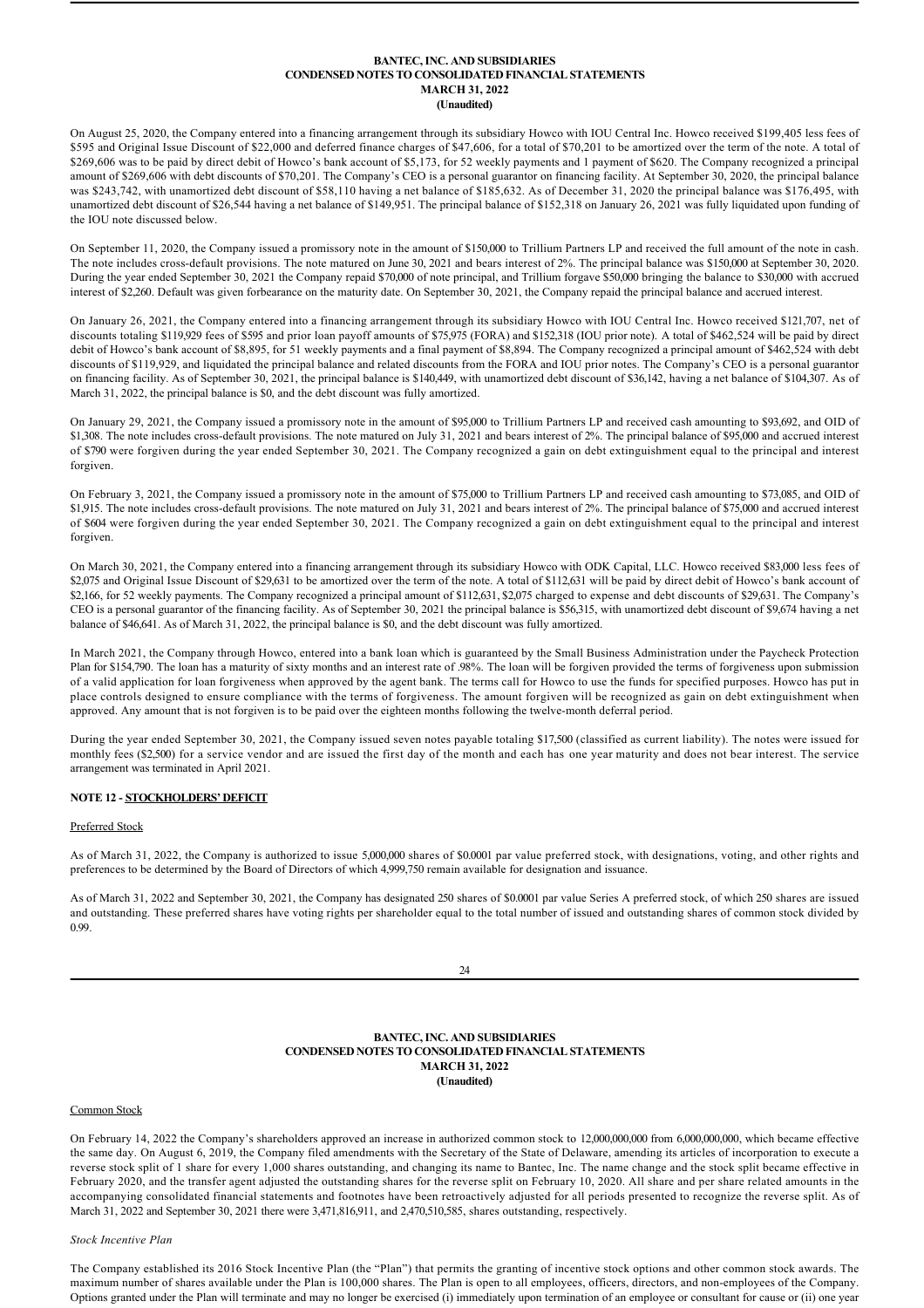after termination of employment, but not later than the remaining term of the option. As of March 31, 2022, 82,777 awards remain available for grant under the Plan.

#### *Offering Under S 1*

On June 9, 2021, the Company submitted a third registration statement filed on Form S1. The Company requested accelerated status and the registration statement became effective on June 22, 2021. The offering provides for the issuance of up to 1,500,000,000 shares of common stock at a price of \$.0025, under subscriptions. The Company will use the proceeds for working capital and may seek to expand the business through investment.

#### *Shares Issued for Subscription*

Since September 30, 2021, the Company issued 100,000,000 shares of common stock under the June 9, 2021 S-1 offering and received \$250,000.

#### *Offering Under S1*

On January 20, 2022, the Company filed a Post-Effective Amendment to its Form S-1 filed on June 9, 2021, deregistering all unissued shares of common stock from that offering.

On January 21, 2022, the Company submitted a final registration statement filed on Form S1. The Company requested accelerated status and the registration statement became effective on January 24, 2022. The offering provides for the issuance of up to 1,800,000,000 shares of common stock at a price of \$.0006, under subscriptions. The Company will use the proceeds for working capital and may seek to expand the business through investment. On February 1, 2022 the Form S-1 offering was made effective on February 2, 2022.

Since February 2, 2022, Trillium Partners LP subscribed to 540,980,000 shares of common stock under the new S-1 for a cash payment of \$324,589.

 $25$ 

#### **BANTEC, INC. AND SUBSIDIARIES CONDENSED NOTES TO CONSOLIDATED FINANCIAL STATEMENTS MARCH 31, 2022 (Unaudited)**

#### *Shares Issued for Conversions of Convertible Notes*

On November 4, 2021, Geneva Roth Remark Holdings Inc. converted principal of \$58,500 and accrued interest of \$2,925 from its convertible note dated May 3, 2021 into 40,950,000 shares of common stock at contracted prices. Following the conversions, the balance of principal and accrued interest was \$0.

On December 17, 2021, Geneva Roth Remark Holdings Inc. converted principal of \$58,500 and accrued interest of \$2,925 from its convertible note dated June 14, 2021 into 81,900,000 shares of common stock at contracted prices. Following the conversions, the balance of principal and accrued interest was \$0.

On January 21, 2022, Geneva Roth Remark Holdings Inc. converted principal of \$53,750 and accrued interest of \$2,688 from its convertible note dated July 19, 2021 into 78,385,417 shares of common stock at contracted prices. Following the conversions, the balance of principal and accrued interest was \$0.

On March 22 and 25, 2022, Geneva Roth Remark Holdings Inc. converted principal of \$50,000 and accrued interest of \$2,500 from its convertible note dated September 17, 2021 into 159,090,909 shares of common stock at contracted prices. Following the conversions, the balance of principal and accrued interest was \$0.

#### Stock Options

The Company recognizes compensation cost for unvested stock-based incentive awards on a straight-line basis over the requisite service period.

There were no options granted under the 2016 Stock Incentive Plan for the six months ended March 31, 2022.

For the six months ended March 31, 2022 and 2021, the Company recorded \$69,108 and \$78,013 of compensation and consulting expense related to stock options, respectively. Total unrecognized compensation and consulting expense related to unvested stock options at March 31, 2022 amounted to \$8,195. The weighted average period over which share-based compensation expense related to these options will be recognized is less than one months.

For the six months ended March 31, 2022 and the year ended September 30, 2021, a summary of the Company's stock options activity is as follows:

|                                   | Number of<br><b>Options</b> |     | Weighted-<br>Average<br><b>Exercise Price</b> | Weighted-<br>Average<br>Remaining<br>Contractual<br>Term (Years) | Aggregate<br><b>Intrinsic</b><br>Value |  |
|-----------------------------------|-----------------------------|-----|-----------------------------------------------|------------------------------------------------------------------|----------------------------------------|--|
| Outstanding at September 30, 2020 | 17,755                      | ъ   | 220.00                                        | 5.29                                                             |                                        |  |
| Forfeited                         | (532)                       |     |                                               |                                                                  |                                        |  |
| Outstanding at September 30, 2021 | 17,223                      | \$. | 230.00                                        | 3.71                                                             |                                        |  |
| Outstanding at March 31, 2022     | 17.223                      |     | 230.00                                        |                                                                  |                                        |  |
| Exercisable at March 31, 2022     | 15,913                      |     | 220.00                                        | .00                                                              |                                        |  |

All options were issued at an options price equal to the market price of the shares on the date of the grant.

# **Warrants**

On November 9, 2017, the Company received a first tranche payment of \$75,500 under the terms of a Securities Purchase Agreement dated October 25, 2017, with Crown Bridge under which the Company issued to Crown Bridge a convertible note in the principal amount of \$105,000 and a five-year warrant to purchase 100 shares of the Company's common stock at an exercise price of \$350 as a commitment fee which is equal to the product of one-third of the face value of each tranche divided by \$0.35. On December 20, 2017 an additional 200 warrants were issued as a penalty and in order to entice Crown Bridge to waive its right of first refusal to provide additional financing under the terms of their convertible note. A debt discount of \$44,036 was recorded for the relative fair market value of the total 300 warrants and amortized to interest expense as of September 30, 2018. The warrants have full ratchet price protection and cashless exercise rights (See Note10). The warrant includes an anti-dilution clause that was triggered on June 4, 2018. On June 4, 2018 an unrelated convertible note holder became entitled to convert their note into common shares at a 60% discount to the stock's market price. The anti-dilution provision trigger in the warrant agreement entitled Crown Bridge to exercise its warrants under a formula that increased the number of common shares to 31,250 at a price of \$3.60 per share. Due to the fact that the number of shares and exercise price can change due to market changes in the price of the common stock the Company has concluded to treat the warrants as derivatives and to revalue that derivative at each reporting date. Therefore a derivative liability of \$261,484 with a charge to additional paid in capital was recorded on June 4, 2018. As of March 31, 2022, the warrant was revalued and the warrant holder is entitled to exercise its warrants for 239,554,150 common shares and the related derivative liability is \$113,592.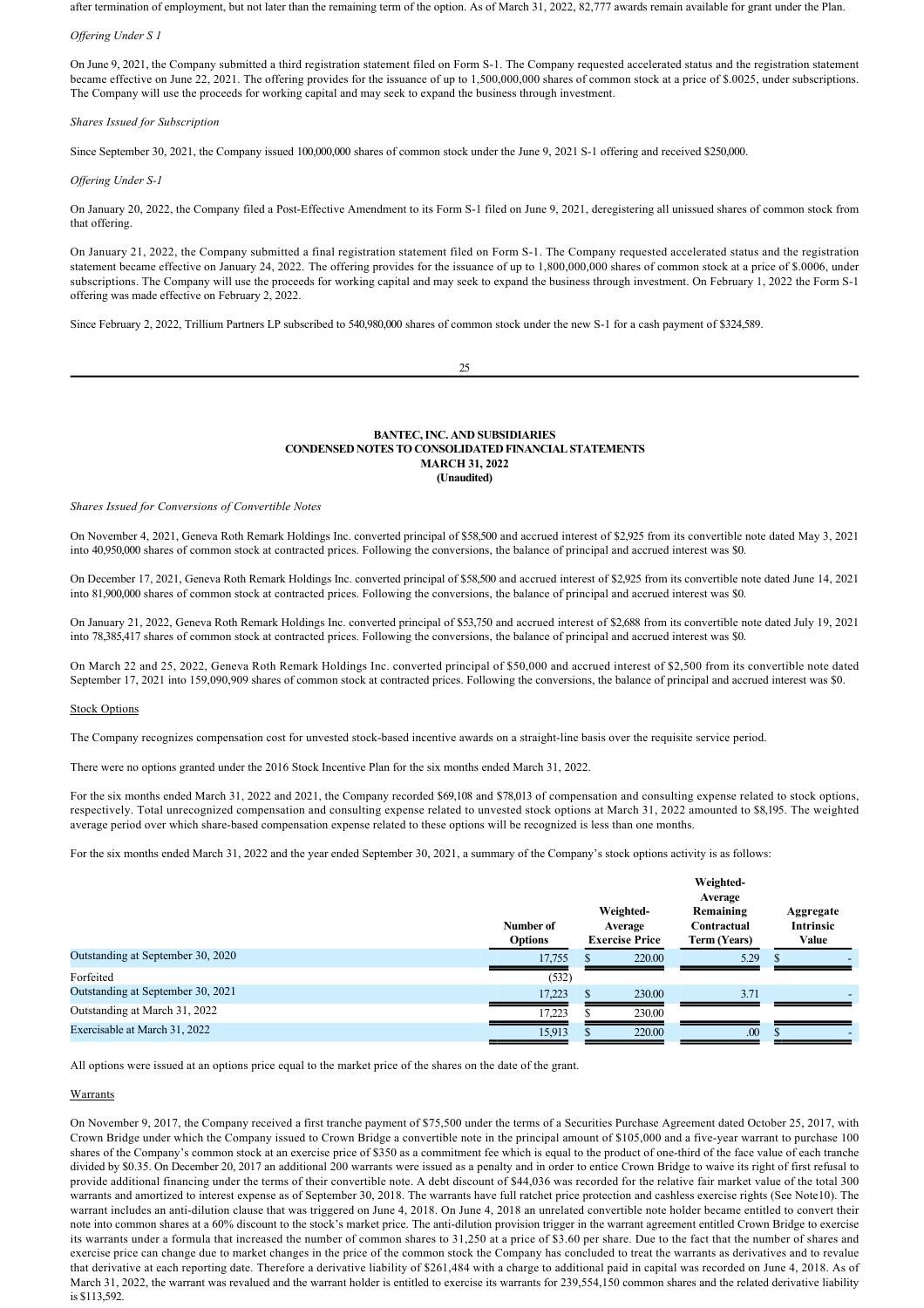For the six months ended March 31, 2022 and year ended 2021, a summary of the Company's warrant activity is as follows:

|                                                   | Number of<br>Warrants | Weighted-<br>Average<br><b>Exercise</b><br>Price | Weighted-<br>Average<br>Remaining<br>Contractual<br>Term (Years) | Aggregate<br><b>Intrinsic</b><br>Value |
|---------------------------------------------------|-----------------------|--------------------------------------------------|------------------------------------------------------------------|----------------------------------------|
| Outstanding and exercisable at September 30, 2020 | 25,484,484            | 0.0019                                           | 2.11                                                             | 71.866                                 |
| Anti-dilution adjustment                          | 17,293,043            |                                                  |                                                                  |                                        |
| Outstanding and exercisable at September 30, 2021 | 42,777,527            | 0.00112                                          | 1.11                                                             | 93,255                                 |
| Anti-dilution adjustment                          | 196,776,623           |                                                  |                                                                  |                                        |
| Outstanding and exercisable at March 31, 2022     | 239,554,150           | 0.0002                                           | .61                                                              | 77,855                                 |

## **NOTE 13 - DEFINED CONTRIBUTION PLANS**

In August 2016, Bantec established a qualified 401(k) plan with a discretionary employer matching provision. All employees who are at least twenty-one years of age and no minimum service requirement are eligible to participate in the plan. The plan allows participants to defer up to 90% of their annual compensation, up to statutory limits. Employer contributions charged to operations for the six months ended March 31, 2022 and 2021, was \$0 and \$0, respectively.

The Company's subsidiary, Howco, is the sponsor of a qualified 401(k) plan with a safe harbor provision. All employees are eligible to enter the plan within one year of the commencement of employment. Employer contributions charged to expense for the six months ended March 31, 2022 and 2021, was \$3,517 and \$4,882, respectively.

## **NOTE 14 RELATED PARTY TRANSACTIONS**

On October 1, 2016, the Company entered into employment agreements with two of its officers. The employment agreement with the Company's President and CEO provides for annual base compensation of \$370,000 for a period of three years, which can, at the Company's election, be paid in cash or Common Stock or deferred if insufficient cash is available, and provides for other benefits, including a discretionary bonus and equity provision for the equivalent of 12 months' base salary, and an additional one-time severance payment of \$2,500,000 upon termination under certain circumstances, as defined in the agreement. On September 16, 2019, this employment agreement was modified to provide an annual salary of \$624,000. The Company recognized expenses of \$312,000 for the six months ended March 31, 2022 and 2021 for the CEO's base compensation.

On January 25, 2022 a promissory note was issued to the CEO by Howco for \$75,000 having weekly payments of \$3,870 for twenty-five weeks, which include a total of \$21,750 of interest. The principal at March 31, 2022 was \$50,913 and interest of \$10,743, was changed to interest expense.

#### **NOTE 15 COMMITMENTS AND CONTINGENCIES**

#### **Contingencies**

#### *Legal Matters*

On February 6, 2018 the Company sent a letter to the previous owners of Howco Distributing Co. ("Howco") alleging that they made certain financial misrepresentations under the terms of the Stock Purchase Agreement by which the Company acquired control of Howco during 2016. The Company claimed that the previous owners took excessive amounts of cash from the business prior to the close of the merger. On March 13, 2018 the Company filed a lawsuit against the previous owners by issuing a summons. On April 12, 2018, the Company received the Defendants' answer. On July 22, 2019, the Company sought and was granted a dismissal without prejudice of the lawsuit filed against the previous owners of Howco. The Company and the previous owners are in discussion to settle the matter as of March 31, 2022. An informal oral agreement with the Seller has been made whereby the Company has been paying the previous owners \$3,000 per month since January 2021 in satisfaction of Seller's note payable.

In connection with the merger in fiscal 2016, with Texas Wyoming Drilling, Inc., a vendor has a claim for unpaid bills of approximately \$75,000 against the Company. The Company and its legal counsel believe the Company is not liable for the claim pursuant to its indemnification clause in the merger agreement.

In the suit Drone USA, Inc and Michael Bannon (plaintiffs) vs the former Chief Financial Officer (CFO), currently pending in New York State court, the plaintiffs seek to compel the former CFO to meet his obligations under an agreement guaranteeing payments to another former executive. The former CFO filed a cross-claim against the plaintiffs for past due salary. The employment agreement with the former CFO allowed salary payments to be paid in cash or stock. During the year ended September 30, 2021, the Company issued 36,821,330 shares of its common stock for the past due salary and claims that this payment moots the former CFO's claim for past due salary. The former CFO filed a motion for summary judgement which was denied, then filed an appeal to that order which is will be the subject of a hearing scheduled for June 24, 2022.

## **BANTEC, INC. AND SUBSIDIARIES CONDENSED NOTES TO CONSOLIDATED FINANCIAL STATEMENTS MARCH 31, 2022 (Unaudited)**

On April 10, 2019, a former service provider filed a complaint with three charges with the Superior Court Judicial District of New Haven, CT seeking payment for professional services. The Company has previously recognized expenses of \$218,637, which remain unpaid in accounts payable. The Company has retained an attorney who is currently working to address the complaint. On August 9, 2019 the Company filed a motion to dismiss the charge of unjust enrichment. The judge granted the Company's motion to dismiss. The Company, through its attorney, is working to negotiate a settlement.

During the year ended September 30, 2019, two vendors (The Equity Group and Toppan Vintage) have asserted claims for past due amounts of approximately \$59,000, arising from services provided. The Company has fully recognized in accounts payable the amounts associated with these claims and expects to resolve the matters to satisfaction of all parties.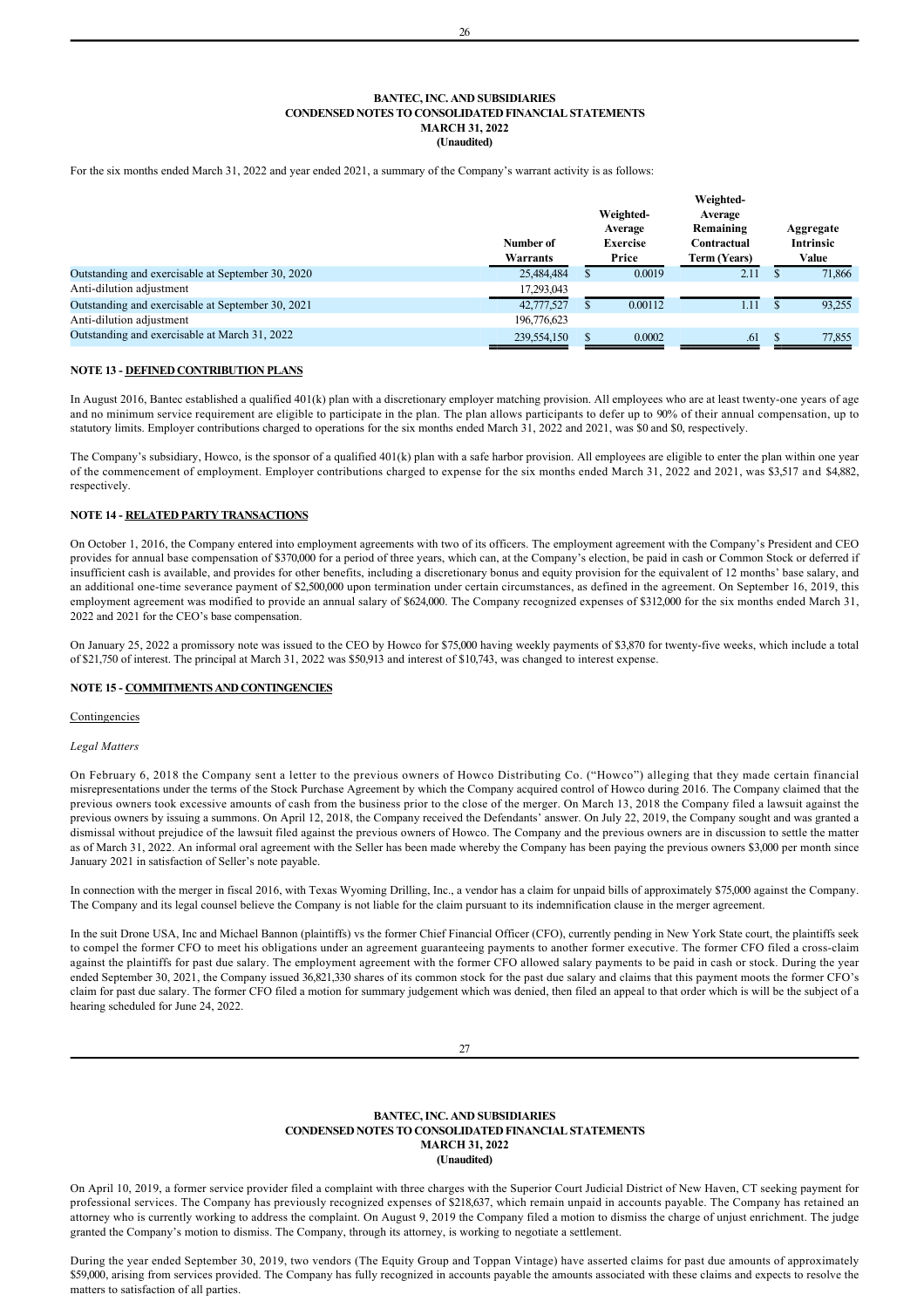On December 30, 2020, a Howco vendor filed a lawsuit seeking payment of past due invoices totaling \$276,430 and finance charges of \$40,212. The Company has recorded the liability for the invoices in the normal course of business. Management at Howco as well as a consultant are in negotiation with the vendor and their legal counsel and expect to settle the matter.

# *The Impact of COVID19*

The Company is a wholesale vendor to the Department of Defense through its wholly owned subsidiary Howco's business has been affected due to the COVID19 social distancing requirements mandated by the federal, state and local governments where the Company's operations occur. For some businesses, like the Company's, core business cannot always be done through "virtual" means, and even when this is possible, it requires significant capital and time to achieve. During the six months ended March 31, 2022 sales and shipments at Howco have continued at a lower rate than during the six months ended March 31, 2021. It is expected that COVID-19 restrictions had an impact on the Company's operations during the six months ended March 31, 2022, however the Company cannot assess the financial impact of the related COVID-19 restrictions as compared to other economic and business factors.

## *Settlements*

On January 29, 2018, the Company entered into a settlement agreement and mutual release with a vendor who had provided public relations and other consulting services whereby the Company shall pay to this vendor an aggregate amount of \$60,000 of which \$30,000 was paid on February 2, 2018. The Company was to have paid ten monthly payments of \$3,000 per month beginning on February 29, 2018. The vendor is to return 400 common shares of the Company's common stock which will be cancelled upon satisfaction of the liability. The liability is recorded at \$21,000 as of March 31, 2022 and September 30, 2021. The Company is in discussion with the vendor to address the past due amounts.

On November 13, 2018 the Company and a vendor agreed to settle \$161,700 in past due professional fees for a convertible note in the amount of \$90,000. The note bears interest at 5% and matures in July 2019, and has a fixed discount conversion feature. The note is now past due and remains unconverted at March 31, 2022; however there is no default interest or penalty associated with the default. The difference between the settlement amount and the recorded amount in accounts payable of \$71,700 was recognized as a gain on debt extinguishment upon receipt of the waiver and release from the vendor.

As of March 31, 2022, the Company has received demand for payment of past due amounts for services by several consultants and service providers.

## **Commitments**

## *Lease Obligations*

The Company entered into an agreement with a manufacturer in Pismo Beach, California. The agreement provides for certain services to be provided by the manufacturer as needed by the Company. The agreement has an initial term of three years with one year renewals. In connection with this agreement, the Company has agreed to sublease space based in San Luis Obispo, California from the manufacturer for the purposes of the development and manufacturing of unmanned aerial vehicles. The lease provides for base monthly rent of approximately \$15,000 for the initial term to be increased to \$16,500 per month upon extension. The lease term begins February 1, 2017 and expires January 31, 2019 with the option to extend the term an additional 24 months. However, the Company never took possession of the premises and in July 2017, the Company made a decision to not take possession of the premises. The Company is in default of the rent payments and had received oral demand for payments. As of March 31, 2022, the Company has not made any of the required monthly rent payments in connection with this agreement. During fiscal 2017, the Company had expensed and accrued into accounts payable the remaining amounts due under the term of the lease for a total accrual of \$360,000 pursuant to ASC 420-10-30. This balance remains accrued as of March 31, 2022 and September 30, 2021.

On April 16, 2020 the Company's subsidiary Howco renewed its office and warehouse lease in Vancouver, WA for a term commencing on June 1, 2020 extending through June 1, 2023 at an initial monthly rent of approximately \$5,154. The lease requires monthly payments including base rent plus CAM with annual increases.

The Company recognized a right-of-use asset of and a lease liability of \$156,554, which represents the fair value of the lease payments calculated as present value of the minimum lease payments using a discount rate of 10% on date of the lease renewal in accordance with ASC 842. The asset and liability will be amortized as monthly payments are made and lease expense will be recognized on a straight-line basis over the term of the lease.

## **BANTEC, INC. AND SUBSIDIARIES CONDENSED NOTES TO CONSOLIDATED FINANCIAL STATEMENTS MARCH 31, 2022 (Unaudited)**

Right of use asset (ROU) is summarized below:

|                                             | March 31,<br>2022 | September 30,<br>2021 |
|---------------------------------------------|-------------------|-----------------------|
| Operating lease at inception - June 2, 2020 | 156.554           | 156,554               |
| Less accumulated reduction                  | (98,895)          | (70, 807)             |
| Balance ROU asset                           | 59.659            | 85,747                |
|                                             |                   |                       |

Operating lease liability related to the ROU asset is summarized below:

| Operating lease liabilities at inception - June 2, 2020 | 156.554  | 156.554   |
|---------------------------------------------------------|----------|-----------|
| Reduction of lease liabilities                          | (95.566) | (69, 564) |
| Total lease liabilities                                 | 60.988   | 86.990    |
| Less: current portion                                   | (51.178) | (52, 178) |
| Lease liabilities, non-current                          | 9.810    | 34.812    |

Non-cancellable operating lease total future payments are summarized below:

| Total minimum operating lease payments | 74,869  | 106.298  |
|----------------------------------------|---------|----------|
| Less discount to fair value            | '13.881 | (19.308) |
| Total lease liability                  | 60.988  | 86,990   |
|                                        |         |          |

Future minimum lease payments under non-cancellable operating leases at March 31, 2022 are as follows:

| <b>Years ending September 30,</b> | Amount                 |
|-----------------------------------|------------------------|
| 2022                              | 1.040                  |
| 2023                              | 12.020<br>4/2<br>エム・ノム |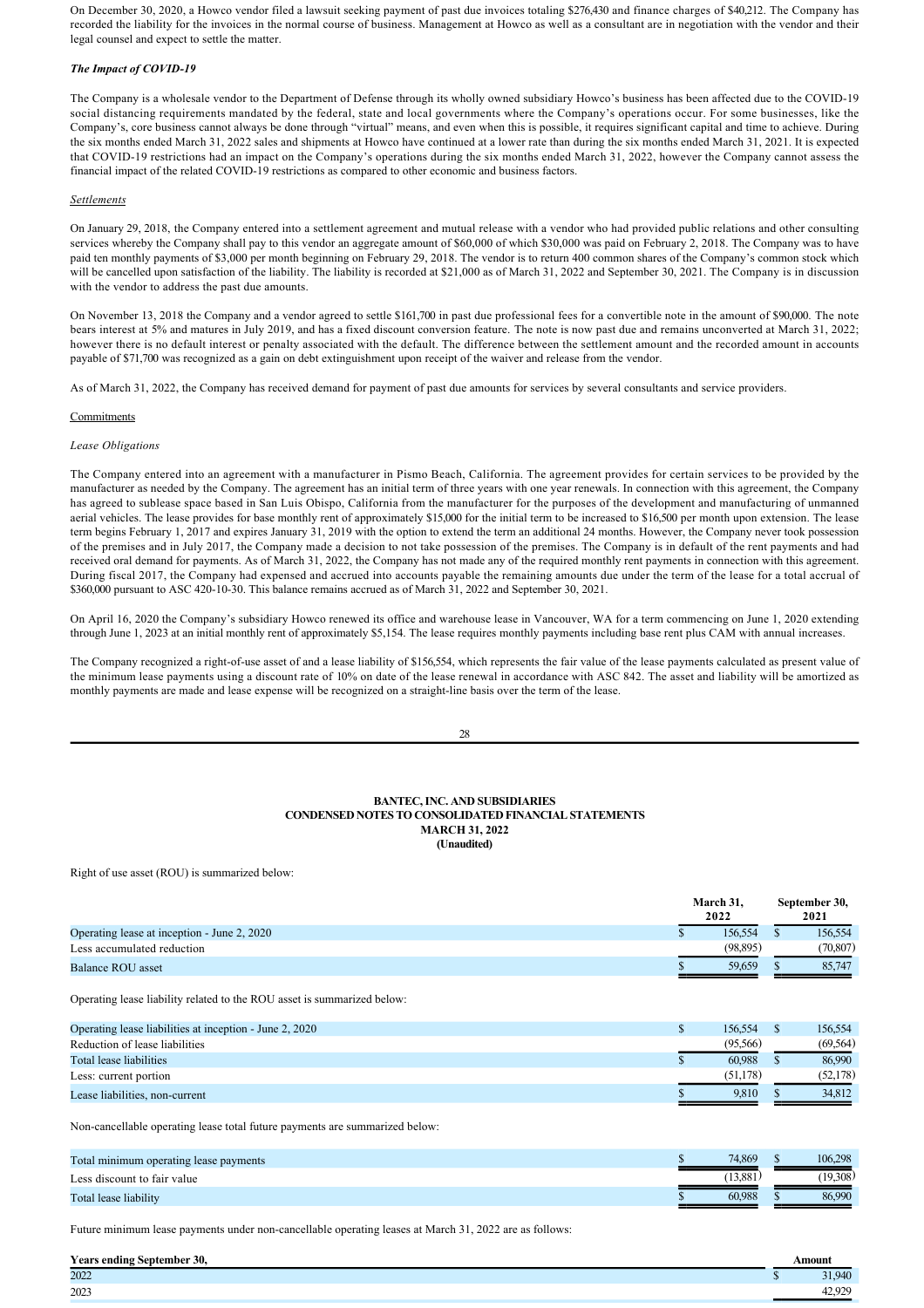## Total minimum non-cancelable operating lease payments that the contract of the contract of the contract of the contract of the contract of the contract of the contract of the contract of the contract of the contract of the



For the six months ended March 31, 2022 and 2021, rent expense for all leases amounted to \$34,643 and \$30,924, respectively.

In December 2019, the Company relocated its primary office to 195 Paterson Avenue, Little Falls, New Jersey, under a oneyear lease with a renewal option. Following the renew the monthly payments is \$600. The Company added an office for Bantec Logistics, LLC on January 11, 2022, which has a monthly payment of \$100.

#### *Profit Sharing Plan (for Howco)*

On April 13, 2018, Howco announced to its employees a Companywide profit sharing program. The employee profit share is equal to their annual salary divided by the Company's total annual payroll and multiplied by 10% of net income for the fiscal year. During the six months ended March 31, 2022 and 2021 the employees earned \$0 and \$0, under this plan.

#### *Notice of Default*

On September 6, 2019, the Company received a notice of default under its senior secured credit facility with TCA, for non-payment of amounts due among other matters. Left uncured the default remedies include seizure of operating assets such as the Company's subsidiary. Additionally, the default may trigger cross default provisions under other agreements with other creditors.

#### *Directors' & Officers' Insurance Policy Expiration*

On October 11, 2019, the Company's insurance policy covering directors and officers expired and the carrier declined to renew the policy. The Company is working with its broker and other carriers to obtain coverage. This lapse of insurance coverage exposes the Company to the risk associated with its indemnification of its officers against legal actions by third parties as outlined in the officers' employment agreements as amended on September 16, 2019.

29

## **BANTEC, INC. AND SUBSIDIARIES CONDENSED NOTES TO CONSOLIDATED FINANCIAL STATEMENTS MARCH 31, 2022 (Unaudited)**

#### **NOTE 16 - CONCENTRATIONS**

#### *Concentration of Credit Risk*

The Company maintains its cash in bank and financial institution deposits that at times may exceed federally insured limits of \$250,000. At March 31, 2022, cash in a bank did not exceed the federally insured limits. The Company has not experienced any losses in such accounts through March 31, 2022.

#### *Economic Concentrations*

With respect to customer concentration, one customer accounted for approximately 78% of total sales for the six months ended March 31, 2022. Two customers accounted for approximately 45% and 38% of total sales for the six months ended March 31, 2021.

With respect to accounts receivable concentration, one customer accounted for 88% of total accounts receivable at March 31, 2022. Three customers accounted for approximately 53%, 24% and 20% of total accounts receivable at September 30, 2021.

With respect to supplier concentration, one supplier accounted for approximately 26% of total purchases for the six months ended March 31, 2022. Three suppliers accounted for approximately 23%, 12%, and 11% of total purchases for the six months ended March 31, 2021.

With respect to accounts payable concentration, three suppliers accounted for approximately 22%, 20% and 15% of total accounts payable at March 31, 2022. Three suppliers accounted for approximately 21%, 19% and 14% of total accounts payable at September 30, 2021.

Foreign sales were \$0 for the six months ended March 31, 2022 and 2021.

## **NOTE 17 SUBSEQUENT EVENTS**

#### *Offering Under S1*

On April 7, 2022, Trillium Partners LP subscribed to 208,333,000 shares of common stock under the S1 for a cash payment of \$125,000.

#### *Related Party Notes*

On April 25, 2022, President and CEO, Michael Bannon (personal capacity) and Howco entered into a loan agreement. Under the terms of the agreement the principal balance was stated to be \$50,000, having 50 weekly payments of \$1,570, for a total principal and interest payments of \$78,500.

On May 6, 2022, President and CEO, Michael Bannon (personal capacity) and Howco amended his January 25, 2022 note to extend the terms. Upon amendment the principal balance was restated to be \$50,310, having 46 weekly payments of \$1,680 and 1 payment of \$1,030, for a total principal and interest payments of \$78,310.

## *Convertible Notes Issued*

On April 1, 2022, the Company issued a convertible promissory note to Frondeur Partners LLC for \$15,000 in principal for services. The convertible note bears interest of 10% per annum and matures in nine months. The note issued is convertible into shares of common stock at a discount of 50% of the lowest closing bid price during the twenty trading days prior to conversion. The note has a conversion feature and is treated as stock settled debt under ASC 480 and a debt premium of \$15,000 is recognized as interest expense on note issuance date.

On May 1, 2022, the Company issued a convertible promissory note to Frondeur Partners LLC for \$15,000 in principal for services. The convertible note bears interest of 10% per annum and matures in nine months. The note issued is convertible into shares of common stock at a discount of 50% of the lowest closing bid price during the twenty trading days prior to conversion. The note has a conversion feature and is treated as stock settled debt under ASC 480 and a debt premium of \$15,000 is recognized as interest expense on note issuance date.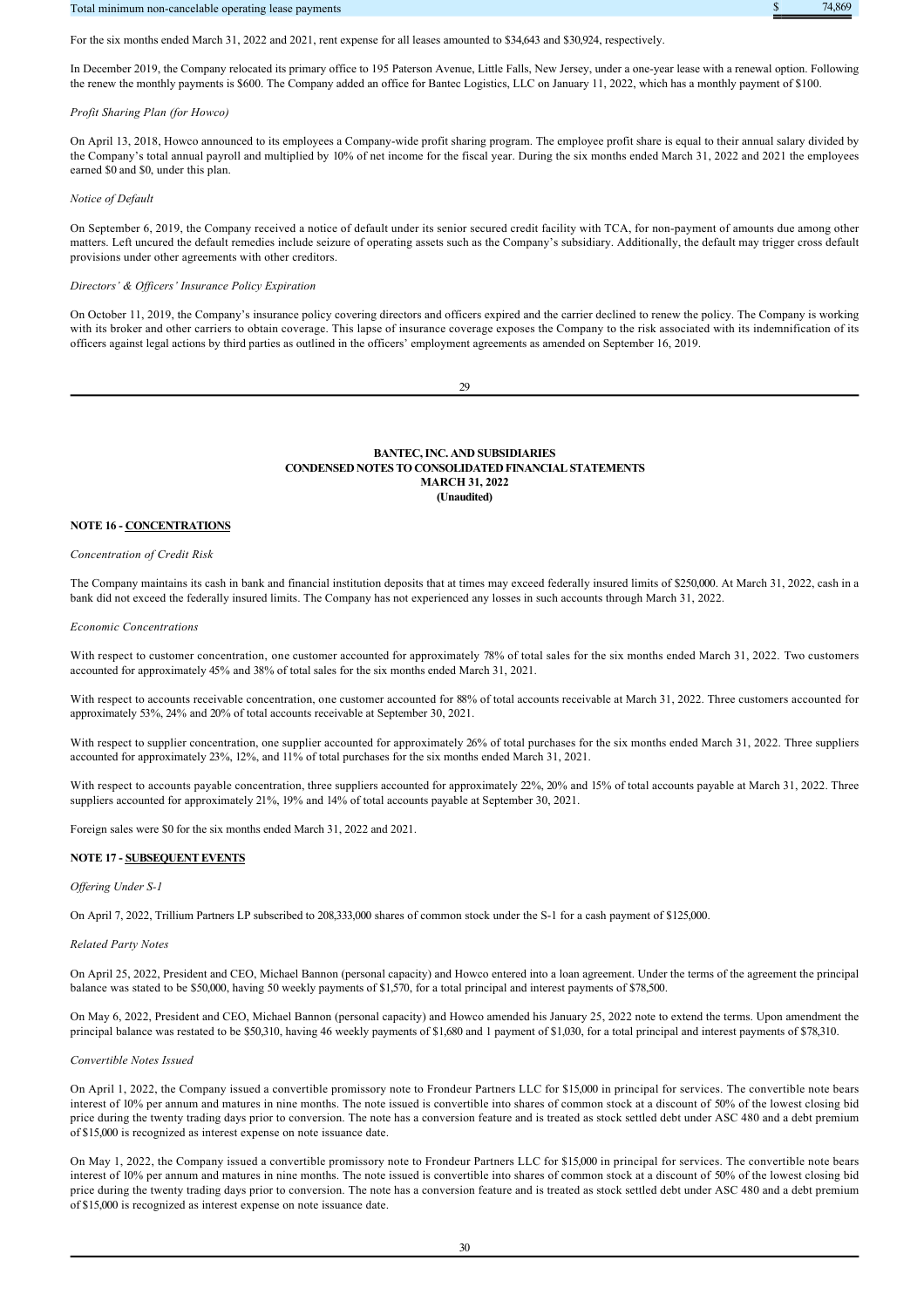#### **ITEM 2. MANAGEMENT'S DISCUSSION AND ANALYSIS OF FINANCIAL CONDITION AND RESULTS OF OPERATIONS**

#### **Cautionary Note Regarding Forward-Looking Information and Factors That May Affect Future Results**

This quarterly report on Form 10-Q contains forward-looking statements regarding our business, financial condition, results of operations and prospects. The Securities and Exchange Commission (the "SEC") encourages companies to disclose forward-looking information so that investors can better understand a company's future prospects and make informed investment decisions. This quarterly report on Form 10Q and other written and oral statements that we make from time to time contain such forward-looking statements that set out anticipated results based on management's plans and assumptions regarding future events or performance. We have tried, wherever possible, to identify such statements by using words such as "anticipate," "estimate," "expect," "project," "intend," "plan," "believe," "will" and similar expressions in connection with any discussion of future operating or financial performance. In particular, these include statements relating to future actions, future performance or results of current and anticipated sales efforts, expenses, the outcome of contingencies, such as legal proceedings, and financial results. Factors that could cause our actual results of operations and financial condition to differ materially are set forth in the "Risk Factors" section of our annual report on Form 10K for the fiscal year ended September 30, 2021 as filed with the SEC on January 7, 2022.

We caution that these factors could cause our actual results of operations and financial condition to differ materially from those expressed in any forwardlooking statements we make and that investors should not place undue reliance on any such forward-looking statements. Further, any forward-looking statement speaks only as of the date on which such statement is made, and we undertake no obligation to update any forward-looking statement to reflect events or circumstances after the date on which such statement is made or to reflect the occurrence of anticipated or unanticipated events or circumstances. New factors emerge from time to time, and it is not possible for us to predict all of such factors. Further, we cannot assess the impact of each such factor on our results of operations or the extent to which any factor, or combination of factors, may cause actual results to differ materially from those contained in any forward-looking statements.

The following discussion should be read in conjunction with our condensed consolidated financial statements and the related notes that appear elsewhere in this quarterly report on Form 10-Q.

#### **Overview**

Bantec, Inc. is a distributor, construction, environmental and drone company. Through Howco Distributing Co, Bantec provides product procurement, distribution, and logistics services, to the United States Department of Defense and Defense Logistics Agency. . The Company established Bantec Sanitizing in fiscal 2021, which offers sanitizing products and equipment through its new store bantec.store. Bantec Sanitizing is currently offering Bantec Sanitizing franchises for sale. The Company has operations based in Little Falls, New Jersey and Vancouver, Washington. The Company continues to seek strategic acquisitions and partnerships with distributor, construction, environmental and drone firms that offer growth opportunities in well established markets, as well as acquisitions and partnerships with firms that have complementary technologies, services, products and infrastructure.

## **Liquidity and Capital Resources**

As of March 31, 2022 we had \$684,392 in current assets, including \$387,830 in cash, compared to \$1,205,058 in current assets, including \$985,953 in cash, at September 30, 2021. Current liabilities at March 31, 2022, totaled \$15,990,293 compared to \$15,914,650, at September 30, 2021. The decrease in current assets from September 30, 2021 to March 31, 2022 is primarily due to decreases in: cash of \$598,123, and prepaid expenses \$23,948, partially offset by increases of approximately \$41,000 and \$60,000 in accounts receivable and inventory, respectively. The increase in current liabilities from September 30, 2021 to March 31, 2022, of approximately \$76,000, is primarily due to the increases in accrued expenses of approximately \$397,000. While we have revenues from UAV sales as of this date, no significant UAV revenues are anticipated until we have implemented our full plan of operations, specifically, initiating sales campaigns for our UAV internet and social media platforms. We must raise cash to implement our strategy to grow and expand per our business plan. We anticipate over the next 12 months the cost of being a reporting public company will be approximately \$250,000.

We are currently issuing shares under the S-1 offering but expect to raise additional proceeds with debt securities, and/or more loans, however if sufficient funding is not available, we would be required to cease business operations. As a result, investors would lose all of their investment. Under the terms of our credit agreement with TCA, all potential new investments must first be reviewed and approved by TCA, which may constrain our options for new fundraising. However, we have been in contact with the receiver for the TCA management companies and funds and do not expect any such objections over investment opportunities. We are currently in discussion to undertake a second S1 offering.

We anticipate our short-term liquidity needs to be approximately \$5,000,000 which will be used to satisfy certain of our existing current liabilities and we expect gross profits of approximately \$1,000,000. To meet these needs, we intend to complete our equity financing and refinance or restructure certain existing liabilities. Once this is completed, and we implement our sales and marketing plan to sell UAV products, we anticipate minimal long-term liquidity needs which we expect to meet through equity financing or short-term borrowings.

Additionally, we will have to meet all the financial disclosure and reporting requirements associated with being a publicly reporting company. Our management will have to spend additional time on policies and procedures to make sure it is compliant with various regulatory requirements, especially that of Section 404 of the Sarbanes-Oxley Act of 2002. This additional corporate governance time required of management could limit the amount of time management has to implement the business plan and may impede the speed of its operations.

31

The following is a summary of the Company's cash flows provided by (used in) operating, investing and financing activities:

|                                                     | <b>Six Months</b><br><b>Ended</b><br>March 31,<br>2022 | <b>Six Months</b><br><b>Ended</b><br>March 31,<br>2021 |
|-----------------------------------------------------|--------------------------------------------------------|--------------------------------------------------------|
| Net Cash Provided by (Used in) Operating Activities | (985, 226)                                             | (591,628)                                              |
| Net Cash Used in Investing                          |                                                        |                                                        |
| Net Cash Provided by (Used in) Financing Activities | 387.103                                                | 659,018                                                |
| Net Increase (Decrease) in Cash                     | (598.123)                                              | 67,390                                                 |

2022, Net cash used in operating activities of \$985,226, is largely the result of net losses of \$1,575,676, partially offset by noncash charges for premiums on stock settled debt, debt discount amortization, non-cash charges for services and increases to accrued expenses.

2022, Cash provided by financing activities of \$387,103 is largely the result of stock sales for cash of \$574,589 and cash received from issuance of convertible notes totaling \$101,250, somewhat offset by repayments of various debts including bank loan and other financing arrangements at Howco.

Refer also to the Consolidated Statements of Cash Flows included in the financial statement section of this report.

#### **Results of Operations**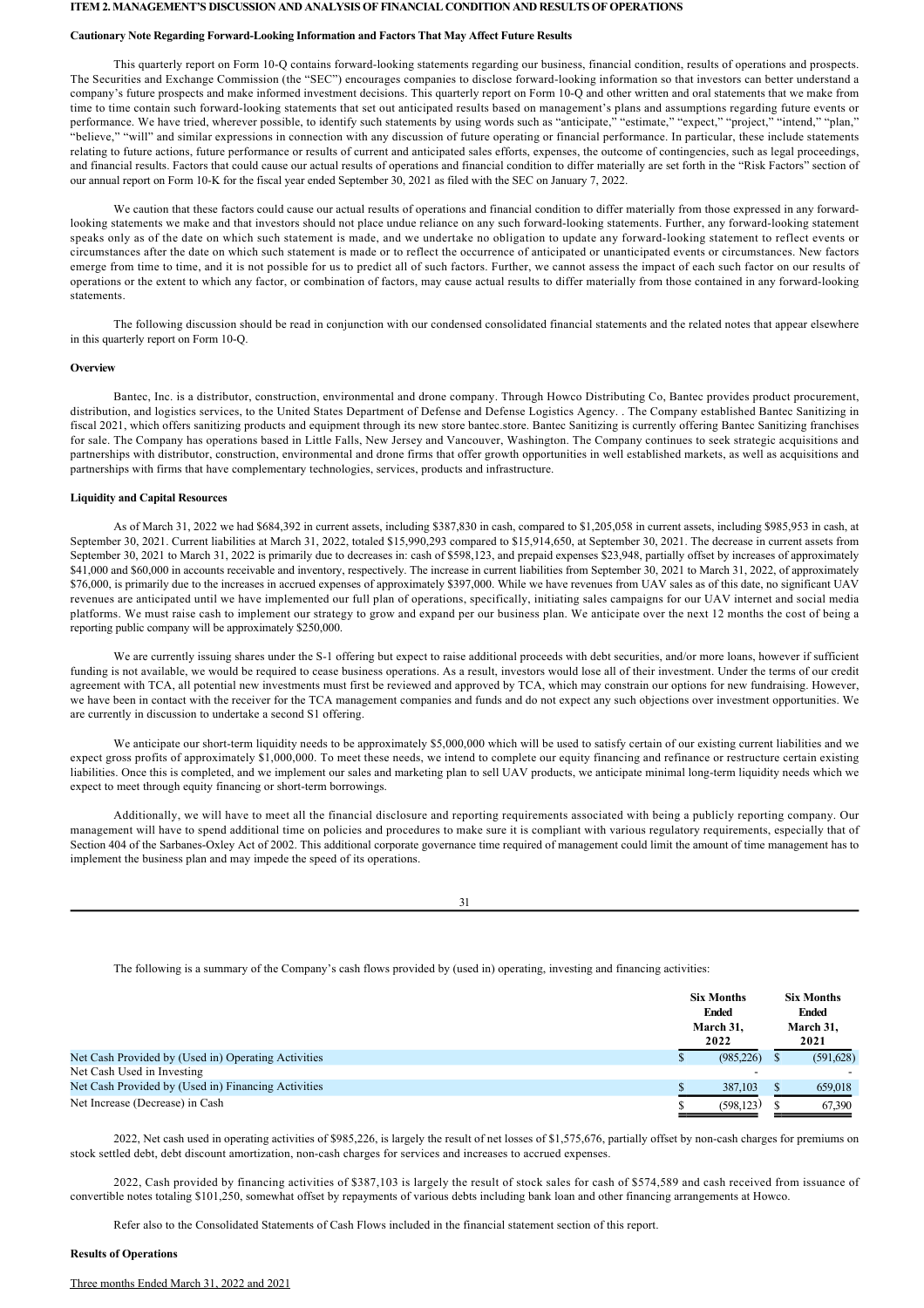We generated sales of \$369,908 and \$664,896 for the three months ended March 31, 2022 and 2021, respectively, a decrease of \$294,988, or 44%. For the three months ended March 31, 2022 and 2021, we reported cost of goods sold of \$322,053 and \$455,041, respectively, a decrease of \$132,988, or 29%. The decrease in sales and cost of goods sold for the 2022 period as compared to the 2021 period is due to lower sales in current period due to liquidity issues and to lesser extent by our efforts to increase gross margins by reducing sales of lower margin products. While management's focus on increasing gross margins has impacted sales levels, we believe that the Company is situated to capture greater sales without incurring significant fixed costs through three initiatives. Gross margins were 13% and 32% for the three months ended March 31, 2022 and 2021, respectively. Efforts are underway to market an expanded suite of Howco product lines on the east coast. We are expanding product offerings with high tech tactical gear to regular federal government entities (Howco lines of business), adding the hightech tactical gear to our traditional drone assemblies along with newer more rapidly deployed drones focused on municipalities and lastly, we are adding construction contracting and sanitizing services.

For the three months ended March 31, 2022 and 2021, we reported selling, general, and administrative expenses of \$547,529 as compared to \$698,573, a decrease of approximately \$151,000, or 22%. For the three months ended March 31, 2022 and 2021, selling, general, and administrative expenses consisted of the following:

|                                                    | For the<br><b>Three Months</b><br>ended<br>March 31,<br>2022 |   | For the<br><b>Three Months</b><br>ended<br>March 31,<br>2021 |
|----------------------------------------------------|--------------------------------------------------------------|---|--------------------------------------------------------------|
| Compensation and related benefits                  | 321,580                                                      | S | 434,715                                                      |
| Professional fees                                  | 187,003                                                      |   | 196,802                                                      |
| Other selling, general and administrative expenses | 38,946                                                       |   | 67,056                                                       |
| Total selling, general and administrative expenses | 547,529                                                      |   | 698,573                                                      |

The decrease in selling, general, and administrative costs for the 2022 period as compared to the 2021 period was due to the decrease in compensation, professional fees and in other selling, general and administrative costs stemming from lower levels of management and staff at Howco and general decreased operations (also at Howco).

For the three months ended March 31, 2022 and 2021, depreciation expense amounted to \$0 and \$2,458, respectively, and related to the depreciation of demonstration drones in the 2021 period. The demonstration drones were fully depreciated as of September 30, 2021.

For the three months ended March 31, 2022 and 2021, other income (expense) amounted to (\$223,030) and \$281,190, respectively, a decrease of approximately \$504,000. The decrease was attributable gains on debt extinguishment of \$75,087 and fair market value changes of derivative liabilities of \$11,424 for the current period compared to \$572,465 gains on debt extinguishment and fair market value changes of derivative liabilities of \$22,840 from the 2021 period costs.

As a result, we reported net losses of \$722,704, or \$0.00 per common share, and \$209,986, or \$0.00 per common share, for the three months ended March 31, 2022 and 2021, respectively.

| t       | ٧<br>I |
|---------|--------|
| ٦       | ł      |
| ×<br>۰, |        |

### Six months Ended March 31, 2022 and 2021

We generated sales of \$772,025 and \$1,411,904 for the six months ended March 31, 2022 and 2021, respectively, a decrease of approximately \$640,000, or 45%. For the six months ended March 31, 2022 and 2021, we reported cost of goods sold of \$629,353 and \$735,241, respectively, a decrease of approximately \$106,000, or 14%. The decrease in sales and cost of goods sold for the 2022 period as compared to the 2021 period is due to liquidity issues and ceasing our sales of certain products from certain vendors. While management's focus on increasing gross margins has impacted sales levels, we believe that the Company is situated to recapture sales without incurring significant fixed costs through three initiatives. Gross margins were 18% and 48% for the six months ended March 31, 2022 and 2021, respectively. Efforts are underway to market an expanded suite of Howco product lines on the east coast. We are expanding product offerings with high tech tactical gear to regular federal government entities (Howco lines of business), adding the high tech tactical gear to our traditional drone assemblies along with newer more rapidly deployed drones focused on municipalities and lastly we are adding construction contracting.

For the six months ended March 31, 2022 and 2021, we reported selling, general, and administrative expenses of \$1,201,825 as compared to \$1,486,879, a decrease of approximately \$285,000, or 19%. For the six months ended March 31, 2022 and 2021, selling, general, and administrative expenses consisted of the following:

|                                                    | For the<br><b>Six Months</b><br>ended<br>March 31.<br>2022 |   | For the<br><b>Six Months</b><br>ended<br>March 31,<br>2021 |
|----------------------------------------------------|------------------------------------------------------------|---|------------------------------------------------------------|
| Compensation and related benefits                  | 640,420                                                    | S | 917,345                                                    |
| Professional fees                                  | 459.543                                                    |   | 435,906                                                    |
| Other selling, general and administrative expenses | 101,862                                                    |   | 133,628                                                    |
| Total selling, general and administrative expenses | 1,201,825                                                  |   | 1,486,879                                                  |

The decrease in selling, general, and administrative costs for the 2022 period as compared to the 2021 period was due to decreases: in compensation of approximately \$278,000 or 30% and other selling, general and administrative expenses of approximately \$33,000 or 24%, slightly offset by the increase of approximately \$24,000 or 5% in professional fees.

For the six months ended March 31, 2022 and 2021, depreciation expense amounted to \$0 and \$4,916, respectively, and related to the depreciation of demonstration drones in the 2021 period. The demonstration drones were fully depreciated as of September 30, 2021.

For the six months ended March 31, 2022 and 2021, other income (expense) amounted to (\$516,523) and \$625,692, respectively, a decrease of approximately \$1,142,000. The decrease was attributable to gains recognized on debt and other liability extinguishment of \$75,087 in the current period, compared to \$1,365,988 the prior year period.

As a result, we reported a net loss of \$1,575,676 or \$0.00 per common share, and \$189,440 or \$0.00 per common share, for the six months ended March 31, 2022 and 2021, respectively.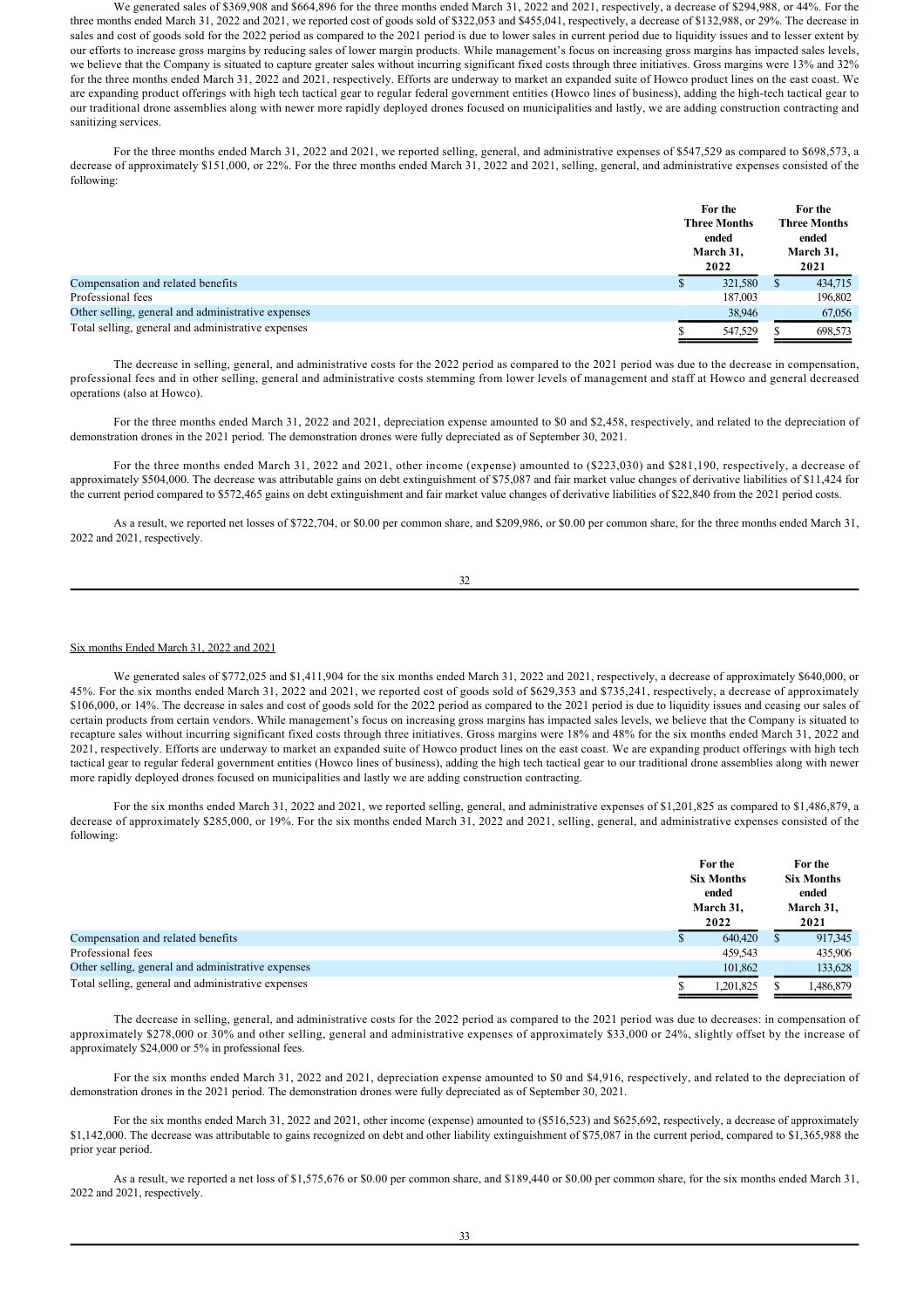#### **Going Concern**

The accompanying unaudited consolidated financial statements have been prepared assuming the Company will continue as a going concern, which contemplates the recoverability of assets and the satisfaction of liabilities in the normal course of business. For the six months ended March 31, 2022, the Company has incurred a net loss of \$1,575,676 and used cash in operations of \$985,226. The working capital deficit, stockholders' deficit and accumulated deficit was \$15,305,901, \$15,377,405 and \$34,532,516, respectively, at March 31, 2022. Furthermore, on September 6, 2019 the Company received a default notice on its payment obligations under the senior secured credit facility agreement (see Note 10), defaulted on its Note Payable – Seller in September 2017 and has since defaulted on other promissory notes. As of March 31, 2022 the Company has received demands for payment of past due amounts from several consultants and service providers. It is management's opinion that these matters raise substantial doubt about the Company's ability to continue as a going concern for a period of twelve months from the issuance date of this report. The ability of the Company to continue as a going concern is dependent upon management's ability to further implement its business plan and raise additional capital as needed from the sales of stock or debt. The Company has continued to implement cost-cutting measures and restructuring or setting up payment plans with vendors and service providers and plans to raise equity through a private placement, and restructure or repay its secured obligations. The accompanying consolidated financial statements do not include any adjustments that might be required should the Company be unable to continue as a going concern.

#### **Off-Balance Sheet Arrangements**

We do not have any off-balance sheet arrangements that have or are reasonably likely to have a current or future effect on our financial condition, changes in financial condition, revenues or expenses, results of operations, liquidity, capital expenditures or capital resources that are material to investors.

## **Critical Accounting Policies and Significant Accounting Estimates**

Our consolidated financial statements and accompanying notes have been prepared in accordance with United States generally accepted accounting principles applied on a consistent basis. The preparation of financial statements in conformity with U.S. generally accepted accounting principles requires management to make estimates and assumptions that affect the reported amounts of assets and liabilities, the disclosure of contingent assets and liabilities at the date of the financial statements and the reported amounts of revenues and expenses during the reporting periods.

We regularly evaluate the accounting policies and estimates that we use to prepare our consolidated financial statements. In general, management's estimates are based on historical experience, and on various other assumptions that are believed to be reasonable under the facts and circumstances. Actual results could differ from those estimates made by management.

The preparation of consolidated financial statements in conformity with GAAP requires management to make estimates and assumptions that affect the reported amounts of assets and liabilities and disclosures of contingent liabilities at the date of the consolidated financial statements and the reported amounts of revenues and expenses during the reporting period. Actual results could differ from those estimates. Significant estimates include the allowance for bad debt on accounts receivable, reserves on inventory, valuation of intangible assets for impairment analysis, valuation of the lease liability and related right-of-use asset, valuation of stock-based compensation, the valuation of derivative liabilities and the valuation allowance on deferred tax assets.

We have identified the accounting policies below as critical to our business operations.

## **Accounts Receivable**

Trade receivables are recorded at net realizable value consisting of the carrying amount less the allowance for doubtful accounts, as needed. Factors used to establish an allowance include the credit quality of the customer and whether the balance is significant. The Company may also use the direct write-off method to account for uncollectible accounts that are not received. Using the direct write-off method, trade receivable balances are written off to bad debt expense when an account balance is deemed to be uncollectible.

## **Goodwill and Intangible Assets**

The Company acquired a patent for a new product during the year ended September 30, 2021. The Company capitalized acquisition and related legal fees related to the patent totaling \$44,650. The capitalized amount will be amortized over the five years, following the commencement of related sales. Impairment will be tested annually or as indicators of impairment are available.

| t. | ï<br>٠              |
|----|---------------------|
| ×  | ٠<br>۰,<br>۰,<br>۰, |

## Long-Lived Assets

Long-lived assets are reviewed for impairment whenever events or changes in circumstances indicate that the carrying value may not be recoverable. Impairment is determined by comparing the carrying value of the long-lived assets to the estimated undiscounted future cash flows expected to result from use of the assets and their ultimate disposition. In instances where impairment is determined to exist, the Company writes down the asset to its fair value based on the present value of estimated future cash flows.

# **Revenue Recognition**

Effective October 1, 2018, the Company adopted Accounting Standards Codification ("ASC") 606, Revenue From Contracts With Customers, which is effective for public business entities with annual reporting periods beginning after December 15, 2017. This new revenue recognition standard (new guidance) has a five-step process: a) Determine whether a contract exists; b) Identify the performance obligations; c) Determine the transaction price; d) Allocate the transaction price; and e) Recognize revenue when (or as) performance obligations are satisfied. The Company's initial application of ASC 606 did not have a material impact on its financial statements and disclosures and there was no cumulative effect of the adoption of ASC 606.

The Company sells a variety of products to government entities. The purchase orders received specifies each item and its manufacturer; the Company only needs to fulfill the performance obligation by shipping the specified items. No other performance obligations exist under the terms of the contracts. The Company recognizes revenue for the agreed upon sales price when the product is shipped to the customer, which satisfies the performance obligation.

During the three months ended March 31, 2022, the Company through its subsidiary Howco entered into contracts to package products for a third-party company servicing the same government customer base. The contracts were on job lot basis as shipped to Howco for packaging. The customer was billed upon completion each job lot at which time revenue was recognized.

The Company sells drones and related products manufactured by third parties to various parties. The Company also offers technical services related to drone utilization and performs other services. The Company began offering insulation jackets for commercial and government facilities to insulate and monitor heating and cooling equipment. Contracts for drone related products and services and insulating jacket related sales will be evaluated using the fivestep process outline above. There have been no material sales for drone products or other services for which full compliance with performance obligations has not been met. Sales of insulation jackets have not yet commenced. Upon significant sales for drone products and services and insulation jackets, the Company will disaggregate sales by these lines of business and within the lines of business to the extent that the product or service has different revenue recognition characteristics.

The Company began sales of sanitizing products and services during the three months ended March 31, 2022. Revenue for this line of business is recognized upon shipment and delivery of training services (as applicable).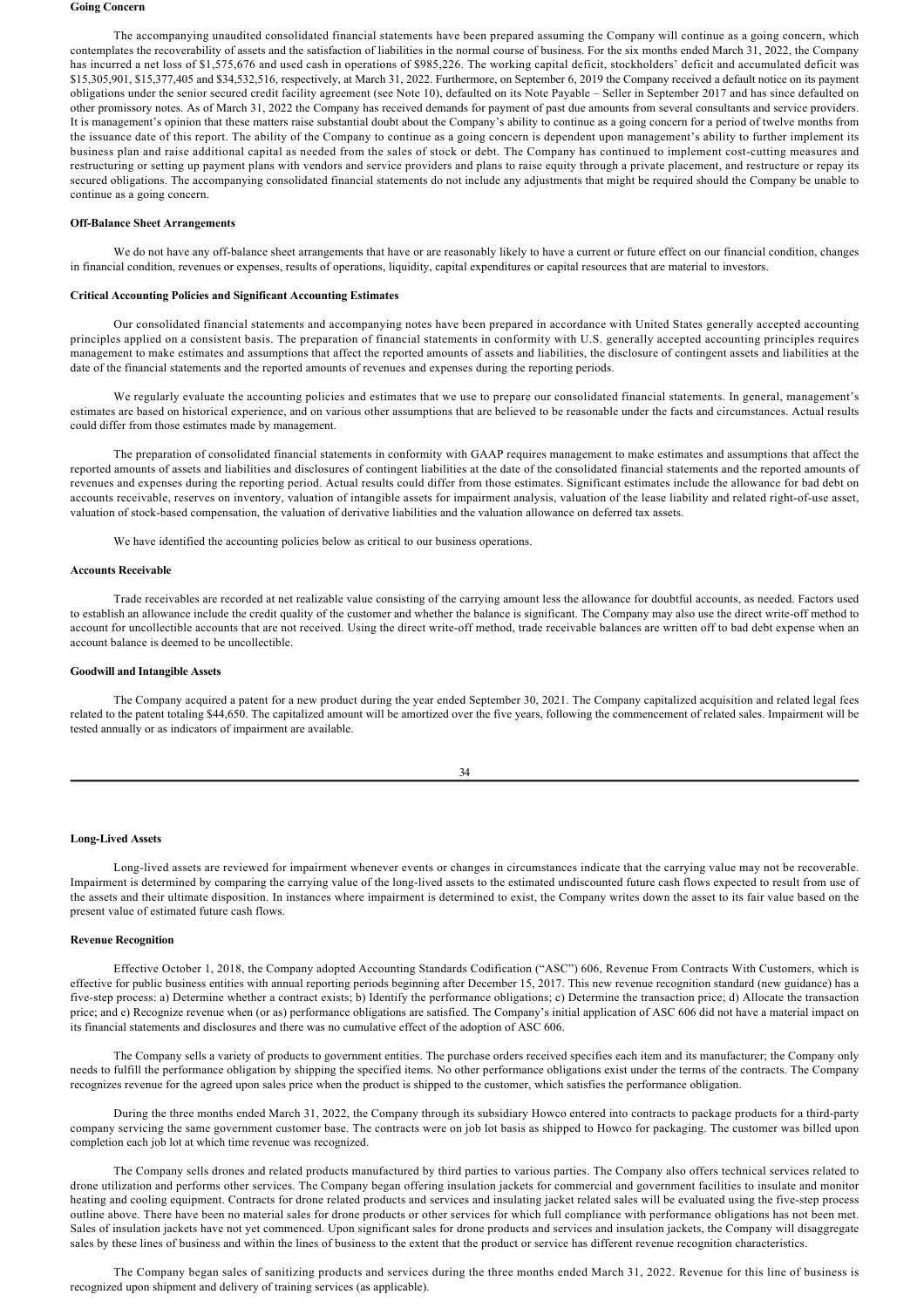#### **Stock-Based Compensation**

Stock-based compensation is accounted for based on the requirements of ASC 718 – "Compensation –Stock Compensation", which requires recognition in the financial statements of the cost of employee and director services received in exchange for an award of equity instruments over the period the employee or director is required to perform the services in exchange for the award (presumptively, the vesting period). The ASC also requires measurement of the cost of employee and director services received in exchange for an award based on the grant-date fair value of the award. The Company utilizes the Black-Sholes option pricing model and uses the simplified method to determine expected term because of lack of sufficient exercise history. Additionally, effective October 1, 2016, the Company adopted the Accounting Standards Update No. 2016-09 ("ASU 2016-09"), Improvements to Employee Share-Based Payment Accounting. Among other changes, ASU 2016-09 permits the election of an accounting policy for forfeitures of share-based payment awards, either to recognize forfeitures as they occur or estimate forfeitures over the vesting period of the award. The Company has elected to recognize forfeitures as they occur and the cumulative impact of this change did not have any effect on the Company's consolidated financial statements and related disclosures.

As of October 1, 2018, the Company has early adopted ASU 2018-7 Compensation-Stock Compensation which conforms the accounting for non-employees to the accounting treatment for employees. The new standard replaces using a fair value as of each reporting date with use of the calculated fair value as of the grant date. The implementation of the standard provides for the use of the fair market value as of the adoption date, rather than using the value as of the original grant date. Therefore, the values calculated and reported at September 30, 2018 become a proxy for the grant date value. The Company utilizes the Black-Sholes option pricing model and uses the simplified method to determine expected term because of lack of sufficient exercise history. There was no cumulative effect on the adoption date.

#### **Derivative Liabilities**

The Company has certain financial instruments that are derivatives or contain embedded derivatives. The Company evaluates all its financial instruments to determine if those contracts or any potential embedded components of those contracts qualify as derivatives to be separately accounted for in accordance with ASC 810-10-05-4 and 815-40. This accounting treatment requires that the carrying amount of any derivatives be recorded at fair value at issuance and marked-tomarket at each balance sheet date. In the event that the fair value is recorded as a liability, as is the case with the Company, the change in the fair value during the period is recorded as either other income or expense. Upon conversion, exercise or repayment, the respective derivative liability is marked to fair value at the conversion, repayment or exercise date and then the related fair value amount is reclassified to other income or expense as part of gain or loss on extinguishment.

# **Convertible Notes with Fixed Rate Conversion Options**

The Company may enter into convertible notes, some of which contain, predominantly, fixed rate conversion features, whereby the outstanding principal and accrued interest may be converted by the holder, into common shares at a fixed discount to the market price of the common stock at the time of conversion. This results in a fair value of the convertible note being equal to a fixed monetary amount. The Company records the convertible note liability at its fixed monetary amount by measuring and recording a premium, as applicable, on the Note date with a charge to interest expense in accordance with ASC 480 - "Distinguishing Liabilities from Equity".

#### **Net Loss Per Share**

Basic loss per share is calculated by dividing the loss attributable to stockholders by the weighted-average number of shares outstanding for the period. Diluted loss per share reflects the potential dilution that could occur if securities or other contracts to issue common stock were exercised or converted into common stock or resulted in the issuance of common stock that shared in the earnings (loss) of the Company. Diluted loss per share is computed by dividing the loss available to stockholders by the weighted average number of shares outstanding for the period and dilutive potential shares outstanding unless such dilutive potential shares would result in anti-dilution.

## **Lease Accounting**

In February 2016, the FASB issued a new accounting standard on leases. The new standard, among other changes, will require lessees to recognize a rightof-use asset and a lease liability on the balance sheet for all leases. The lease liability will be measured at the present value of the lease payments over the lease term. The right-of-use asset will be measured at the lease liability amount, adjusted for lease prepayments, lease incentives received and the lessee's initial direct costs (e.g. commissions). The new standard is effective for annual reporting periods beginning after December 15, 2018, including interim reporting periods within those annual reporting periods. The adoption will require a modified retrospective approach for leases that exist or are entered into after the beginning of the earliest period presented.

36

#### **ITEM 3. QUANTITATIVE AND QUALITATIVE DISCLOSURES ABOUT MARKET RISK**

Not applicable.

## **ITEM 4. CONTROLS AND PROCEDURES**

#### *Disclosure controls and procedures*

We maintain "disclosure controls and procedures," as that term is defined in Rule 13a-15(e), promulgated by the SEC pursuant to the Securities Exchange Act of 1934, as amended (the "Exchange Act"). Disclosure controls and procedures include controls and procedures designed to ensure that information required to be disclosed in our reports filed under the Exchange Act is recorded, processed, summarized and reported within the time periods specified in the SEC's rules and forms, and that such information is accumulated and communicated to our management, including the principal executive officer and principal financial officer, to allow timely decisions regarding required disclosure. Our management, with the participation of the principal executive officer and principal financial officer, evaluated our disclosure controls and procedures as of the end of the period covered by this quarterly report on Form 10-Q. Based on this evaluation, our principal executive officer and principal financial officer concluded that as of March 31, 2022, our disclosure controls and procedures were not effective.

The ineffectiveness of our disclosure controls and procedures was due to the following material weaknesses in our internal control over financial reporting. Currently there is no staff with knowledge of Generally Accepted Accounting Procedures on site at Howco. Since the resignation of our former CFO in July 2017, we have not had a qualified in-house financial accounting expert to maintain our parent company and consolidation level books and records. To remediate this situation, we have engaged outsourced accountants.

#### *Changes in internal control over financial reporting*

There were no changes in our internal control over financial reporting during the quarter ended March 31, 2022 that have materially affected, or are reasonably likely to materially affect, our internal control over financial reporting.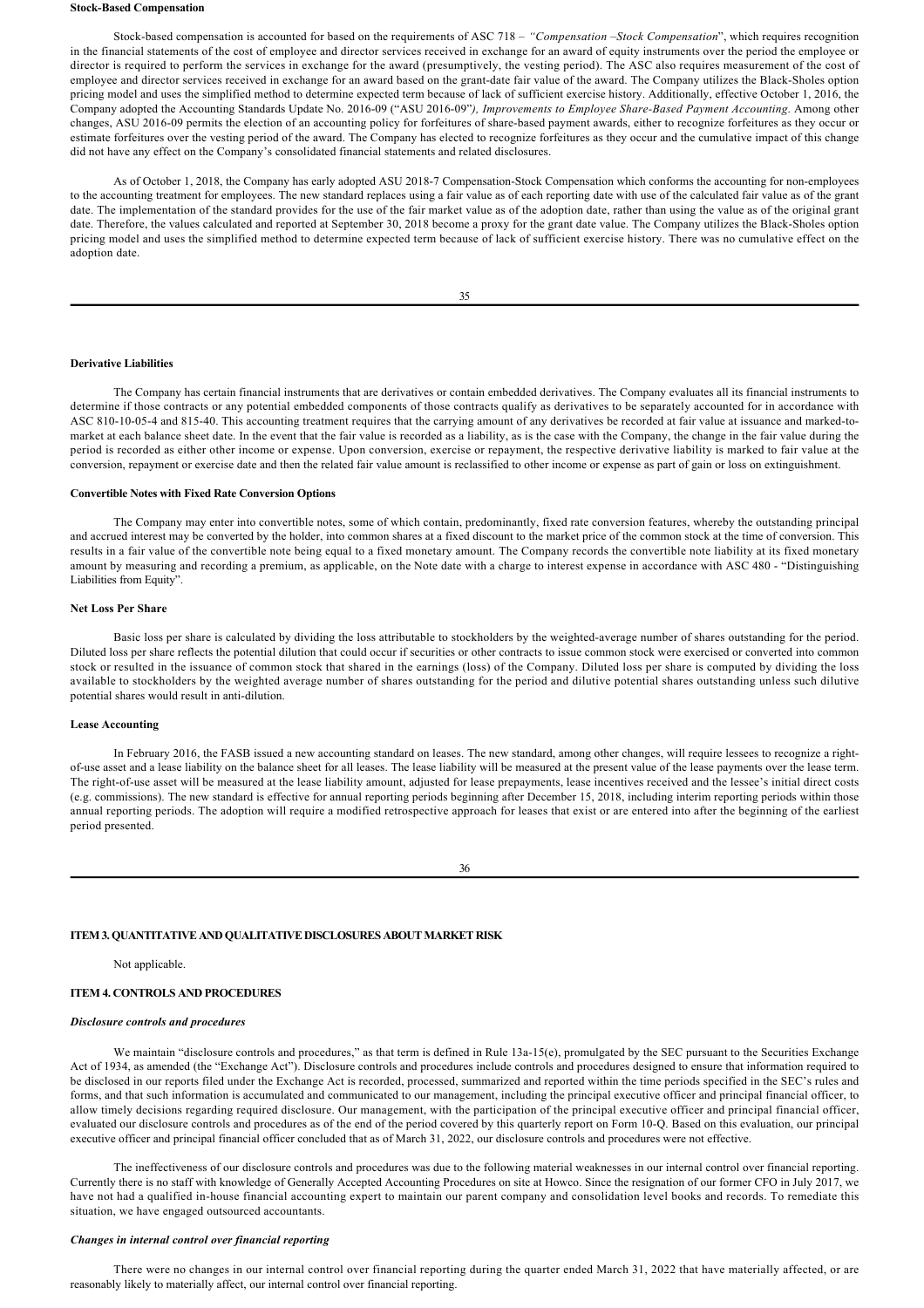# **PART II OTHER INFORMATION**

# **ITEM 1. LEGAL PROCEEDINGS**

In connection with the merger with Texas Wyoming Drilling, Inc., a vendor has a claim for unpaid bills of approximately \$75,000 against the Company. The Company and its legal counsel believe the Company is not liable for the claim pursuant to its indemnification clause in the merger agreement.

On February 6, 2018 the Company sent a letter to the previous owners of Howco Distributing Co. ("Howco") alleging that they made certain financial misrepresentations under the terms of the Stock Purchase Agreement by which the Company acquired control of Howco during 2016. The Company claimed that the previous owners took excessive amounts of cash from the business prior to the close of the merger. On March 13, 2018 the Company filed a lawsuit against the previous owners by issuing a summons. On April 12, 2018, the Company received the Defendants' answer. On July 22, 2019, the Company sought and was granted a dismissal without prejudice of the lawsuit filed against the previous owners of Howco. The Company and the previous owners are in discussion to settle the matter as of March 31, 2022. An informal oral agreement with the Seller has been made whereby the Company has been paying the previous owners \$3,000 per month since January 2021 in satisfaction of Sellers note payable.

In the suit Drone USA, Inc and Michael Bannon (plaintiffs) vs Dennis Antonelos (former Chief Financial Officer or CFO), currently pending in New York State court, the plaintiffs seek to compel the former CFO to meet his obligations under an agreement guaranteeing payments to another former executive. The former CFO filed a cross-claim against the plaintiffs for past due salary. The employment agreement with the former CFO allowed salary payments to be paid in cash or stock. During the year ended September 30, 2021, the Company issued 36,821,330 shares of its common stock for the past due salary and claims that this payment moots the former CFO's claim for past due salary. The former CFO filed a motion for summary judgement which was denied, then filed an appeal to that order which is now pending. Trial has been set to commence June 24, 2022.

On April 10, 2019, a former service provider filed a complaint with three charges with the Superior Court Judicial District of New Haven, CT seeking payment for professional services. The Company has previously recognized expenses of \$218,637, which remain unpaid in accounts payable. The Company has retained an attorney who is currently working to address the complaint. On August 9, 2019 the Company filed a motion to dismiss the charge of unjust enrichment. The judge granted the Company's motion to dismiss. The Company, through its attorney, is working to negotiate a settlement.

During the year ended September 30, 2019, two vendors (The Equity Group and Toppan Vintage) have asserted claims for past due amounts of approximately \$59,000, arising from services provided. The Company has fully recognized, in accounts payable, the amounts associated with these claims and expects to resolve the matters to satisfaction of all parties.

On December 30, 2020, a Howco vendor filed a lawsuit seeking payment of past due invoices totaling \$276,430 and finance charges of \$40,212. The Company has recorded the liability for the invoices in the normal course of business. A Company representative is in negotiation with the vendor and their legal counsel and expect to settle the matter.

#### **ITEM 1A. RISK FACTORS**

Not applicable to smaller reporting companies.

#### **ITEM 2. UNREGISTERED SALES OF EQUITY SECURITIES AND USE OF PROCEEDS**

#### **Issuance of Unregistered Securities**

Since September 30, 2021, the Company issued the following unregistered securities:

#### *Shares Issued for Conversions of Convertible Notes*

On November 4, 2021, Geneva Roth Remark Holdings Inc. converted principal of \$58,500 and accrued interest of \$2,925 from its convertible note dated May 3, 2021 into 40,950,000 shares of common stock at contracted prices. Following the conversions, the balance of principal and accrued interest was \$0.

On December 17, 2021, Geneva Roth Remark Holdings Inc. converted principal of \$58,500 and accrued interest of \$2,925 from its convertible note dated June 14, 2021 into 81,900,000 shares of common stock at contracted prices. Following the conversions, the balance of principal and accrued interest was \$0.

On January 21, 2022, Geneva Roth Remark Holdings Inc. converted principal of \$53,750 and accrued interest of \$2,6288 from its convertible note dated July 19, 2021 into 78,385,417 shares of common stock at contracted prices. Following the conversions, the balance of principal and accrued interest was \$0.

On March 22, 2022, Geneva Roth Remark Holdings Inc. converted principal of \$30,000 from its convertible note dated September 17, 2021 into 90,909,091 shares of common stock at contracted prices. Following the conversions, the balance of principal and accrued interest was \$20,000 and \$2,500 respectively.

On March 25, 2022, Geneva Roth Remark Holdings Inc. converted principal of \$20,000 and accrued interest of \$2,500 from its convertible note dated September 17, 2021 into 68,181,818 shares of common stock at contracted prices. Following the conversions, the balance of principal and accrued interest was \$0.

#### *Convertible Notes Issued*

On October 1, 2021, the Company issued a convertible promissory note to Livingston Asset Management LLC for \$15,000 in principal for services. The convertible note bears interest of 10% per annum and matures in nine months. The note issued is convertible into shares of common stock at a discount of 50% of the lowest closing bid price during the twenty trading days prior to conversion. The note has a conversion feature and is treated as stock settled debt under ASC 480 and a debt premium of \$15,000 is recognized as interest expense on note issuance date.

On November 1, 2021, the Company issued a convertible promissory note to Livingston Asset Management LLC for \$15,000 in principal for services. The convertible note bears interest of 10% per annum and matures in nine months. The note issued is convertible into shares of common stock at a discount of 50% of the lowest closing bid price during the twenty trading days prior to conversion. The note has a conversion feature and is treated as stock settled debt under ASC 480 and a debt premium of \$15,000 is recognized as interest expense on note issuance date.

On November 12, 2021, the Company executed a convertible promissory note issued to Sixth Street Lending LLC for \$55,000, having a 10% annual interest rate, maturity of November 12, 2022, and conversion right to a 35% discount to the average of the two lowest traded price in the 15 days prior to delivery of a conversion notice. The note was funded for \$51,250, with \$3,750, disbursed for legal and execution fees.

On December 1, 2021, the Company issued a convertible promissory note to Frondeur Partners LLC for \$15,000 in principal for services (service agreement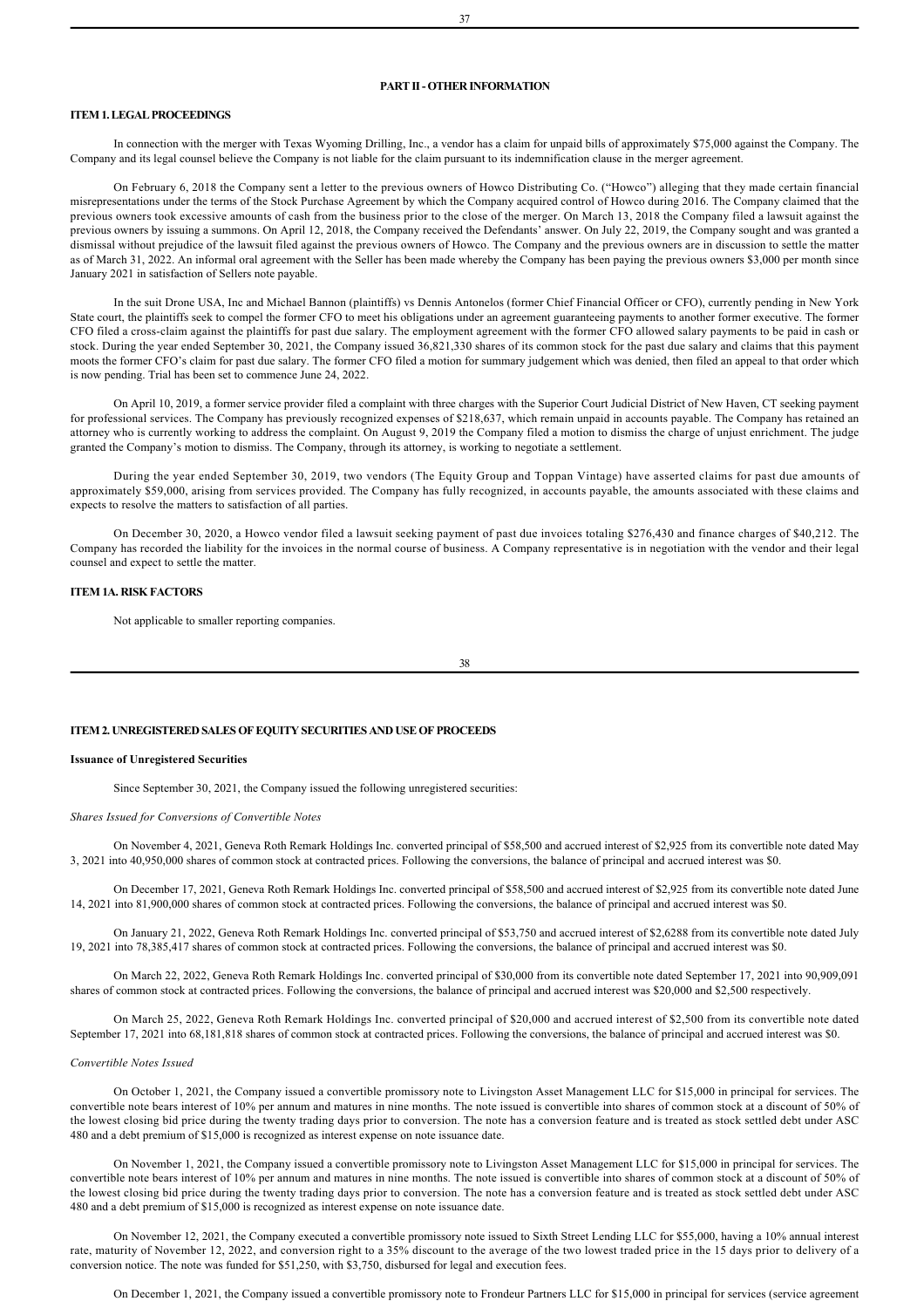replacing agreement with Livingston Asset Management LLC). The convertible note bears interest of 10% per annum and matures in nine months. The note issued is convertible into shares of common stock at a discount of 50% of the lowest closing bid price during the twenty trading days prior to conversion. The note has a conversion feature and is treated as stock settled debt under ASC 480 and a debt premium of \$15,000 is recognized as interest expense on note issuance date.

On January 1, 2022, the Company issued a convertible promissory note to Frondeur Partners LLC for \$15,000 in principal for services (service agreement replacing agreement with Livingston Asset Management LLC). The convertible note bears interest of 10% per annum and matures in nine months. The note issued is convertible into shares of common stock at a discount of 50% of the lowest closing bid price during the twenty trading days prior to conversion. The note has a conversion feature and is treated as stock settled debt under ASC 480 and a debt premium of \$15,000 is recognized as interest expense on note issuance date.

On January 11, 2022, the Company executed a convertible promissory note issued to Sixth Street Lending LLC for \$53,750, having a 10% annual interest rate, maturity of January 12, 2023, and conversion right to a 35% discount to the average of the two lowest traded price in the 15 days prior to delivery of a conversion notice. The note was funded for \$50,000, with \$3,750, disbursed for legal and execution fees.

On February 1, 2022, the Company issued a convertible promissory note to Frondeur Partners LLC for \$15,000 in principal for services (service agreement replacing agreement with Livingston Asset Management LLC). The convertible note bears interest of 10% per annum and matures in nine months. The note issued is convertible into shares of common stock at a discount of 50% of the lowest closing bid price during the twenty trading days prior to conversion. The note has a conversion feature and is treated as stock settled debt under ASC 480 and a debt premium of \$15,000 is recognized as interest expense on note issuance date.

39

On March 1, 2022, the Company issued a convertible promissory note to Frondeur Partners LLC for \$15,000 in principal for services (service agreement replacing agreement with Livingston Asset Management LLC). The convertible note bears interest of 10% per annum and matures in nine months. The note issued is convertible into shares of common stock at a discount of 50% of the lowest closing bid price during the twenty trading days prior to conversion. The note has a conversion feature and is treated as stock settled debt under ASC 480 and a debt premium of \$15,000 is recognized as interest expense on note issuance date.

On April 1, 2022, the Company issued a convertible promissory note to Frondeur Partners LLC for \$15,000 in principal for services (service agreement replacing agreement with Livingston Asset Management LLC). The convertible note bears interest of 10% per annum and matures in nine months. The note issued is convertible into shares of common stock at a discount of 50% of the lowest closing bid price during the twenty trading days prior to conversion. The note has a conversion feature and is treated as stock settled debt under ASC 480 and a debt premium of \$15,000 is recognized as interest expense on note issuance date.

On May 1, 2022, the Company issued a convertible promissory note to Frondeur Partners LLC for \$15,000 in principal for services (service agreement replacing agreement with Livingston Asset Management LLC). The convertible note bears interest of 10% per annum and matures in nine months. The note issued is convertible into shares of common stock at a discount of 50% of the lowest closing bid price during the twenty trading days prior to conversion. The note has a conversion feature and is treated as stock settled debt under ASC 480 and a debt premium of \$15,000 is recognized as interest expense on note issuance date.

## **ITEM 3. DEFAULTS UPON SENIOR SECURITIES**

On September 6, 2019, the Company received a default notice on its payment obligations under the senior secured credit facility agreement from TCA.

### **ITEM 4. MINE SAFETY DISCLOSURES**

Not applicable.

## **ITEM 5. OTHER INFORMATION**

None.

# **ITEM 6. EXHIBITS**

| <b>Exhibit No.</b> | <b>Description of Exhibit</b> |
|--------------------|-------------------------------|
|--------------------|-------------------------------|

| $31.1*$     | Certification of Chief Executive Officer pursuant to Exchange Act Rule 13a-14(a), as adopted pursuant to Section 302 of the Sarbanes-Oxley Act of |
|-------------|---------------------------------------------------------------------------------------------------------------------------------------------------|
|             | 2002.                                                                                                                                             |
| $31.2*$     | Certification of Chief Financial Officer pursuant to Exchange Act Rule 13a-14(a), as adopted pursuant to Section 302 of the Sarbanes-Oxley Act of |
|             | 2002.                                                                                                                                             |
| $32.1*$     | Certification of Chief Executive Officer and Chief Accounting Officer pursuant to 18 U.S.C. Section 1350, as adopted pursuant to Section 906 of   |
|             | the Sarbanes-Oxley Act of 2002.                                                                                                                   |
| $101.$ INS* | Inline XBRL Instance Document.                                                                                                                    |
| 101.SCH*    | Inline XBRL Taxonomy Extension Schema Document.                                                                                                   |
| $101.CAL*$  | Inline XBRL Taxonomy Extension Calculation Linkbase Document.                                                                                     |
| 101.DEF*    | Inline XBRL Taxonomy Extension Definition Linkbase Document.                                                                                      |
| $101.LAB*$  | Inline XBRL Taxonomy Extension Label Linkbase Document.                                                                                           |
| 101.PRE*    | Inline XBRL Taxonomy Extension Presentation Linkbase Document.                                                                                    |
| $104*$      | Cover Page Interactive Data File (formatted as Inline XBRL and contained in Exhibit 101).                                                         |

Filed herewith.

40

# **SIGNATURES**

Pursuant to the requirements of the Securities Exchange Act of 1934, the registrant has duly caused this report to be signed on its behalf by the undersigned thereunto duly authorized.

# **BANTEC, INC.**

| Bv: | /s/ Michael Bannon             |
|-----|--------------------------------|
|     | Michael Bannon                 |
|     | <b>Chief Executive Officer</b> |
|     | (Principal Executive Officer)  |

/s/ Michael Bannon Michael Bannon

Dated: May 16, 2022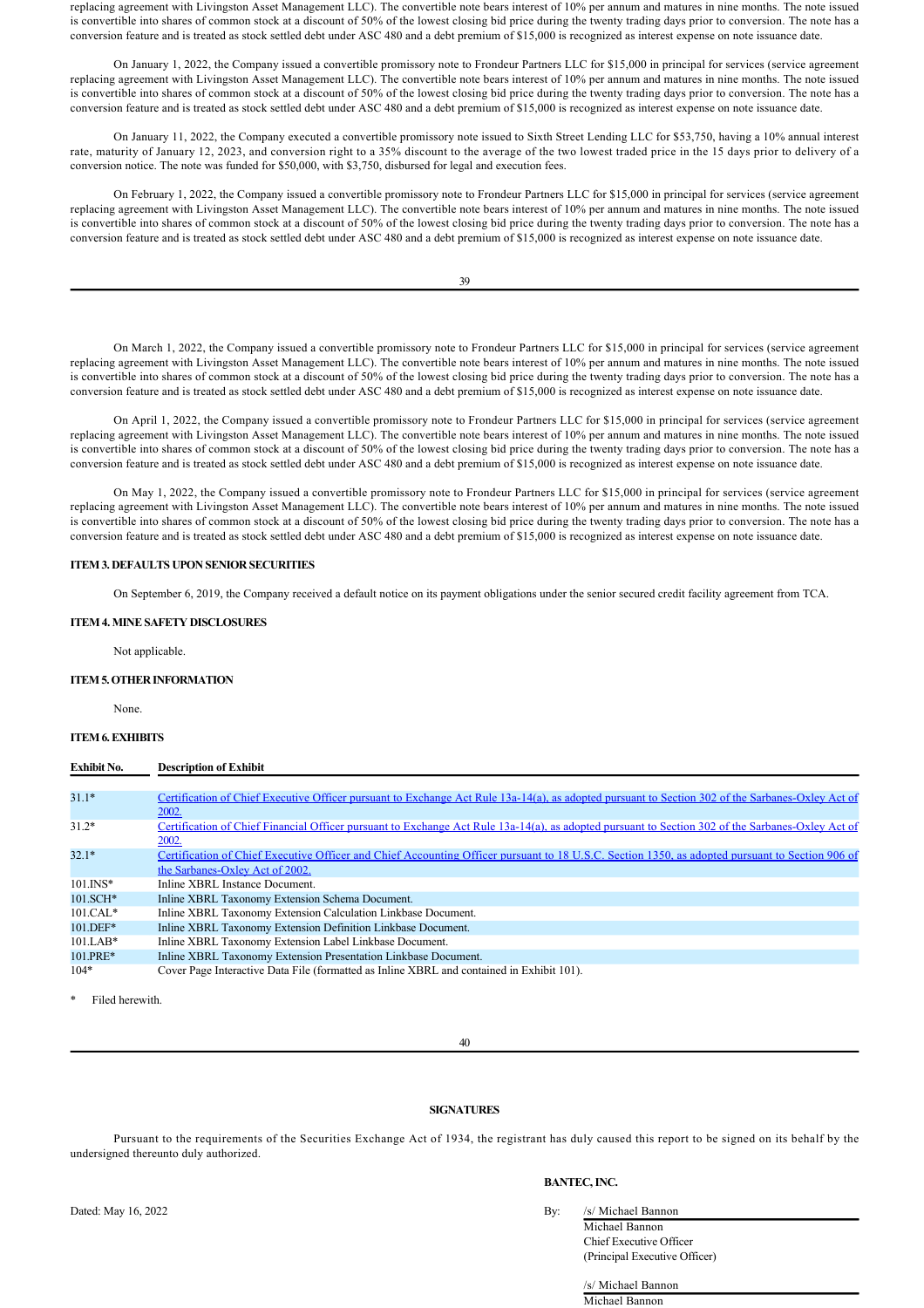## EX-31.1 2 f10q0322ex31-1 bantecinc.htm CERTIFICATION

# **EXHIBIT 31.1**

#### **CERTIFICATIONS**

I, Michael Bannon, certify that:

- 1. I have reviewed this quarterly report on Form 10Q for the fiscal quarter ended March 31, 2022 of Bantec, Inc. (the "registrant");
- 2. Based on my knowledge, this report does not contain any untrue statement of a material fact or omit to state a material fact necessary to make the statements made, in light of the circumstances under which such statements were made, not misleading with respect to the period covered by this report;
- 3. Based on my knowledge, the financial statements, and other financial information included in this report, fairly present in all material respects the financial condition, results of operations and cash flows of the registrant as of, and for, the periods presented in this report;
- 4. The registrant's other certifying officer(s) and are responsible for establishing and maintaining disclosure controls and procedures (as defined in Exchange Act Rules  $13a-15(e)$  and  $15d-15(e)$ ) and internal control over financial reporting (as defined in Exchange Act Rules  $13a-15(f)$  and  $15d-15(f)$ ) for the registrant and have:
	- (a) Designed such disclosure controls and procedures, or caused such disclosure controls and procedures to be designed under our supervision, to ensure that material information relating to the registrant, including its consolidated subsidiaries, is made known to us by others within those entities, particularly during the period in which this report is being prepared;
	- (b) Designed such internal control over financial reporting, or caused such internal control over financial reporting to be designed under our supervision, to provide reasonable assurance regarding the reliability of financial reporting and the preparation of financial statements for external purposes in accordance with generally accepted accounting principles;
	- (c) Evaluated the effectiveness of the registrant's disclosure controls and procedures and presented in this report our conclusions about the effectiveness of the disclosure controls and procedures, as of the end of the period covered by this report based on such evaluation; and
	- (d) Disclosed in this report any change in the registrant's internal control over financial reporting that occurred during the registrant's most recent fiscal quarter (the registrant's fourth fiscal quarter in the case of an annual report) that has materially affected, or is reasonably likely to materially affect, the registrant's internal control over financial reporting; and
- 5. The registrant's other certifying officer(s) and I have disclosed, based on our most recent evaluation of internal control over financial reporting, to the registrant's auditors and the audit committee of the registrant's board of directors (or persons performing the equivalent functions):
	- (a) All significant deficiencies and material weaknesses in the design or operation of internal control over financial reporting which are reasonably likely to adversely affect the registrant's ability to record, process, summarize and report financial information; and
	- (b) Any fraud, whether or not material, that involves management or other employees who have a significant role in the registrant's internal control over financial reporting.

Michael Bannon Chief Executive Officer (Principal Executive Officer)

Date: May 16, 2022 */s/ Michael Bannon*

EX-31.2 3 f10q0322ex31-2\_bantecinc.htm CERTIFICATION

# **EXHIBIT 31.2**

# **CERTIFICATIONS**

I Michael Bannon, certify that:

- 1. I have reviewed this quarterly report on Form 10Q for the fiscal quarter ended March 31, 2022 of Bantec, Inc. (the "registrant");
- 2. Based on my knowledge, this report does not contain any untrue statement of a material fact or omit to state a material fact necessary to make the statements made, in light of the circumstances under which such statements were made, not misleading with respect to the period covered by this report;
- 3. Based on my knowledge, the financial statements, and other financial information included in this report, fairly present in all material respects the financial condition, results of operations and cash flows of the registrant as of, and for, the periods presented in this report;
- 4. The registrant's other certifying officer(s) and I are responsible for establishing and maintaining disclosure controls and procedures (as defined in Exchange Act Rules  $13a-15(e)$  and  $15d-15(e)$ ) and internal control over financial reporting (as defined in Exchange Act Rules  $13a-15(f)$  and  $15d-15(f)$ ) for the registrant and have:
	- (a) Designed such disclosure controls and procedures, or caused such disclosure controls and procedures to be designed under our supervision, to ensure that material information relating to the registrant, including its consolidated subsidiaries, is made known to us by others within those entities, particularly during the period in which this report is being prepared;
	- (b) Designed such internal control over financial reporting, or caused such internal control over financial reporting to be designed under our supervision, to provide reasonable assurance regarding the reliability of financial reporting and the preparation of financial statements for external purposes in accordance with generally accepted accounting principles;
	- (c) Evaluated the effectiveness of the registrant's disclosure controls and procedures and presented in this report our conclusions about the effectiveness of the disclosure controls and procedures, as of the end of the period covered by this report based on such evaluation; and
	- (d) Disclosed in this report any change in the registrant's internal control over financial reporting that occurred during the registrant's most recent fiscal quarter (the registrant's fourth fiscal quarter in the case of an annual report) that has materially affected, or is reasonably likely to materially affect, the registrant's internal control over financial reporting; and